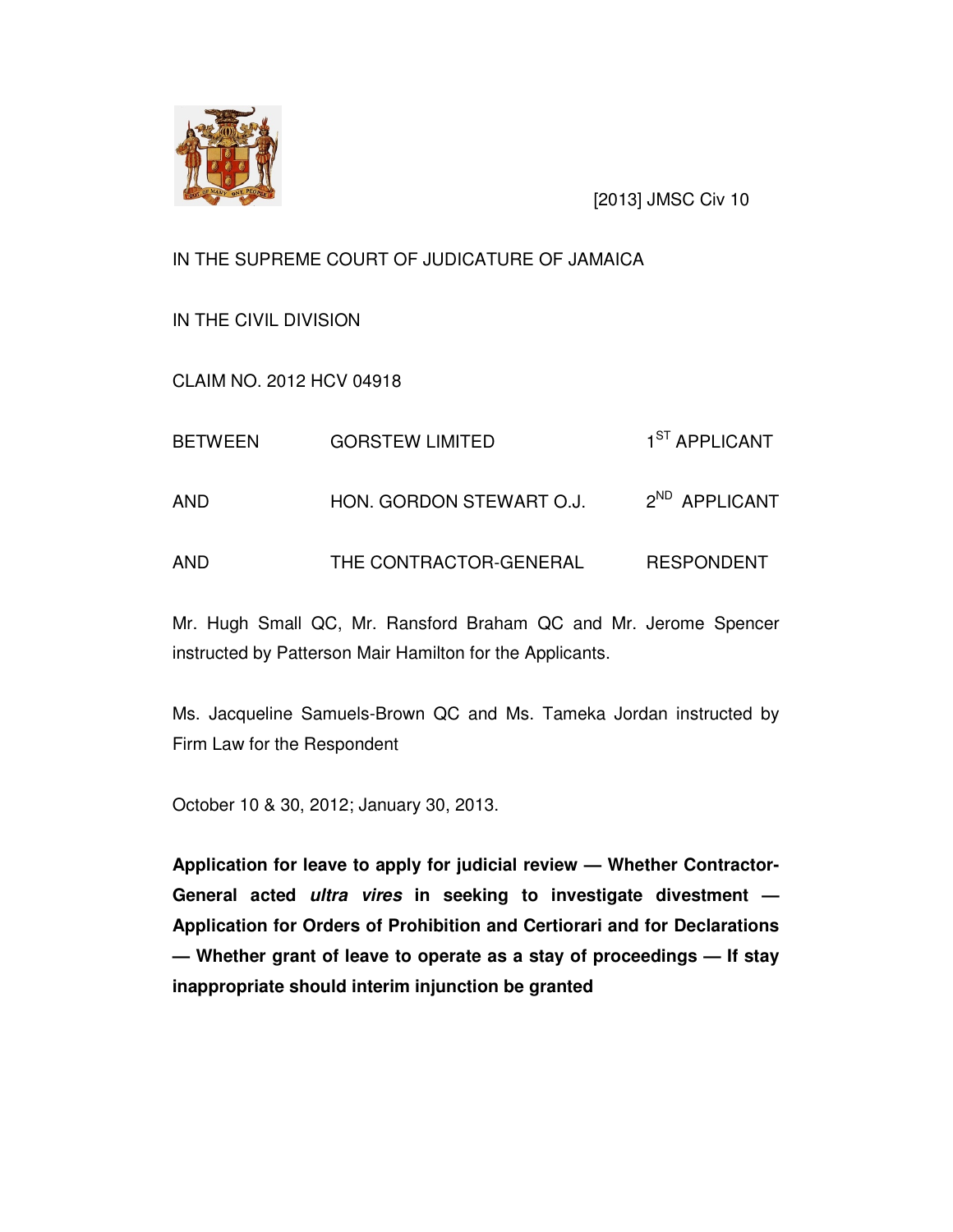## **Fraser J**

#### **THE BACKGROUND TO THE APPLICATION**

- [1] The Office of the Contractor-General (OCG) was established in Jamaica by The Contractor-General's Act (The Act) which came into force in 1986. The OCG is a special commission of Parliament and a dedicated anti-corruption body. It was established to monitor on behalf of Parliament, the award and implementation of government contracts to ensure those processes are impartial, based on merit, and reflect propriety. Concomitantly the OCG also carries out investigations in support of its monitoring functions. The introduction of this statute was an attempt to directly address concerns about corruption.
- [2] The Urban Development Corporation (UDC) is a statutory body established by the Urban Development Act. The National Investment Bank of Jamaica (NIBJ) is a registered company in which the Accountant General and other public Officers hold shares on behalf of the Government of Jamaica. Gorstew Limited the  $1<sup>st</sup>$  applicant is a private registered company totally owned by the 2<sup>nd</sup> applicant.
- [3] In or about 1990 the government of Jamaica, via public bodies, made available to the  $1<sup>st</sup>$  applicant by way of a lease and sale agreement, lands located at Ackendown in the parish of Westmoreland. The agreement specified that the  $1<sup>st</sup>$  applicant was to have commenced construction of a 200-300 room hotel on the property by June 1991 to be completed by November 1992. The construction was to be at the 1<sup>st</sup> applicant's own cost. The agreement further made provision for termination, in the event that the lessee/purchaser failed to honour the terms of the agreement. The hotel was not constructed in the time stipulated.
- $[4]$  In or about 2001, the 1<sup>st</sup> applicant, the UDC and the NIBJ entered into a joint venture agreement for the construction of a 360-room hotel on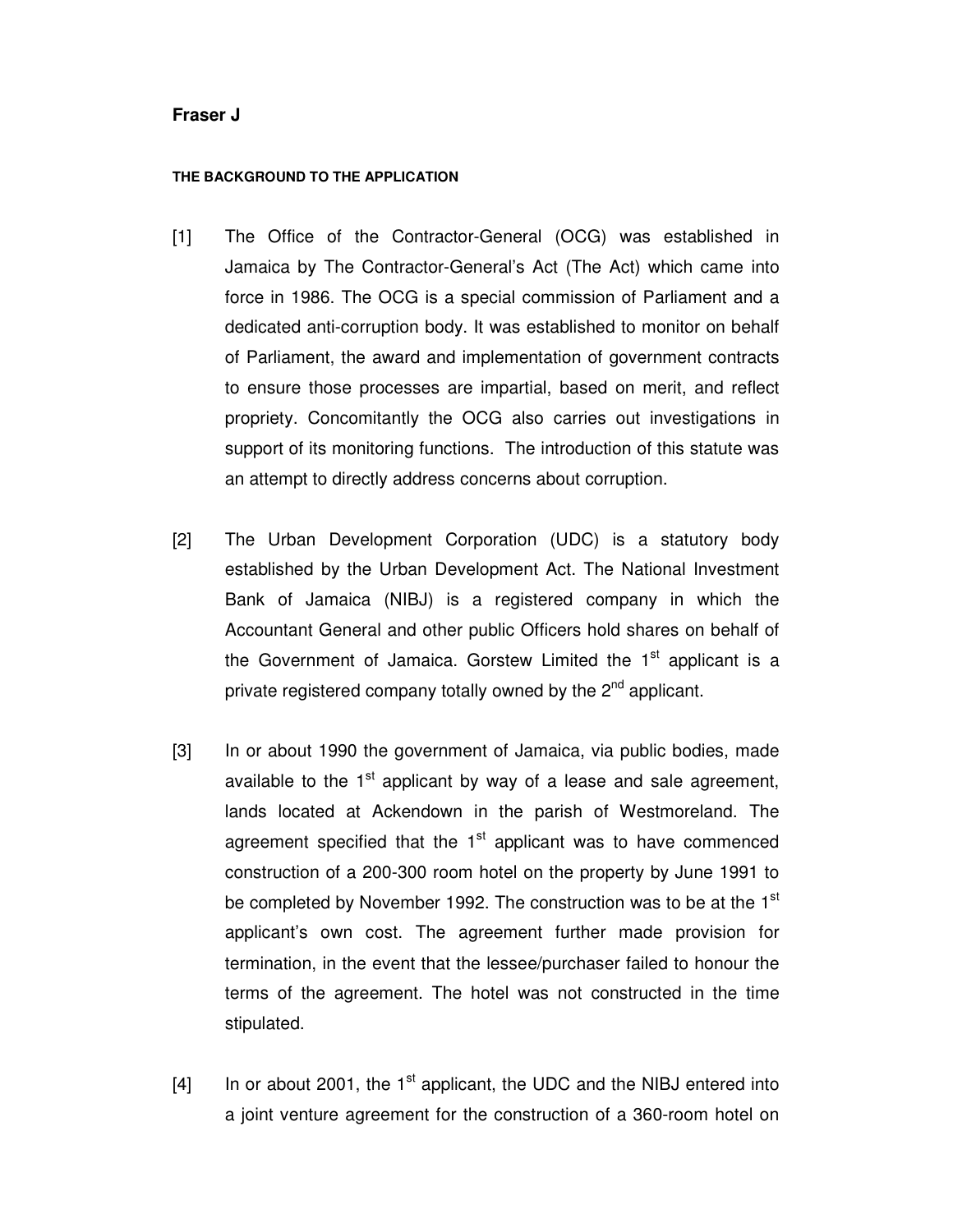the said lands located at Ackendown in the parish of Westmoreland covered by the initial agreement between the Government of Jamaica and the 1<sup>st</sup> applicant in 1990. This new agreement provided that upon completion of construction, the hotel, to be known as Sandals Whitehouse, was to be leased to the  $1<sup>st</sup>$  applicant for a period of 20 years and operated under the 1<sup>st</sup> applicant's Sandals brand.

- [5] The property upon which the hotel was constructed was owned by Ackendown Newtown Development Company Limited (ANDCo). The ordinary shares of ANDCo were subscribed in the following proportions:
	- a. UDC 861 shares or approximately 37.43% of the ordinary shares;
	- b. NIBJ 689 shares or approximately 29.96% of the ordinary shares;
	- c. Gorstew- 750 shares or approximately 32.61% of the ordinary shares.
- [6] The construction was undertaken by ANDCo. The initial costing for the construction of the hotel was projected at US\$60 million and was financed largely by Government of Jamaica injected and sourced capital. The financing was apportioned as follows: US\$30 million **external debt**, US\$15 million – **NIBJ**, US\$10 million – **UDC**, US\$5 million – 1<sup>st</sup> applicant. However, the final cost for the construction of the hotel, completed on or about April 26, 2011, was almost double at approximately US\$110 million.
- [7] The construction was beset by several problems including cost overruns, delayed completion and substandard construction. As a result, the 1<sup>st</sup> applicant alleged that it sustained significant losses and commenced legal proceedings in the Supreme Court of Jamaica against ANDCo, UDC and NIBJ. These court proceedings were later discontinued and the issues in dispute referred to arbitration.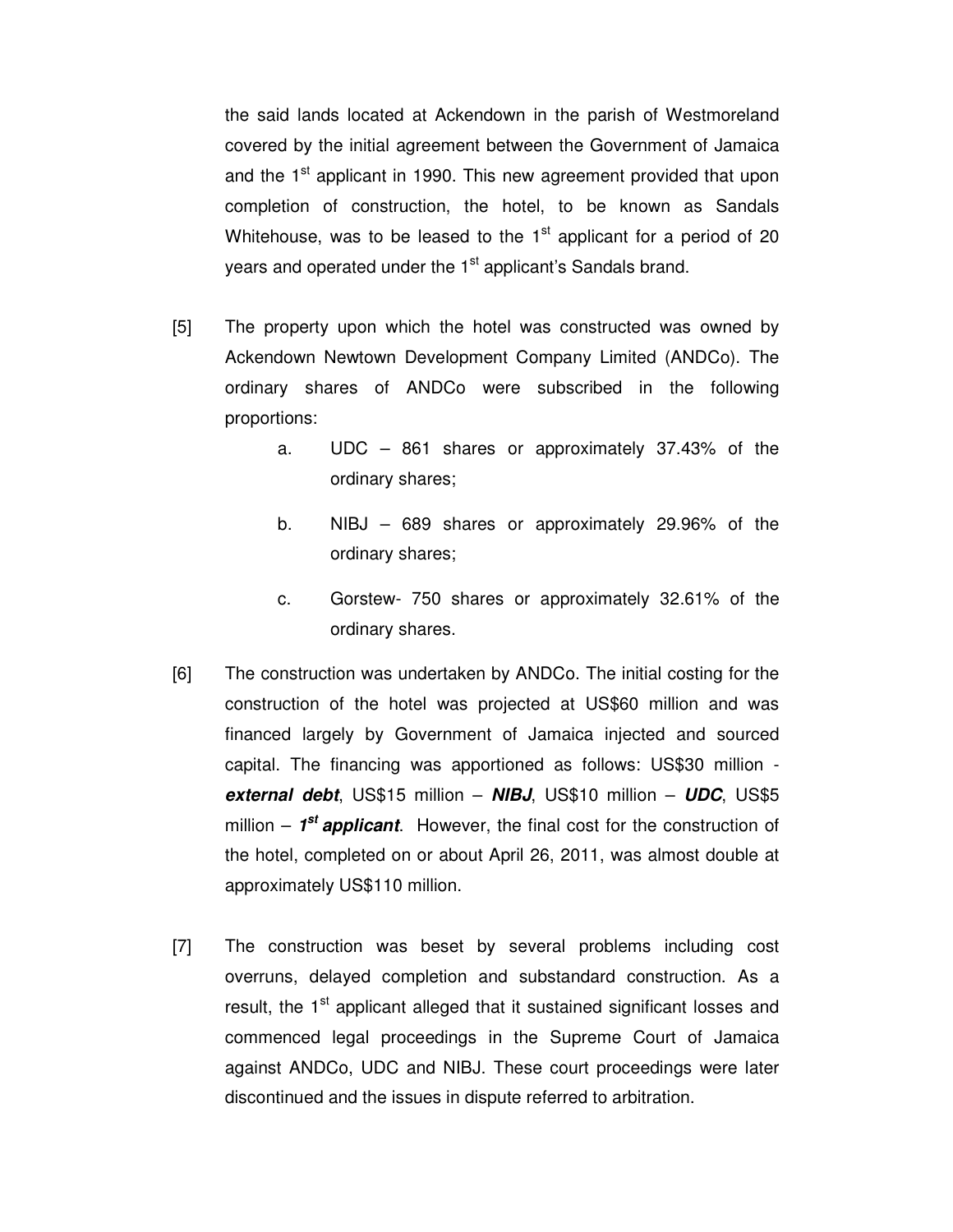- [8] Early in 2011, after the reference of the disputes between the parties to arbitration, and before the hearing of any evidence in the arbitration, the parties to the joint venture agreement, with the sanction of the Government of Jamaica, agreed to amicably resolve the issues in dispute. This resolution included an agreement between the 1<sup>st</sup> applicant and ANDCo for the  $1<sup>st</sup>$  applicant to purchase "the Hotel" known as Sandals Whitehouse constructed on two parcels of lands, specifically "all that parcel of land part of Ackendown in the parish of Westmoreland comprised in the Certificate of Title registered at Volume 1325 Folio 14 of the Register Book of Titles and all that parcel of land part of Ackendown in the parish of Westmoreland comprised in the Certificate of Title registered at Volume 1373 Folio 429 of the Register Book of Titles.
- [9] The sale of the Hotel including the land, the building, the fixtures, fittings, furniture and equipment was completed on April 26, 2011 and transferred to the 1<sup>st</sup> applicant's nominee, Sandals Whitehouse Management Limited. The sale was at a price of approximately US\$40million which was financed in part by a vendor's mortgage from the Government of Jamaica. The sale therefore represented a divestment of State assets.
- [10] Earlier, on or about the  $19<sup>th</sup>$  of January 2011, the OCG had invoked its statutory powers to commence an investigation into the divestment of the said assets. Pursuant to the said investigation, several Requisitions were issued to various persons and entities by the OCG which were complied with.
- [11] On or around June 20, 2012, the Contractor-General issued a Requisition by letter to the  $2<sup>nd</sup>$  applicant containing over 30 requisitions/questions related to the  $1<sup>st</sup>$  applicant's purchase of Sandals Whitehouse Hotel. The letter stated *inter alia*: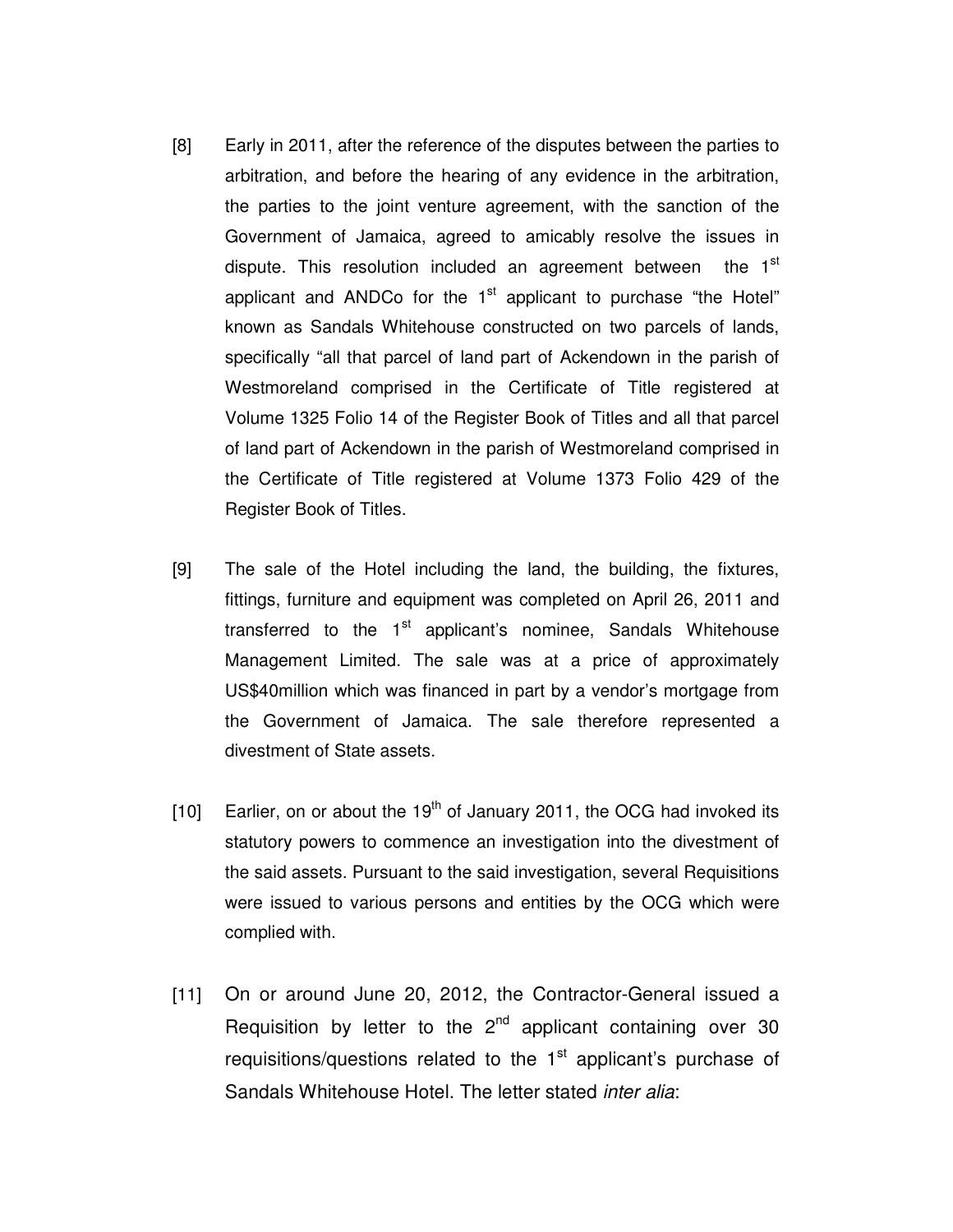**Re: Notice of Formal Requisition for Information and Documentation to be supplied under the Contractor General Act-Special Statutory Investigation- Concerning the divestment of Government of Jamaica owned assets-Allegation of secret talks for the sale of Sandals Whitehouse Hotel to Gorstew Limited**.

The Office of the Contractor General ("OCG"), acting on behalf of the Contractor General is continuing its Special Investigation into, inter alia, the allegations of secret talks, discussions and/or negotiations which concern the sale of Sandals Whitehouse Hotel, which was a public majority owned asset, to Gorstew Limited….

In the discharge of the mandates of the Contractor General under the Contractor General Act and in furtherance of the express powers which are reserved to him by the Act, the OCG, acting on behalf of the Contractor General, now hereby formally requires you to fully comply with the below mentioned requisitions by providing all of the information and documentation which is demanded of you and to supply same in a sealed envelope, marked "confidential" and addressed to the Contractor General."

- [12] The letter continued to set out the thirty-eight (38) requisitions/questions, which include several sub-parts.
- [13] The  $2^{nd}$  applicant initially agreed to respond to the Requisition but through his Attorneys-at-Law asked for time to do so as he needed to retrieve documents from his archives, and as he had "programmed" business trips abroad. Subsequently after receiving further legal advice, the applicants sought to obtain leave for judicial review to challenge the legality of the OCG's requisition sent to the  $2<sup>nd</sup>$  applicant.

#### **THE APPLICATION**

[14] The applicants initially filed a Notice of Application to apply for leave to seek judicial review on September 7, 2012 supported by an affidavit of the 2<sup>nd</sup> applicant. By Amended Notice of Application filed September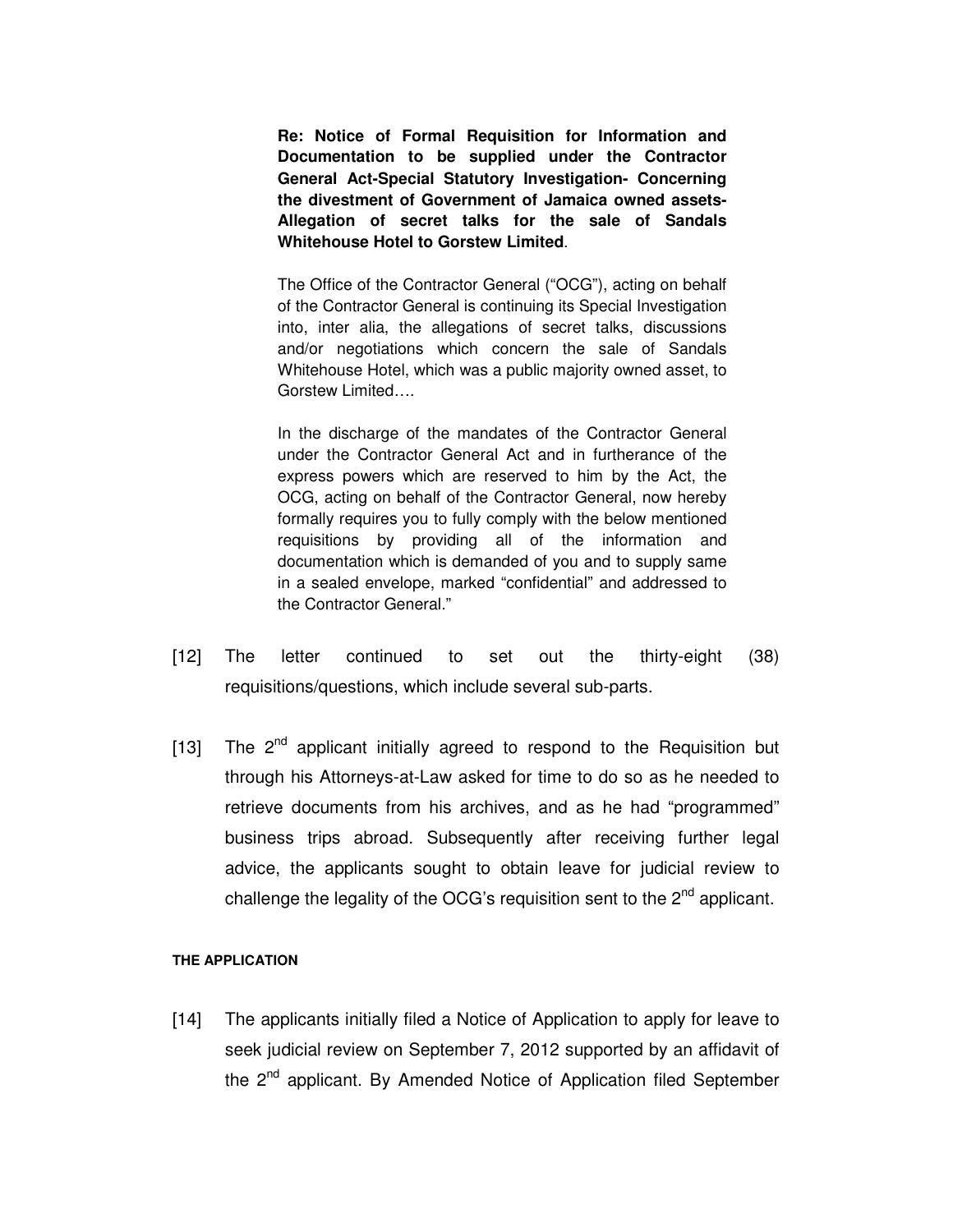26, 2012 supported by the second affidavit of the  $2^{nd}$  applicant, the applicants sought the following Orders:

- (i) The applicants be granted leave to commence judicial review proceedings within fourteen (14) days.
- (ii) The time within which to make the application for permission to commence judicial review proceedings be extended, if necessary.
- (iii) The grant of permission to commence judicial review proceedings shall operate as stay of:
	- a) the special investigations into allegations of secret talks, discussions and or negotiations which concerned the sale of the Sandals Whitehouse Hotel pending the determination of the application for judicial review or further order;
	- b) the special investigations into allegations of secret talks, discussions and or negotiations which concerned the sale of the Sandals Whitehouse Hotel to include the Applicants pending the determination of the application for judicial review or further order.
- (iv) Further in the alternative, an interim injunction be granted to restrain the Contractor-General, whether by himself, his servants and/or agents from:
	- a) requiring the Applicants to respond to the requisitions/questions contained in the letter dated June 20, 2012; and/or
	- b) pursuing the special investigations into allegations of secret talks, discussions and/or negotiations which concerned the sale of the Sandals Whitehouse Hotel to include the Applicants, until the determination of the application for judicial review or further order.
- (v) Costs of the application to be costs in the judicial review proceedings.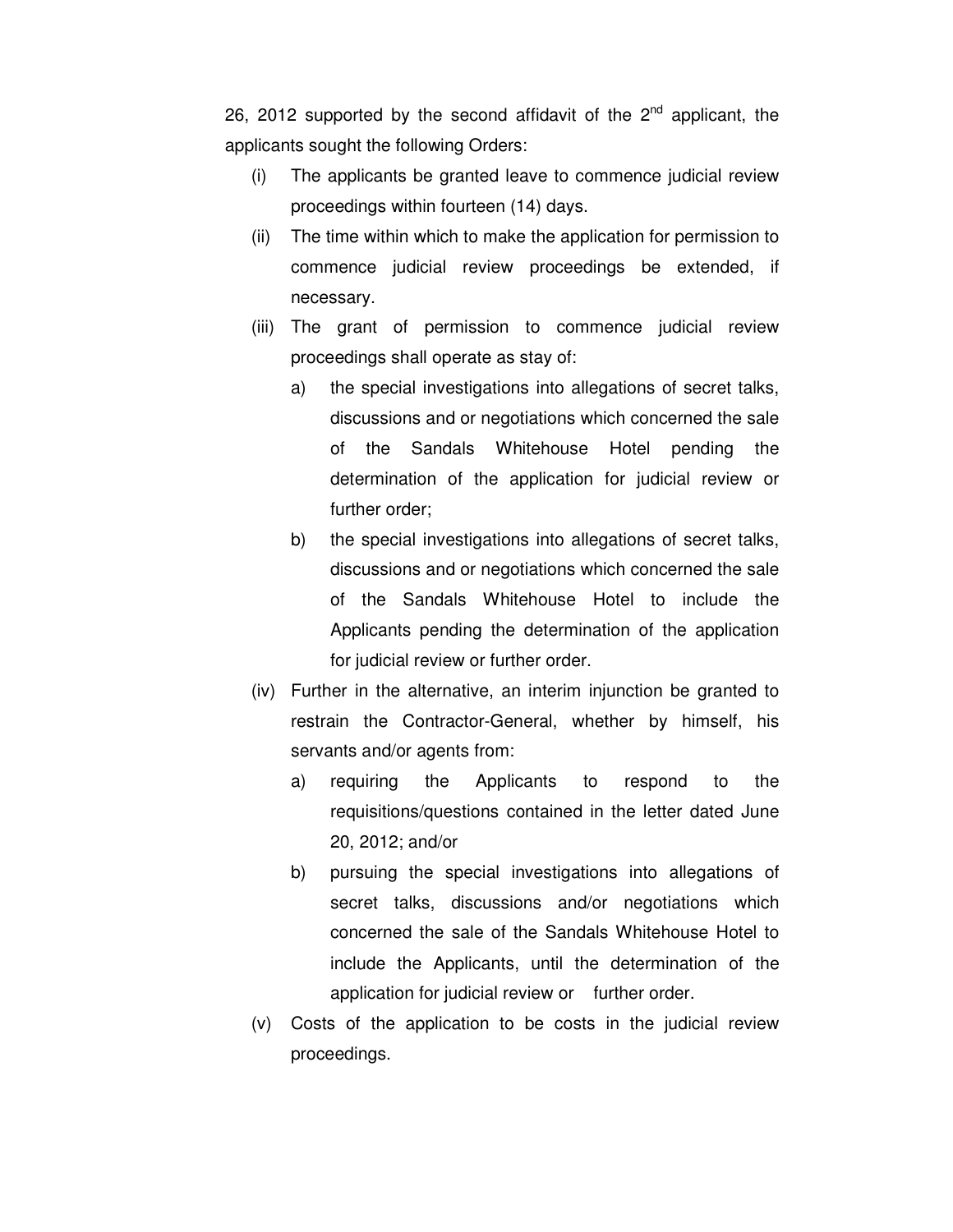- [15] The Amended Application outlined the details of the relief sought as:
	- (i) A declaration that the letter of June 20, 2012 from the Contractor-General to the Honourable Gordon Stewart, O.J., Chairman, Gorstew Limited is illegal, void and of no effect.
	- (ii) A declaration that the commencement of the special investigation into the alleged secret talks, discussions and or negotiations concerning the sale of the Sandals Whitehouse Hotel is illegal, void and of no effect.
	- (iii) A declaration that the extension of the special investigation into the alleged secret talks, discussions and or negotiations concerning the sale of the Sandals Whitehouse Hotel to include Gorstew Limited and/or the Honourable Gordon Stewart, O.J., is illegal, void and of no effect.
	- (iv) An order of certiorari quashing the letter dated June 20, 2012 from the Contractor-General to Honourable Gordon Stewart, Chairman, Gorstew Limited.
	- (v) An order of certiorari quashing the Contractor-General's decision to commence the special investigations into the alleged secret talks, discussions and or negotiations concerning the sale of the Sandals Whitehouse Hotel.
	- (vi) An order of prohibition prohibiting the Contractor-General from taking any steps to compel or require the Applicants to comply with and or respond to the said letter or any question or direction contained therein.
	- (vii) An order of prohibition prohibiting the Contractor-General from continuing the special investigations into the alleged secret talks, discussions and or negotiations concerning the sale of the Sandals Whitehouse Hotel.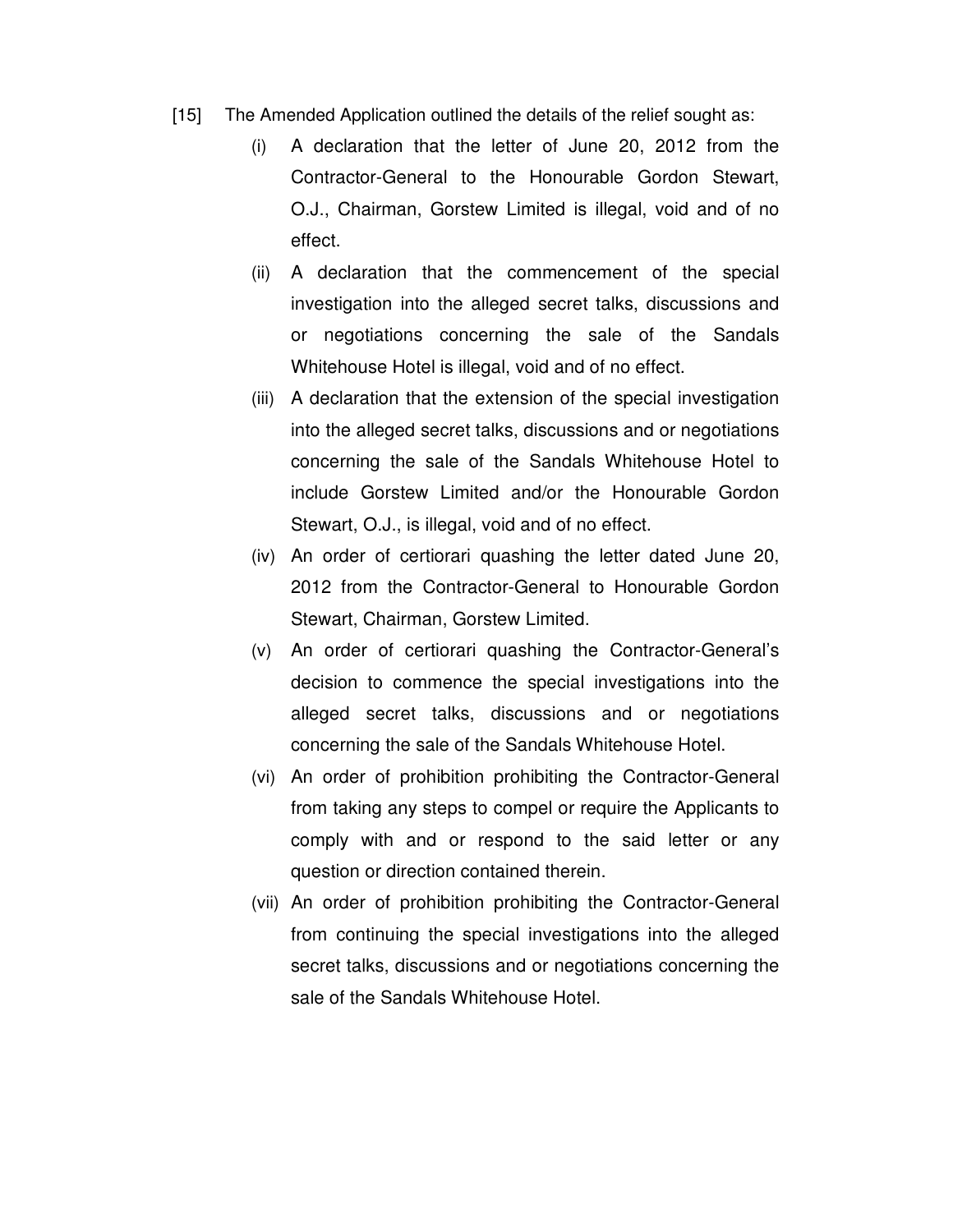# **THE TEST TO BE APPLIED ON AN APPLICATION FOR LEAVE TO APPLY FOR JUDICIAL REVIEW**

- [16] Counsel for the applicants Mr. Hugh Small, QC submitted that the test to be applied to determine the application is that outlined by the Judicial Committee of the Privy Council in **Sharma v Brown-Antoine and others** [2007] 1 WLR 780. The test as stated by Lord Bingham of Cornhill and Lord Walker of Gestingthorpe in their joint judgment at page 787 is that, "The ordinary rule now is that the court will refuse leave to claim judicial review unless satisfied that there is an arguable ground for judicial review having a realistic prospect of success and not subject to a discretionary bar such as delay or an alternative remedy".
- [17] In several cases the Jamaican courts have adopted and applied this test. Some of these cases were outlined in **Digicel Jamaica Ltd v.** *Office of the Utilities Regulations* [2012] JMSC Civ. 91 by Mangatal J in which the applicability of the test was further affirmed. There is also my own decision, not cited in **Digicel Jamaica,** of **Danville Walker v The Contractor-General of Jamaica** 2012 JMSC Civ 31, in which the **Sharma** test was also recognized and applied.
- [18] Counsel for the respondent while not disputing the general applicability of the **Sharma** test to applications for leave, submitted that on the facts of this case the consideration should be whether or not there was a case fit for referral to a full hearing.
- [19] Counsel cited **Blackstone's Civil Practice 2005** page 904 paragraph 74.29 where the following is stated concerning the approach the court should take:

Traditionally the test for the grant of permission has been that a claimant must demonstrate to the Court upon a quick perusal of the papers that there is an arguable case for granting the relief…however some judges seem to apply more stringent criteria and require a claimant to demonstrate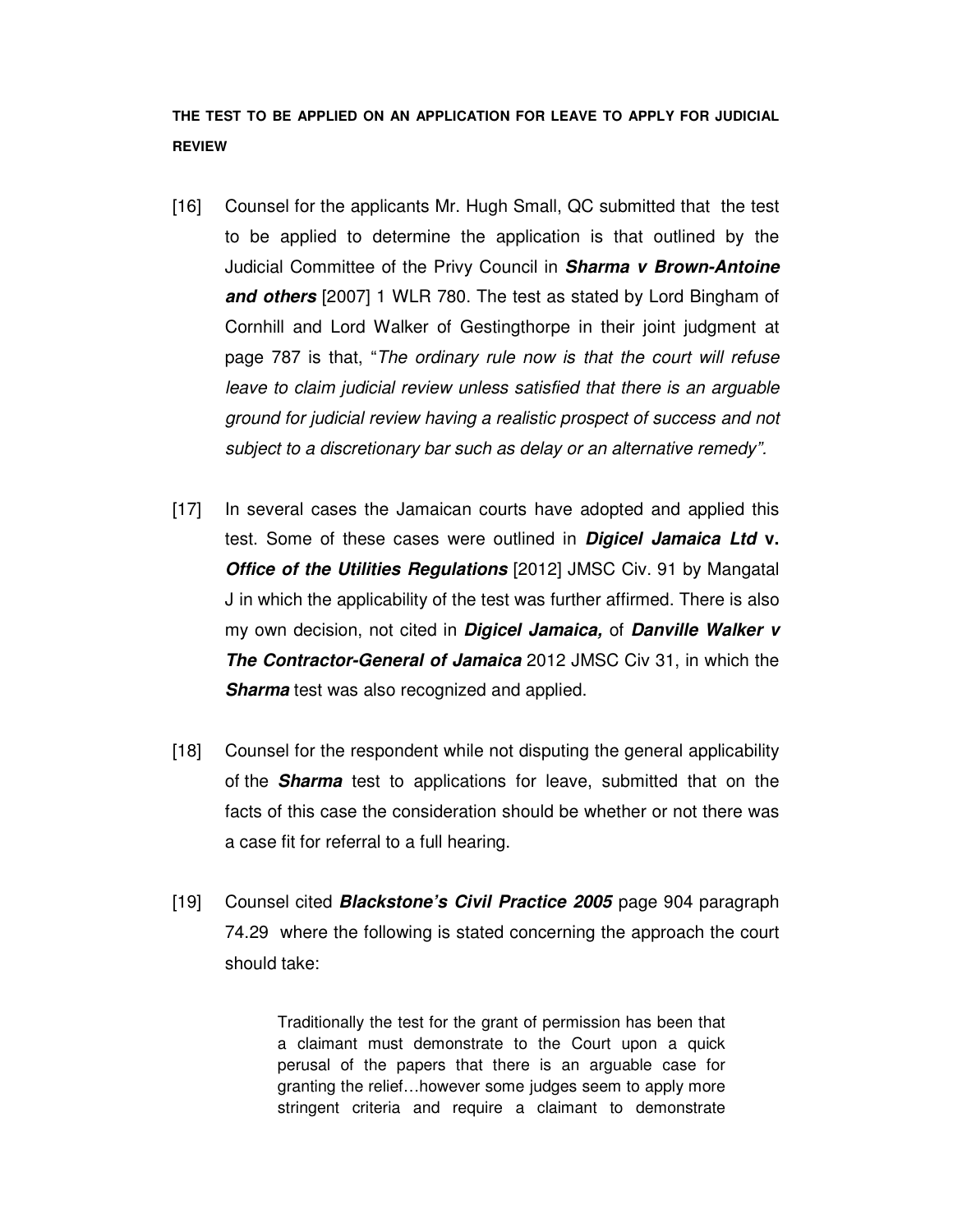something approaching a reasonable prospect of success or a strong prima facie case.

...The test to be applied in deciding whether to grant permission is whether the judge is satisfied that there is a case fit for further investigation at a full with notice hearing of a substantive claim for judicial review.

[20] Counsel also cited the case of **Mass Energy Limited v Birmingham City Council** [1994] Env LR 298 where the English Court of Appeal formed the view that in light of a) the detailed *inter partes* arguments; b) the expense that might be involved if leave were granted and there was an appeal by either party after the full hearing; and c) the fact that all the relevant documents were before them which had been examined in detail, it was appropriate to apply a more stringent test than usual. Glidewell LJ said at page 306,

> For those reasons taken together, in my view, the proper approach of this Court, in this particular case, ought to be  $$ and the approach I intend to adopt will be — that we should grant leave only if we are satisfied that Mass Energy's case is not merely arguable but is strong; that is to say, is likely to succeed. So the question I have posed to myself is: is Mass Energy's case likely to succeed if we grant leave?

- [21] Relying on **Mass Energy** counsel for the respondent submitted that in the instant case, as fulsome material had been tendered by both sides in relation to the preconditions for leave, the issues which a judicial review court would have to consider and the gravamen of the Applicants' complaint the court was, as a matter of law, obliged to consider whether there is a good case likely to succeed. The respondent's position being, that on the material before the court, the answer was clearly in the negative.
- [22] Two other cases were advanced in support of counsel's submission that on an inter partes hearing for leave there is a basis for full consideration of whether or not there is a case fit for a full hearing. In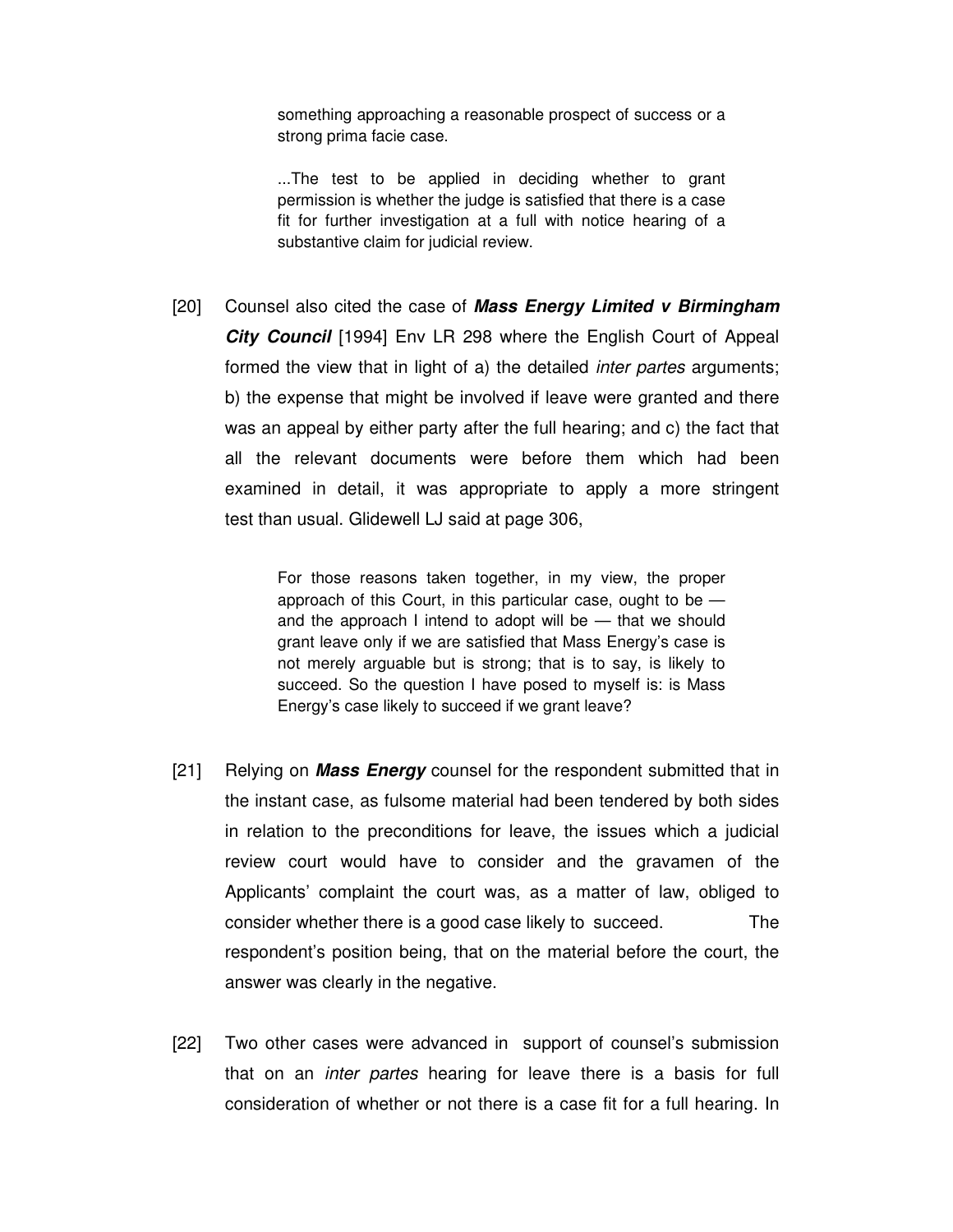**Inland Revenue Commissioners Appellants and National Federation of Self-Employed and Small Businesses Ltd (Respondents)** 1981 AC 617 certain workers had been getting emoluments on which they had paid no taxes. Arrangements were made for a part of this debt to be forgiven. A federation representing other tax payers sought to have this decision reviewed. Leave was granted ex parte but at the *inter partes* hearing the Divisional Court held that the federation had no *locus standi*. The Court of Appeal reversed the Divisional Court and on further appeal to the House of Lords the decision of the Divisional Court at the *inter partes* hearing was restored.

- [23] In **R v Cornwall County Council, ex p. Huntington and another** [1992] 3 All ER 566, the issue was whether or not an ouster clause was applicable. Leave was granted ex parte and at the inter partes hearing on an application by the respondent to set the grant of leave aside, leave was set as the court held that, as the statute in question had contained a standard form of preclusive clause prescribing an opportunity for challenge on specified grounds, together with the period within which that challenge could be made and proscribing any challenge outside of that period; as the specified conditions had not been met the court had no jurisdiction to grant leave.
- [24] I agree with counsel for the applicants in response that none of the cases cited undermine the authority of **Sharma** as containing the operative test which binds this court. **Sharma** is a decision of the Judicial Committee of the Privy Council and also later in time than all the cases cited. Additionally the cited cases themselves can also be distinguished from the instant case which this court has to consider. While it is true as in the **Mass Energy** case the matter at hand has been extensively argued it should be noted that the stage at which the matter was being considered in **Mass Energy** was the Court of Appeal as opposed to this being the leave stage in the instant application. The court in **Mass Energy** was also careful to indicate that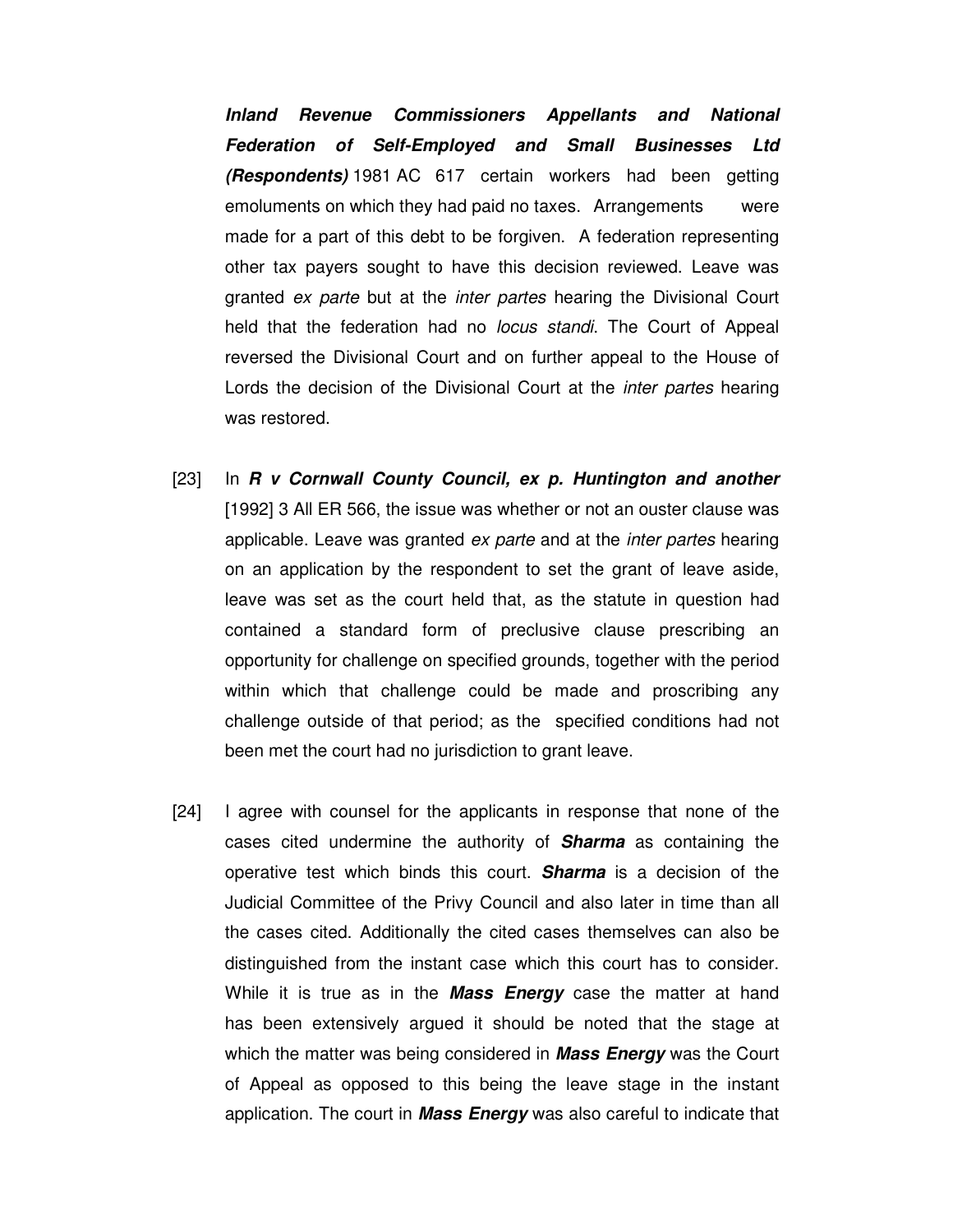it took that approach on the particular facts of that case. Concerning **The Inland Revenue Commissioners** case it was resolved around the issue of *locus standi*. If there is a finding that there is no *locus*  standi then clearly leave should not be granted. In the instant case there is no contest that the applicants have *locus standi*. The main issue is was the respondent acting ultra vires. Finally, in **Cornwall County Council,** the method of approaching the court as provided by the statute having not crystallised, it was inappropriate for leave to have been granted. This fact was only revealed at the *inter partes* hearing.

[25] There is therefore no sustainable challenge to the court holding that the **Sharma** test is that which should guide the courts determination of this application. It should nevertheless be acknowledged that the **Sharma** test though simple to state is not necessarily the easiest to apply. After outlining the test Lords Bingham and Walker continued in their judgment in **Sharma** at page 787 to indicate that:

> …arguability cannot be judged without reference to the nature and gravity of the issue to be argued. It is a test which is flexible in its application. As the English Court of Appeal recently said with reference to the civil standard of proof in R (N) v Mental Health Review Tribunal (Northern Region) [2006] QB 468, para 62, in a passage applicable, mutatis mutandis, to arguability:

> > the more serious the allegation or the more serious the consequences if the allegation is proved, the stronger must be the evidence before a court will find the allegation proved on the balance of probabilities. Thus the flexibility of the standard lies not in any adjustment to the degree of probability required for an allegation to be proved (such that a more serious allegation has to be proved to a higher degree of probability), but in the strength or quality of the evidence that will in practice be required for an allegation to be proved on the balance of probabilities.

It is not enough that a case is potentially arguable: an applicant cannot plead potential arguability to "justify the grant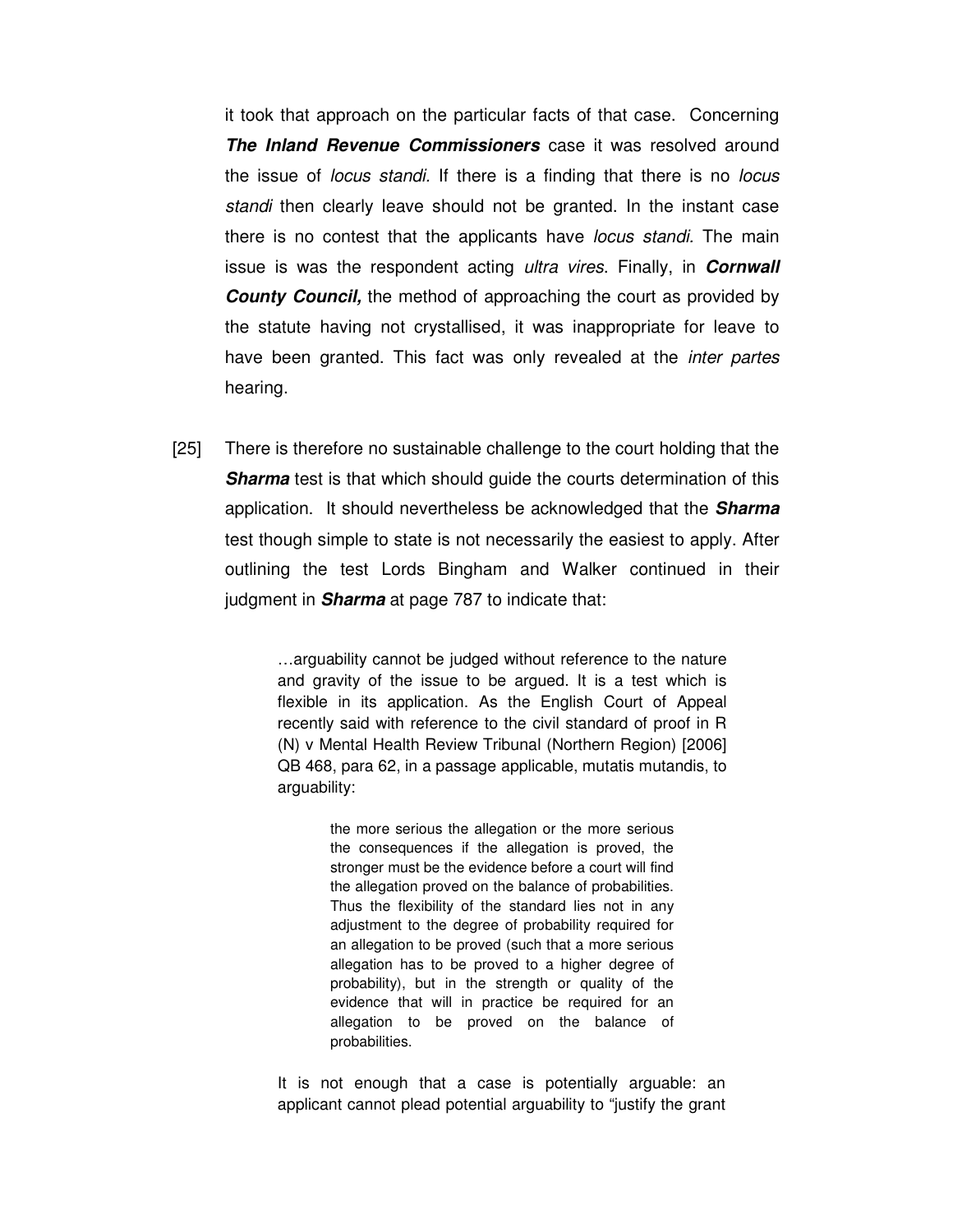of leave to issue proceedings upon a speculative basis which it is hoped the interlocutory processes of the court may strengthen": Matalulu v Director of Public Prosecutions [2003] 4 LRC 712, 733.

[26] Based on the existing test, the applicants to be successful in their application for leave are therefore required to establish that they have an arguable ground for judicial review, that has a realistic prospect of success, and which is not subject to any discretionary bar such as delay or an alternative remedy.

#### **THE ISSUES RAISED IN THE AMENDED APPLICATION**

## [27] **Jurisdictional Issues**

- (i) Is the action and/or inaction of the Contractor-General amenable to judicial review?
- (ii) Pursuant to the Civil Procedure Rules (CPR) rule 56.2 (1), do the applicants have sufficient interest in the subject matter of the application?

## **Procedural Issues**

- (iii) Have the applicants applied within time? If not should the applicants be granted an extension of time?
- (iv) Do the applicants have an adequate alternative means of redress?

#### **Substantive Issues**

- (v) Is there an arguable case with a reasonable prospect of success that the action of the respondent in issuing the Letter of Requisition dated June 20, 2012 to the  $1<sup>st</sup>$  applicant was ultra vires the power of the respondent and hence unlawful?
- (vi) If leave is granted should the court order that the grant of leave operates as a stay of proceedings, or in the alternative if a stay is inappropriate, should an interim injunction be granted to maintain the status quo pending the outcome of the judicial review hearing?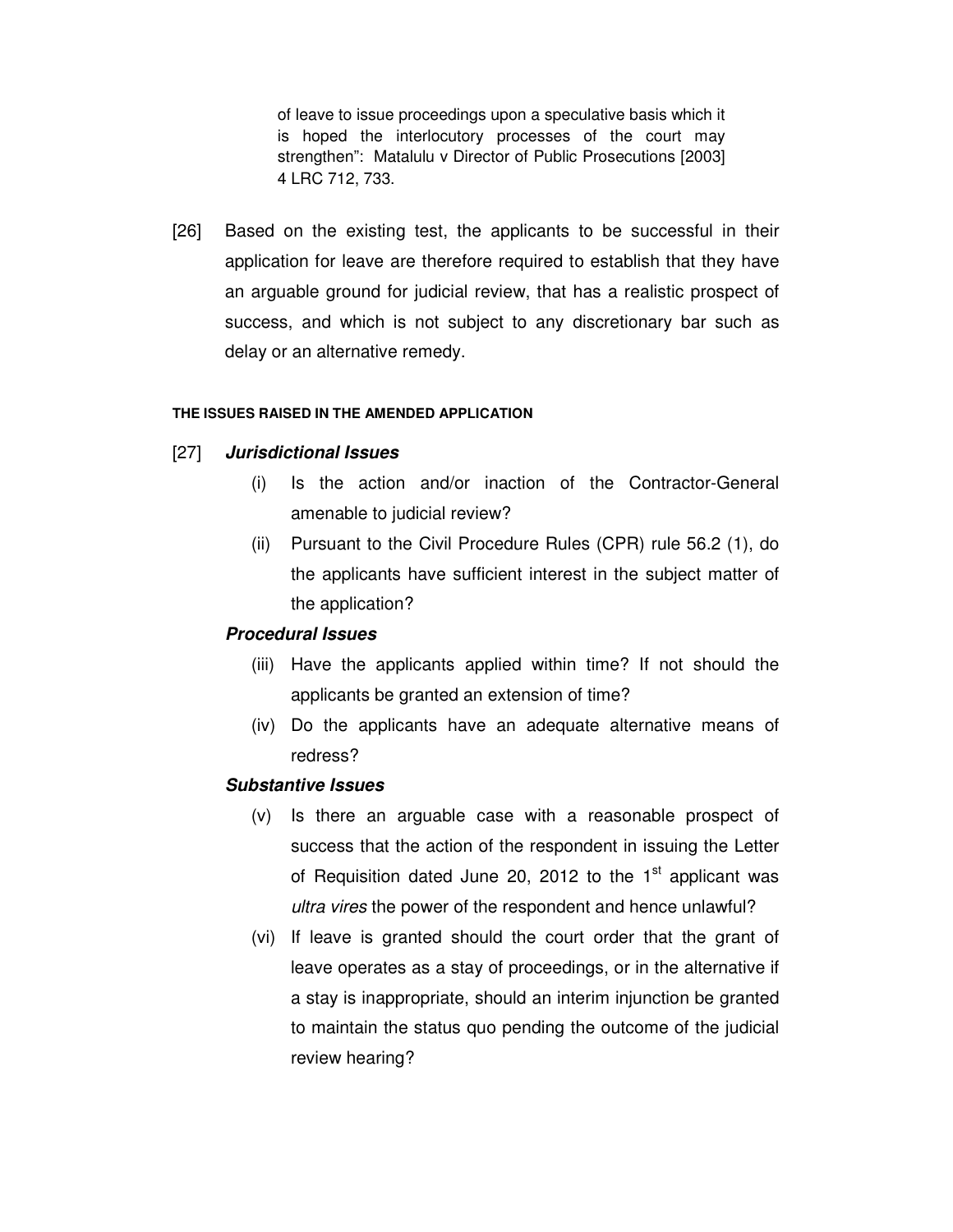#### **THE UNCONTESTED JURISDICTIONAL ISSUES**

- [28] In respect of the jurisdictional issues, counsel for the applicants Mr. Small, QC, submitted that the action or inaction of the respondent was amenable to judicial review and that the applicants had a sufficient interest in the subject matter of the application, therefore vesting them with *locus standi* before the court.
- [29] In relation to the first issue, counsel noted that the courts had advanced two broad tests concerning whether an action/inaction is susceptible to judicial review. The first test stipulates that if the source of the power of the authority whose decision is being challenged is derived from statute then that decision is amenable to judicial review. (See De Smith's **Judicial Review**, para 3-030 page 124). The source of the Contractor-General's power to monitor and his jurisdiction to investigate are derived from sections 4(1) and 15 respectively of the Contractor-General's Act (the Act). It was therefore submitted that the first test was satisfied and the actions of the Contractor-General would accordingly be amenable to judicial review.
- [30] Concerning the second test counsel advanced that in cases where the statutory source test does not provide an answer, judicial review would be available if the body whose decision is subject to challenge is carrying out a public function. (See De Smith's **Judicial Review**, para 3-043). As the Contractor-General carries out a public function, it was submitted that his decisions are amenable to judicial review on this ground as well. No challenge to these submissions was raised by counsel for the respondent.
- [31] In relation to the question of *locus standi* counsel for the applicants adverted to CPR rule 56.2 (1) which provides that "An application for judicial review may be made by any person, group or body which has sufficient interest in the subject matter of the application." It was argued that the case of the applicants fell within CPR rule 56.2 (1) (a) which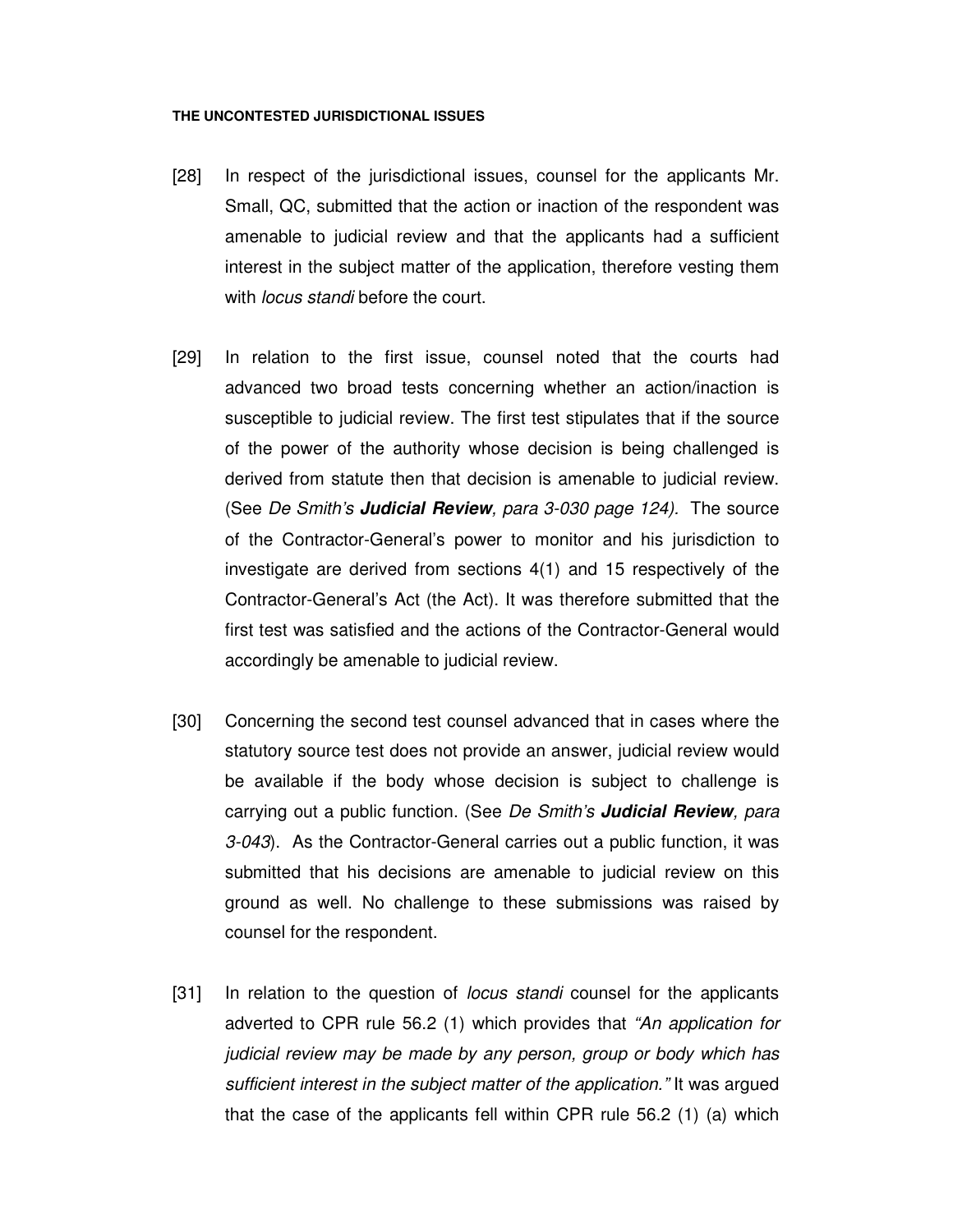stipulates that a person with sufficient interest includes, "any person who has been adversely affected by a decision which is the subject of the application."

- [32] Counsel argued that at the leave stage the emphasis was on the exclusion of busybodies and cranks. (See **R v Monopolies and Mergers Commission, Ex parte Argyll Group Plc.** [1986] 1 WLR 763/773 and De Smith's **Judicial Review** para 2-017 and 2-018). After adverting to aspects of the background previously outlined, counsel specifically pointed to the fact that the Requisition referenced section 29 of the Act which would render the applicants liable to criminal prosecution should they fail to comply with its requirements. The possibility of criminal prosecution, it was advanced, indicated a sufficient interest in the applicants.
- [33] Further, counsel referred to section 28 of the Act which requires the Contractor-General to report to Parliament on the subject of investigations. Such a report concerning the sale to the  $1<sup>st</sup>$  applicant of the Sandals Whitehouse hotel, counsel submitted, could result in adverse comment being made about the applicants leaving them open to reputational damage. Counsel cited the case of **Tyndall et al v Carey et al** Claim No. 2010 HCV 00474 (12/2/10) in which Mangatal J held that the prospect of reputations being adversely affected created a sufficient interest to permit judicial review proceedings. On this additional basis therefore, counsel maintained that the applicants had a bona fide concern and were adversely affected by the action of the Contractor-General thereby giving them sufficient interest to make the application.
- [34] In her written and oral submissions in response, Mrs. Jacqueline Samuels-Brown counsel for the respondent stated candidly that there was "no contest relative to the Applicants' locus standi".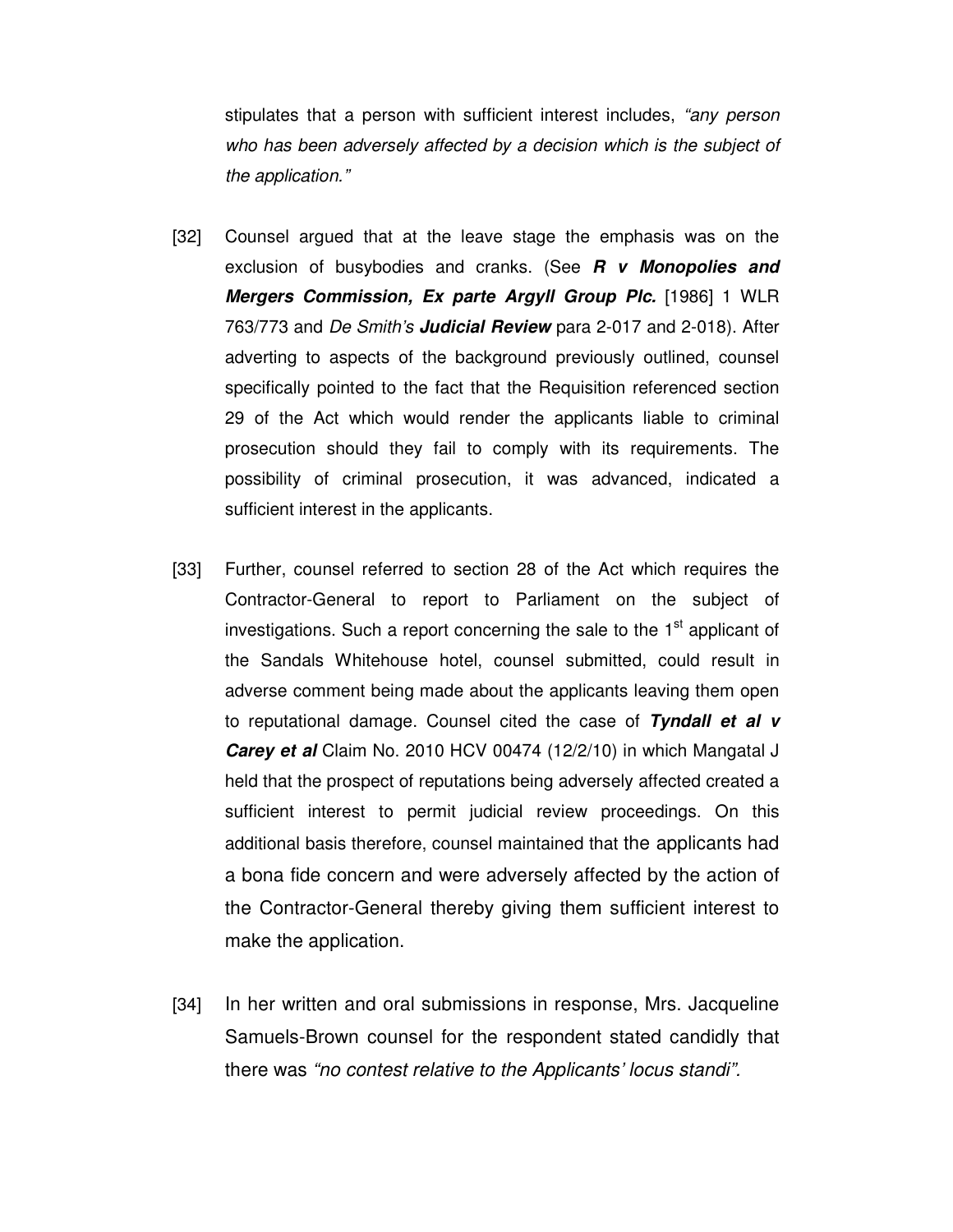#### **THE SUBSTANTIVE ISSUES**

- [35] In some applications for leave to apply for judicial review it is more appropriate to address the procedural bars of delay and the existence of an alternative remedy, prior to treating with the substantive issue of whether or not the applicants have an arguable ground for judicial review that has a realistic prospect of success. In fact, that was the order in which counsel for the respondent advanced her submissions. On occasion the decision on the procedural bars obviates the need to consider the substantive issue.
- [36] The facts of this application however dictate that in this instance the substantive issue be addressed first. This is so as, should the court find there is an arguable ground with a realistic prospect of success, if it is then determined that there has been undue delay, the question of the public interest in having that ground judicially determined, will be a relevant factor for the court to consider in deciding whether or not time should be extended to allow the application to proceed. Of course, if the court finds there is no such arguable ground with a realistic prospect of success, there will be no need for a consideration of any procedural bars.

## **The Submissions of Counsel for the Applicants**

[37] For the general legal position underpinning his submissions, counsel for the applicants Mr. Hugh Small Q.C. relied on De Smith's **Judicial Review**  $6^{th}$  Edition at paragraphs 5 -002  $-$  5-003 pages 225-6. Those sections discuss administrative decisions which are challenged as illegal. They read:

> 5-002 An administrative decision is flawed if it is illegal. A decision is illegal if it:

> > (a) contravenes or exceeds the terms of the power which authorises the making of the decision;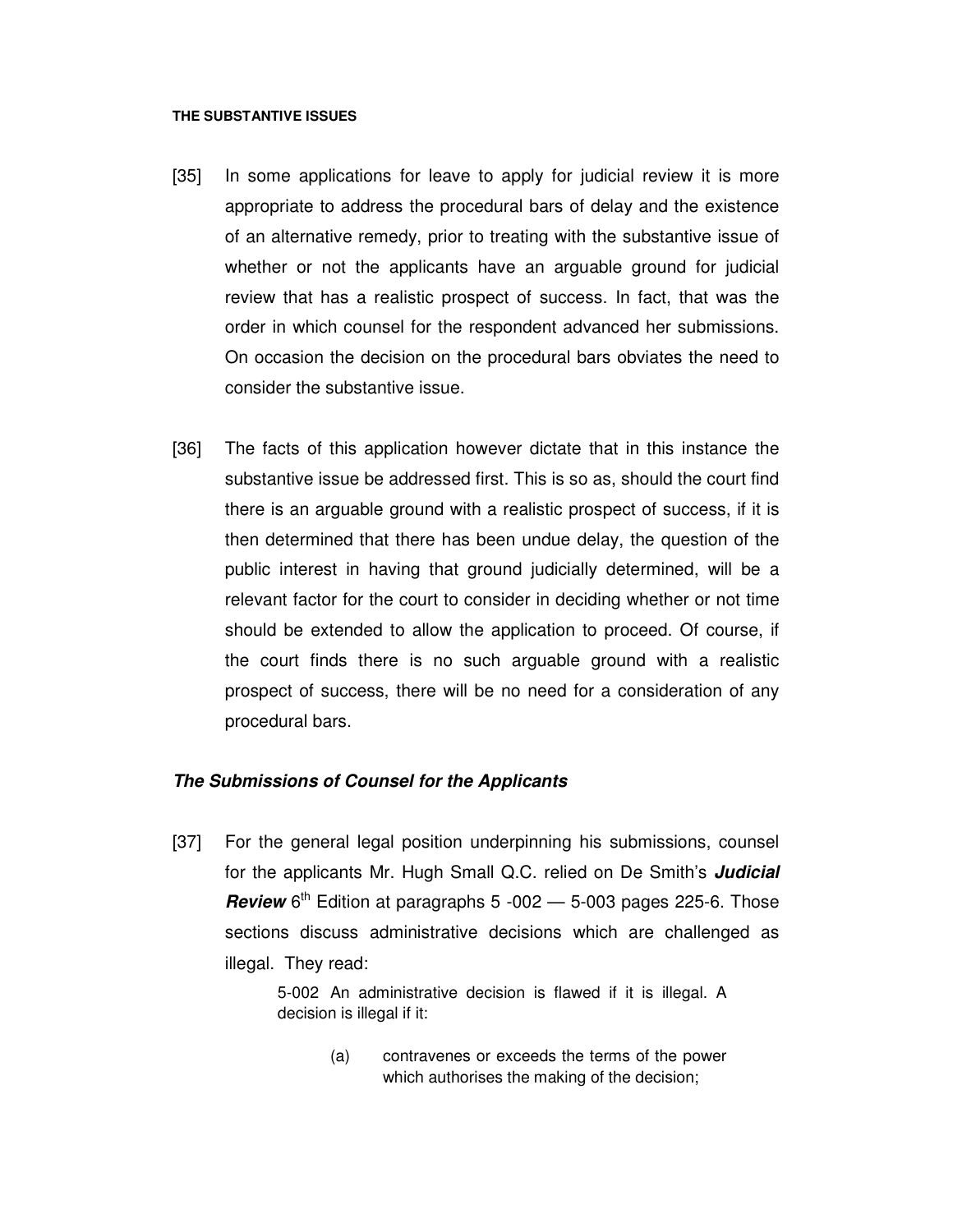- (b) pursues an objective other than that for which the power to make the decision was conferred;
- (c) is not authorised by any power;
- (d) contravenes or fails to implement a public duty.

 5–003 The task for the courts in evaluating whether a decision is illegal is essentially one of construing the content and scope of the instrument conferring the duty or power upon the decision-maker. The instrument will normally be a statute or statutory instrument, but it may also be an enunciated policy, and sometimes a prerogative or other ''common law'' power. The courts when exercising this power of construction are enforcing the rule of law, by requiring administrative bodies to act within the ''four corners'' of their powers or duties. They are also acting as guardians of Parliament's will, seeking to ensure that the exercise of power is in accordance with the scope and purpose of Parliament's enactments.

- [38] In applying those principles to the instant case, counsel built his submissions on the central pillar that the Contractor-General was not authorized to conduct the special investigations concerning the sale of the Sandals White house hotel. As will be seen in the outline of his argument, this central pillar was composed of several interlocking columns drawn from particular interpretations of the Act, which the court was invited to embrace.
- [39] After noting that the Contractor-General as a Commission of Parliament derives all his powers and authority from the Act, counsel submitted that The Contractor-General has two principal functions, namely:
	- a) To monitor the award and implementation of Government contracts (Section 4); and
	- b) The carrying out of investigations in certain specific circumstances (Section 15).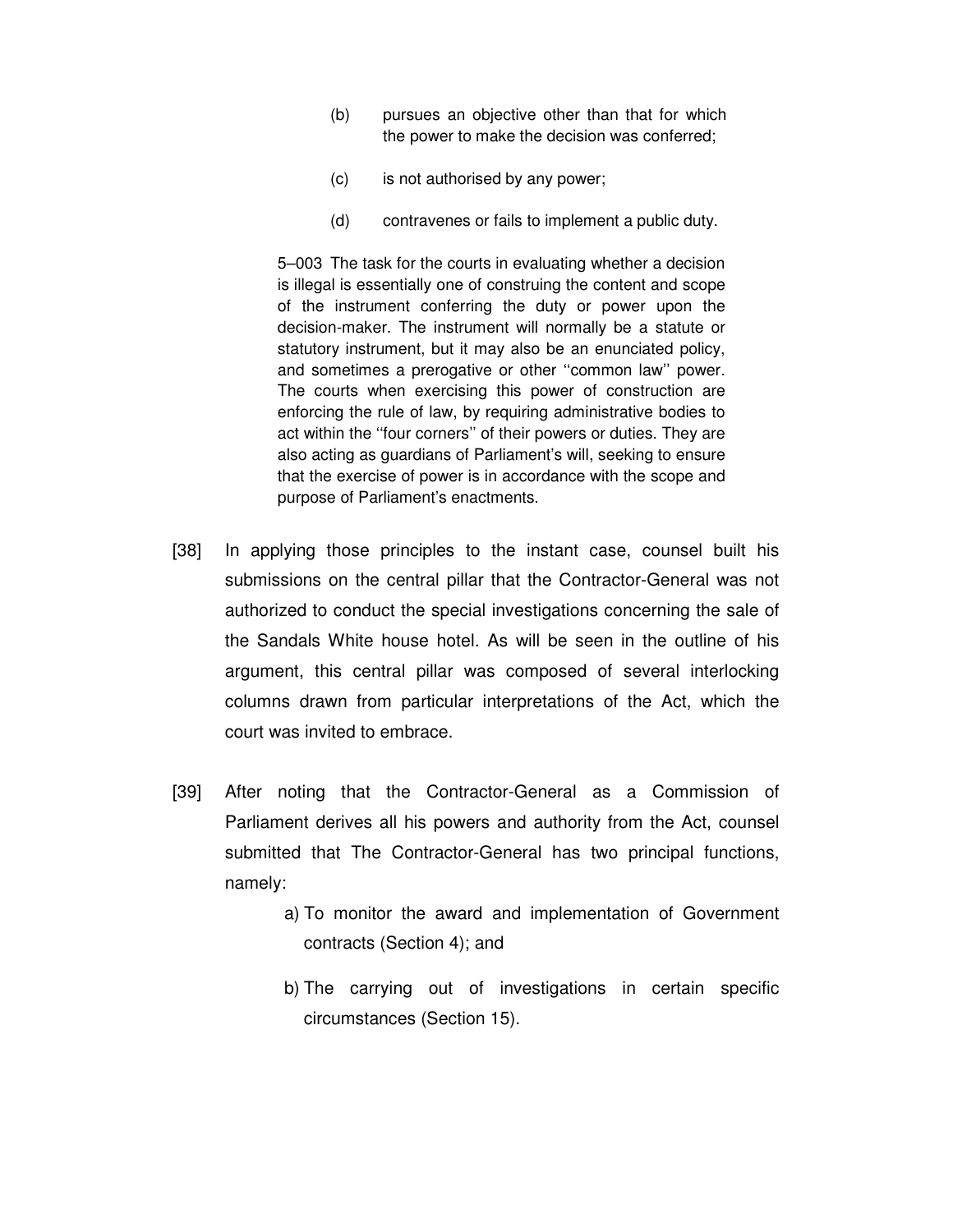[40] In relation to the Contractor-General's function of monitoring, Section 4(1) states:

> Subject to the provisions of this Act, it shall be the function of a Contractor-General, on behalf of Parliament-

> (a) to monitor the award and the implementation of government contracts with a view to ensuring that-

> > (i) such contracts are awarded impartially and on merit;

(ii) the circumstances in which each contract is awarded or, as the case may be, terminated, do not involve impropriety or irregularity;

(iii) without prejudice to the functions of any public body in relation to any contract, the implementation of each such contract conforms to the terms thereof; and

(b) to monitor the grant, issue, suspension or revocation of any prescribed licence, with a view to ensuring that the circumstances of such grant, issue, suspension or revocation do not involve impropriety or irregularity and, where appropriate, to examine whether such licence is used in accordance with the terms and conditions thereof.

- [41] It was submitted that in order for the Contractor-General to carry out his monitoring functions, there must be:
	- i. A Government Contract; and
	- ii. The award of such Government Contract.
- [42] Counsel argued that to properly understand the monitoring functions of the Contractor-General one had to look not only at Section 15 which deals with the scope of investigations, but also to the amendments made in 1999 incorporating sections 23A - J of the Act which deal with the National Contracts Commission (NCC). Those sections establish a statutory structure where Government contracts are defined; there exists a list of persons qualified as Government contractors; there is an established machinery outlining the tendering process and provisions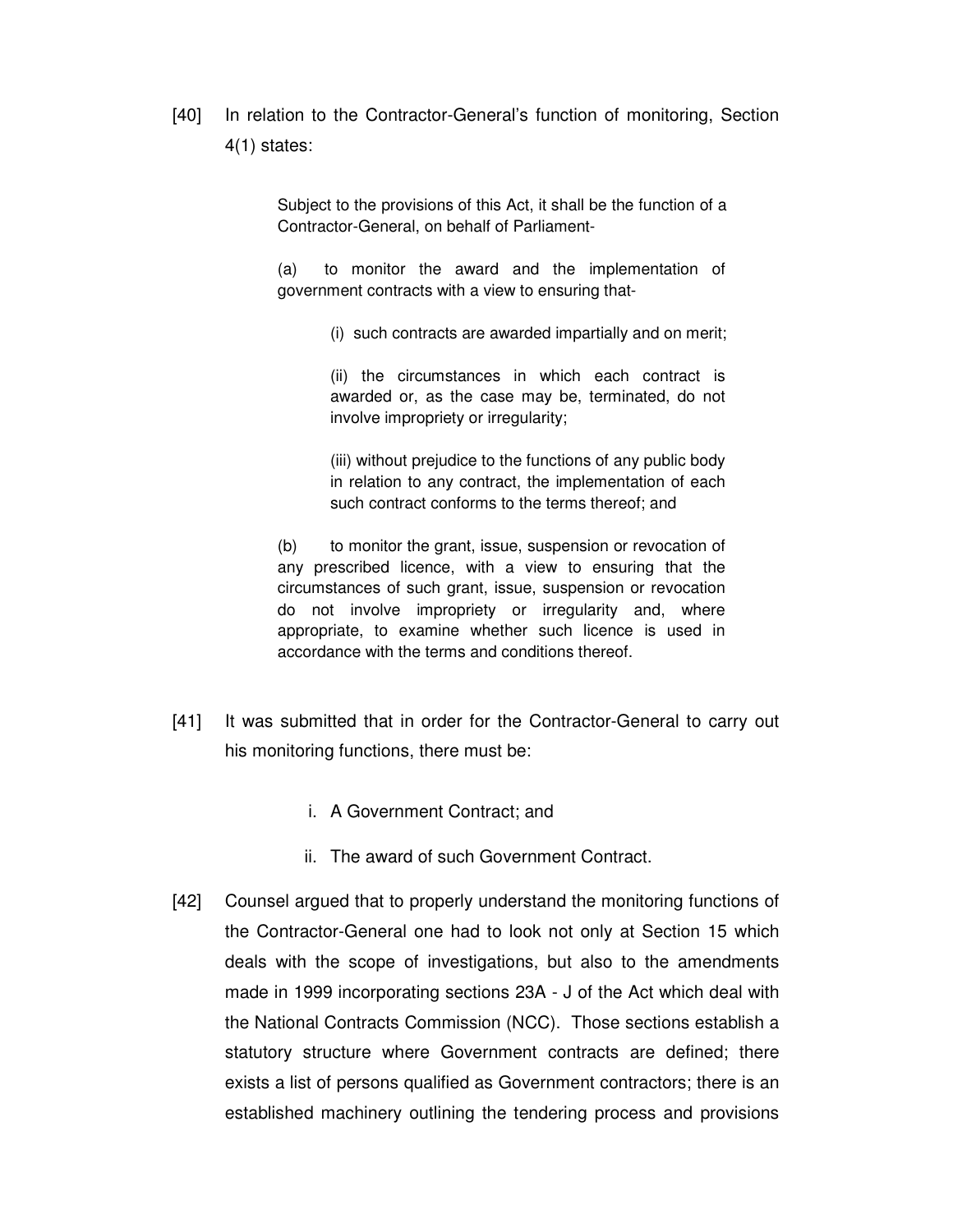that oblige the NCC to ensure that there is fair treatment in relation to the tendering process for Government contracts; and that reasonable notification is given of the proposed award of any government contract.

- [43] Counsel submitted that the NCC structure was carefully established and the language Parliament used in defining "government contract" significant. It would therefore be inconsistent with the rest of the Act for it to be contended that a contractor was anybody other than a person performing and carrying out any building or other works, or supplying of any goods and services, or a person who does work for the government or a public body pursuant to a licence, permit or other concession that has been subject to the bidding and tendering processes, and all the different steps provided for in the functions of the NCC.
- [44] Concerning the investigatory powers granted by the Act, counsel maintained that the Contractor-General, in his discretion, is entitled to conduct investigations into matters listed in Section 15(1) which provides that:

Subject to subsection (2), a Contractor-General may, if he considers it necessary or desirable, conduct an investigation into any or all of the following matters-

- (a) the registration of contractors;
- (b) tender procedures relating to contracts awarded by public bodies;
- (c) the award of any government contract;
- (d) the implementation of the terms of any government contract;
- (e) the circumstances of the grant, issue, use, suspension or revocation of any prescribed licence;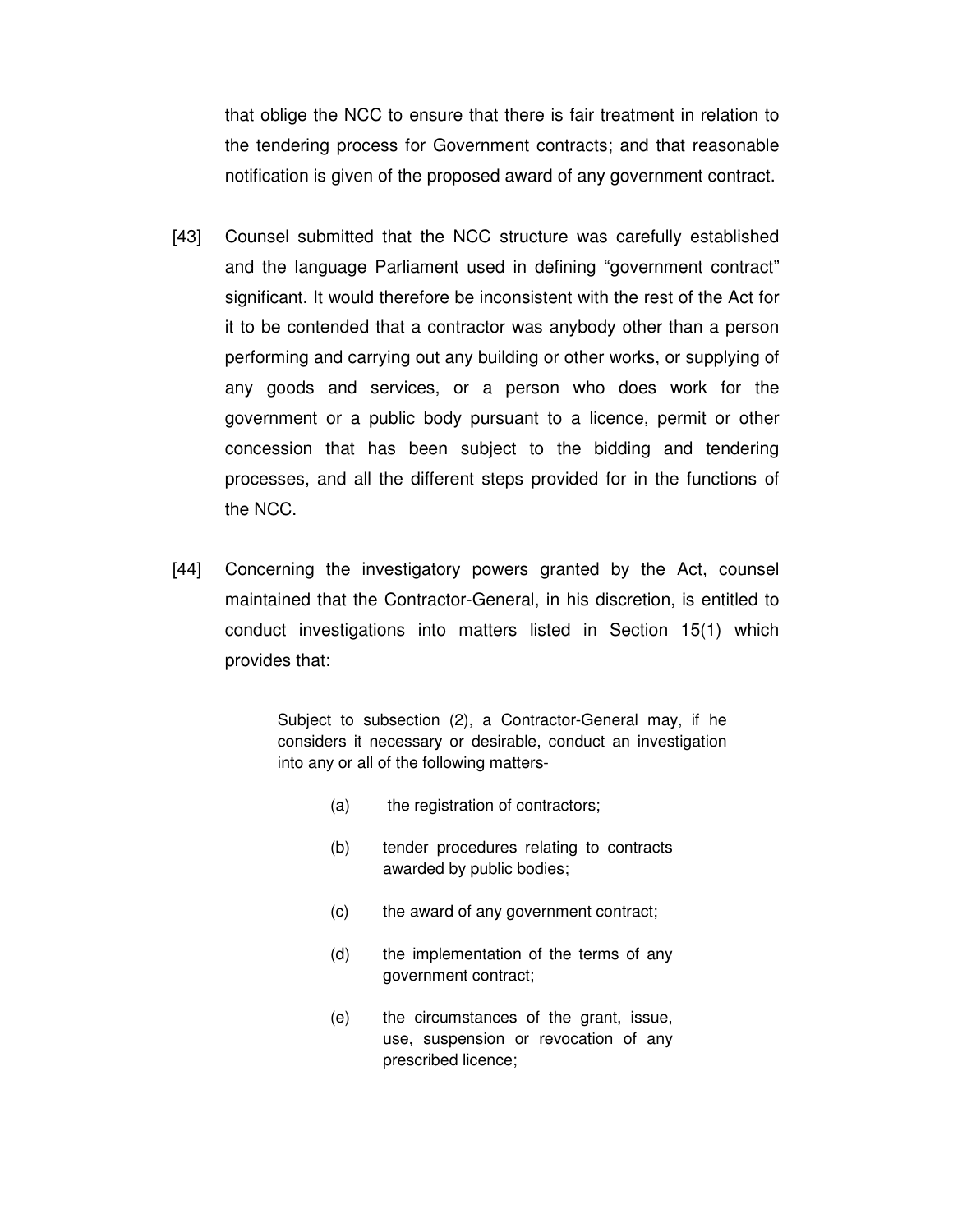- (f) the practice and procedures relating to the grant, issue suspension or revocation of prescribed licences.
- [45] Counsel submitted that the Contractor-General has no jurisdiction or authority to investigate any activity which falls outside of the six areas listed under Section 15 (1).
- [46] In further developing the argument on behalf of the applicants, counsel contended that Section 15 (1) must be construed in the context of the following definitions in Section 2:
	- (i) ""government contract" includes any licence, permit, or other concession or authority issued by a public body or any agreement entered into by a public body for the carrying out of building or other works or for the supply of any goods or services".
	- (ii) ""contractor" means any person, firm or entity with whom a public body enters into any agreement for the carrying out of any building or other works or for the supply of any goods or services and includes a person who carries out such works or supplies such goods or services for or on behalf of any public body pursuant to a licence, permit or other concession or authority issued or granted to that person by a public body"
	- (iii) ""public body" means—
		- (a) a Ministry, department or agency of government;
		- (b) a statutory body or authority;
		- (c) any company registered under the Companies Act, being a company in which the Government or an agency of the Government, whether by the holding of shares or by other financial input, is in a position to influence the policy of the company".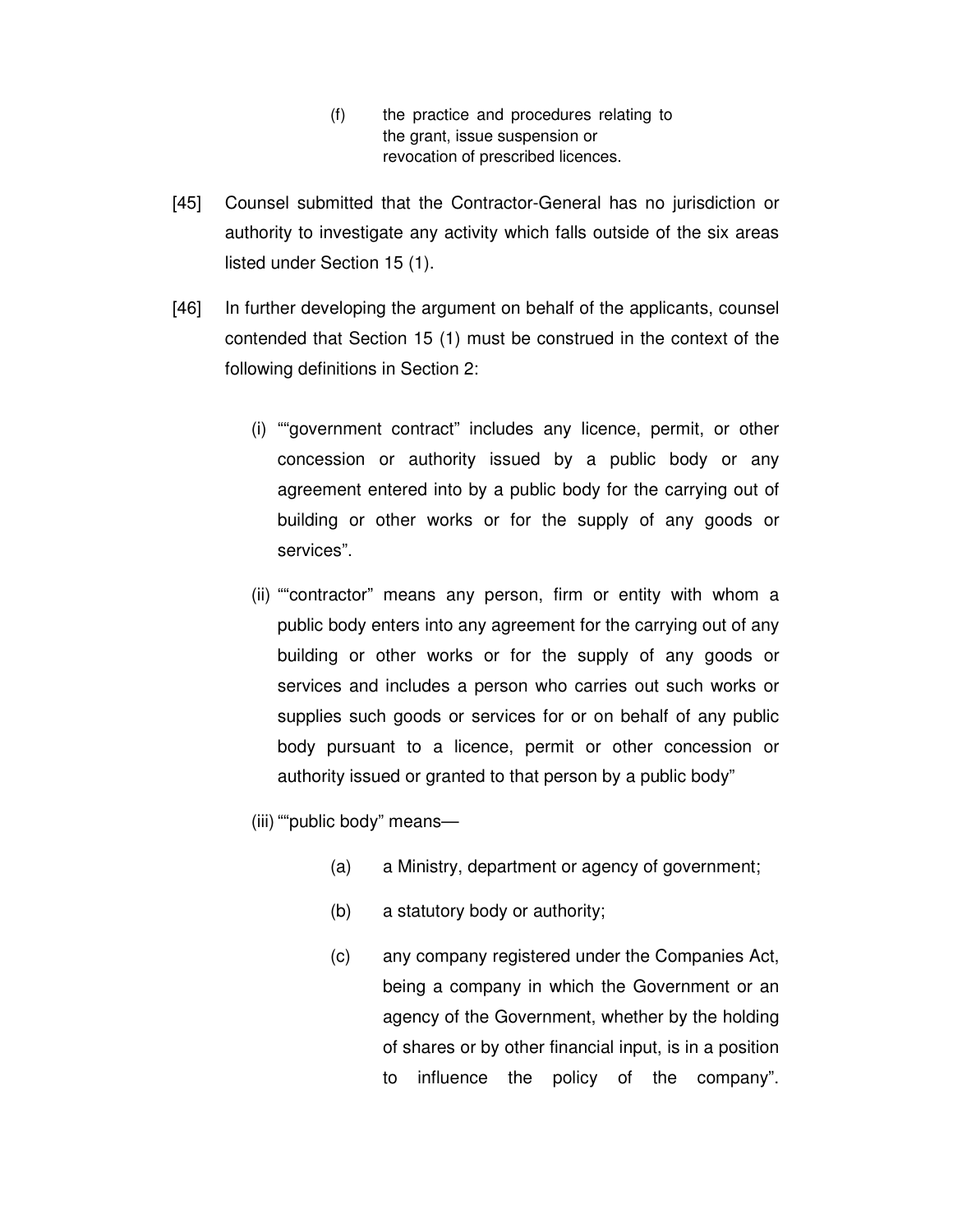- [47] Counsel indicated the applicants accepted that ANDCo was a "public body" for the purpose of the Act since the majority of the shares of ANDCo were controlled by two (2) government entities, namely the UDC and NIBJ.
- [48] Counsel continued that the definition of "government contract" and the definition of "contractors" made it abundantly clear that a government contract is limited to an agreement for the carrying out of any building or other works or for the supply of any goods or services. Therefore the argument was made, that when the definitions given to the terms "government contract" and "contractor", are taken into account, it was clear that Parliament intended government contracts to be awarded to contractors who must be those persons defined as such in the Act. A person was only a contractor under and covered by the Act if he was carrying on the relevant contractual activity as defined under the Act.
- [49] In making these submissions counsel contended that the guiding principle which had to be accepted was that the Act being construed should be construed as a whole and interpreted so that it was coherent and self-consistent. In that regard counsel noted that also in Section 2, "functions" was defined as "functions includes powers and duties". The critical functions of the Contractor-General under analysis were his monitoring functions as outlined under section 4. It was also reiterated that the definition of "government contract" also uses the word "includes" rather than "means".
- [50] Counsel submitted that in respect of both the definitions of "functions" and of "government contract" in keeping with the interpretation of the Act that he had advanced, the word "includes" should be read to mean "means". It was, he maintained, critical to the coherence of the Act that it be accepted that the use of the word "includes" did not expand the meaning of "government contract". It was contended that the Contractor-General assumed that he had powers to investigate all government contracts including divestments, but that such an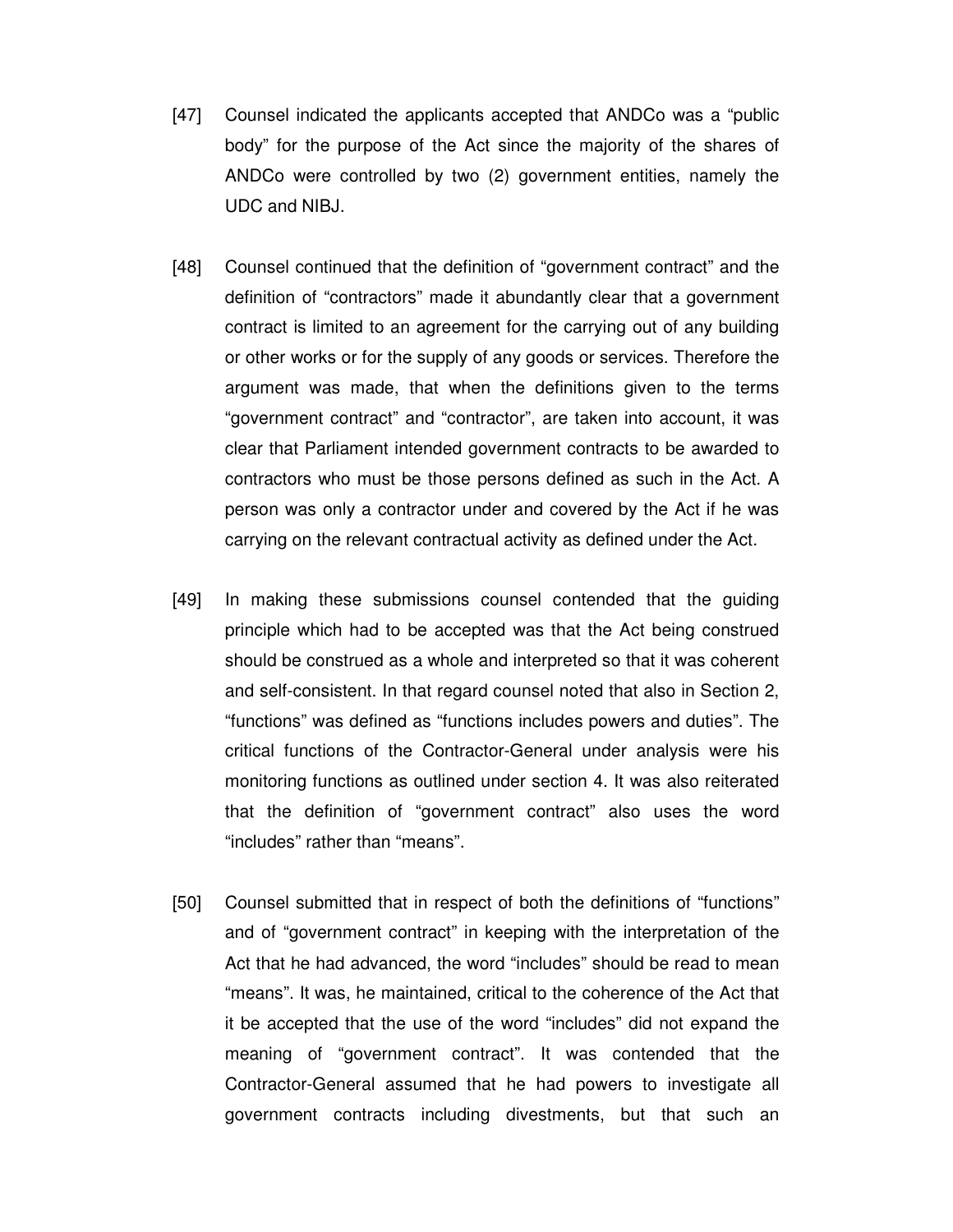assumption was misplaced as it exceeded the scope of the power granted in the Act.

- [51] Counsel pointed to a number of instances in which what he termed this misplaced assumption operated. These were:
	- (i) Letter from the Contractor-General to Hon. Prime Minister Golding and Ms. Miller, Permanent Secretary in the Office of the Prime Minister in which the Contractor-General gave formal notice of his commencement of a Special Statutory Investigation concerning the divestment and sale of the Sandals Whitehouse Hotel to Gorstew Ltd. Counsel submitted this letter assumed the Contractor-General had power to intervene in the divestment based on plenipotentiary anticorruption powers;
	- (ii) Reference in the Media Release from the Office of the Contractor-General dated September 10, 2012 to an Expert Legal Opinion from Dr. the Hon. Lloyd Barnett, OJ obtained in January 2000 that stated that a Contractor-General does have jurisdiction under the Act to monitor and investigate divestments by the State;
	- (iii) A media release dated May 30, 2008 in which the OCG spoke to conclusion of investigations concerning divestment of shares of Petrojam Limited;
	- (iv) A media release dated June 1, 2010 in which the OCG noted that the Contractor-General had launched a Special Statutory Investigation into the Government's proposed divestment of its 45% stake in Jamalco. In respect of this divestment there was a letter also dated June 1, 2010 sent to the Hon Prime Minster Golding MP, Hon Minster of Mining and Energy Robertson MP and Mrs, Alexander JP, Permanent Secretary in the Ministry of Mining and Energy;
	- (v) Statement to Parliament by Prime Minister RT Hon Patterson PC, QC, MP February 22, 1994 on divestment of government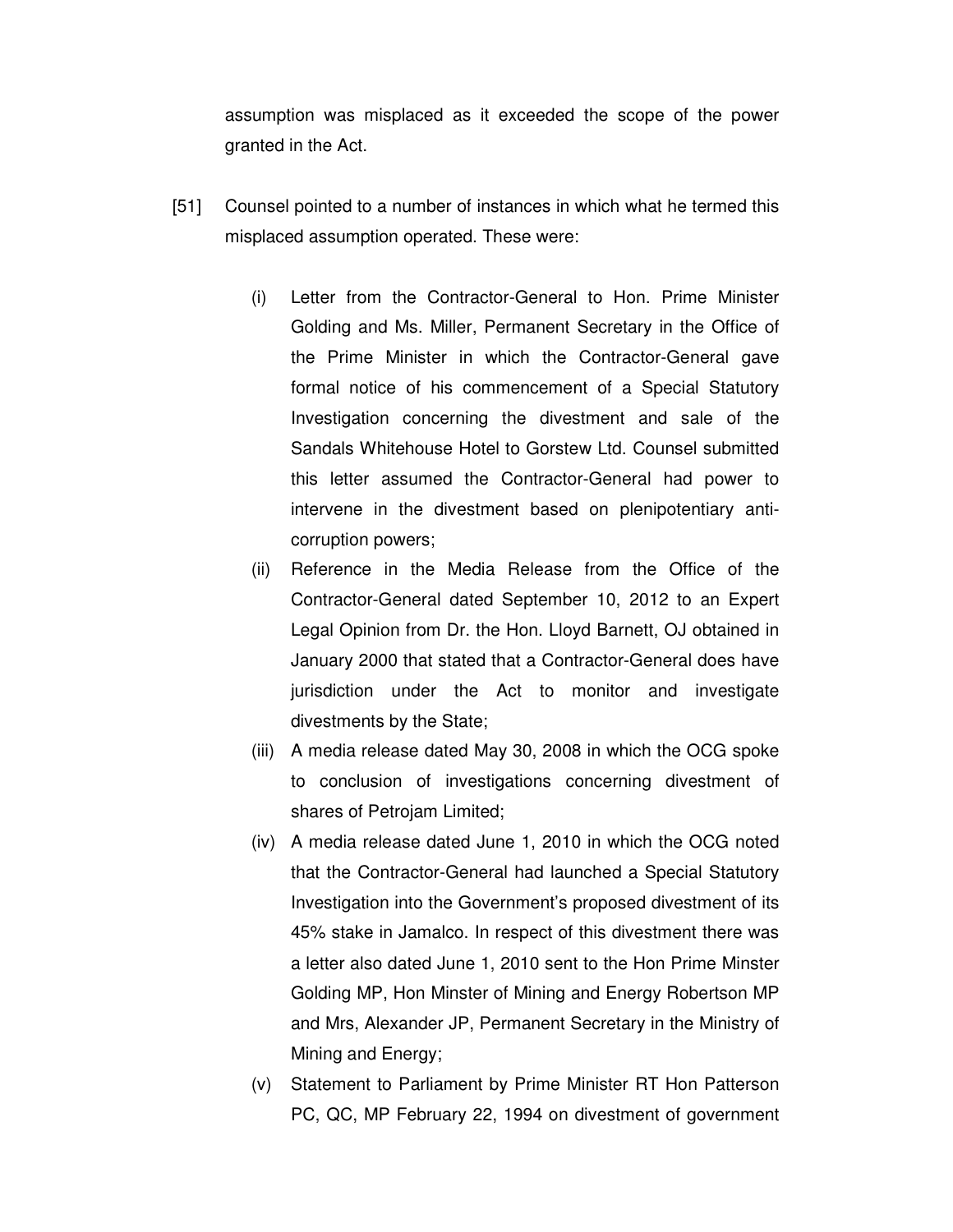lands in which he indicated divestments by private treaty would be brought to the attention of the Contractor-General for his prior guidance (Referred to by Mr. Craig Beresford in his affidavit);

- (vi) Invitation by letter dated May 13, 2003 from the Permanent Secretary of the Ministry of Land and Environment on May 13, 2003 to the then Contractor-General Mr. Derrick McKoy, to nominate two officers to sit on the National Land Divestment Committee.
- [52] Counsel submitted that neither the Contractor-General's belief nor the belief of others that the OCG had power to oversee divestments could create that power, which counsel submitted was not granted by the Act. Counsel specifically noted that there was no reference in the Act to either "divestment" or to "corruption".
- [53] Returning to the interpretation of the definition section advanced, counsel contended that in interpreting "government contract" it was imperative to examine the meaning given to "contractor" by the Act. There was he submitted no inconsistency if the approach was adopted that "includes" always means "means". He argued that in normal circumstances a licence was not a contract but a permission to do something authorised by the licensing authority. Permits or concessions were therefore not generally speaking contracts but facilities within the power of government that affected the carrying out of works. Therefore in all the instances where the Act brings licences or permits within the purview of its provisions, that goes beyond the ordinary meaning of contract, which was why the definition used the word "includes".
- [54] Counsel added another layer to the submission by contending that the use of the word "award" in Section 4(1) whereby the Contractor-General was entitled to monitor the "award" and implementation of government contracts further limited the Contractor-General's remit.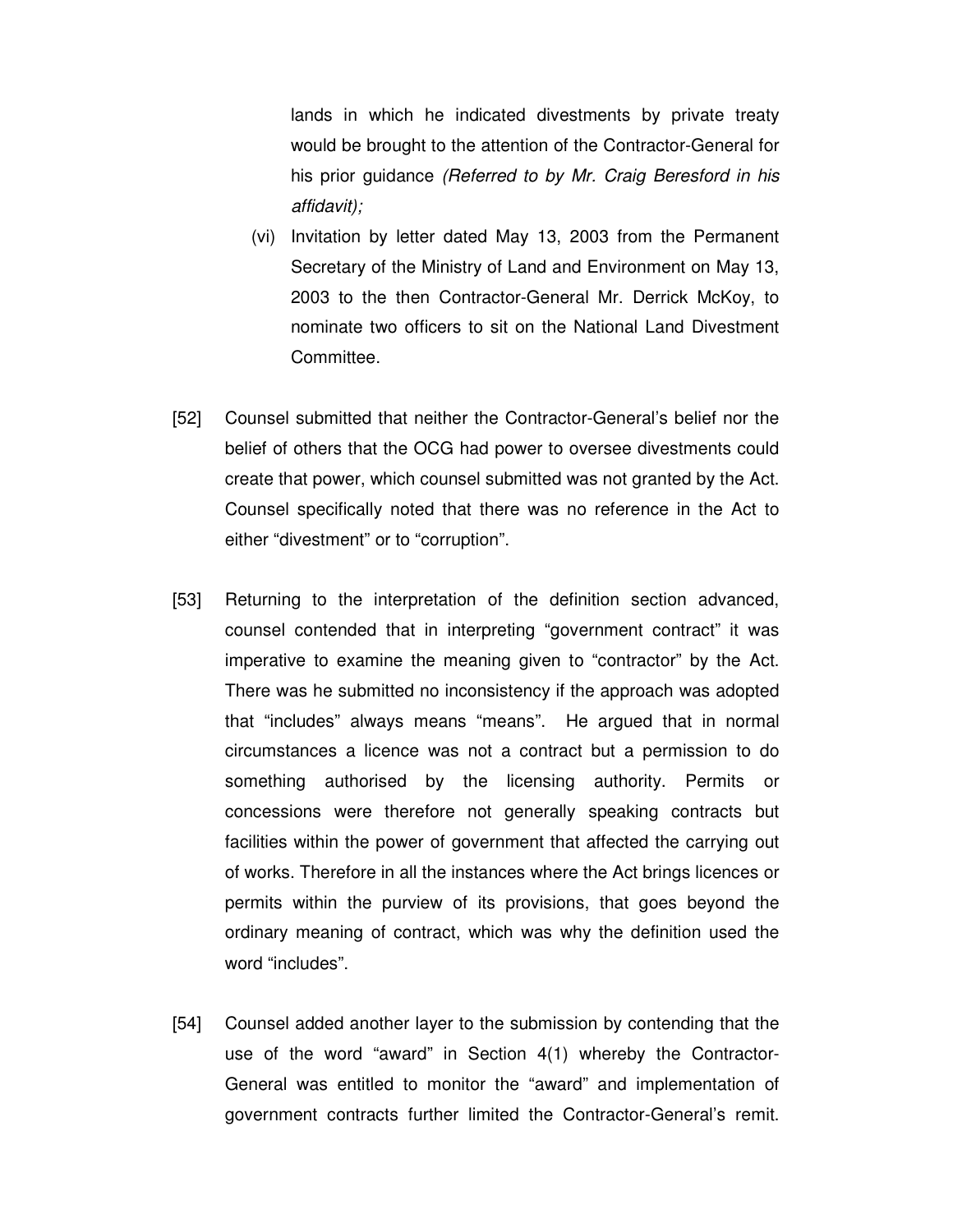Counsel submitted that the use of "award" in this context contemplated a situation of tender and an award of contract that flowed from a tender. In the instant case, the sale of the Hotel was achieved by negotiations between the parties and therefore it was submitted, as a matter of law, it could not be said that there was an "award" of contract.

- [55] Further the contract of sale had been completed and the Hotel transferred; there was therefore no question of the Contractor-General monitoring the contract. Monitoring a contract was relevant in situations where performance of the contract was ongoing, for example, the construction of a housing development or a road, which would take several months to be concluded.
- [56] Counsel contended that the word "award" as used in sections 4 and 15 of the Act ought to bear its technical meaning as used in the process of the tender of contracts and award of contracts. The text **Tendering For Public Contracts: A Guide to Small Business**, 4<sup>th</sup> edn., (a publication of the Office of Government Commerce UK) at pages 10 – 11, was cited, where the authors state that the bidding process involved:
	- (i) Defining the procurement strategy;
	- (ii) Pre-Qualification;
	- (iii) Inviting Tenders;
	- (iv) Evaluation and refining tenders;
	- (v) Awarding the Contract;
	- (vi) Putting the contract in place;
	- (vii) Contract terms and conditions;
	- (viii) Managing the contract;
	- (ix) Reviewing and testing;
	- (x) Feedback.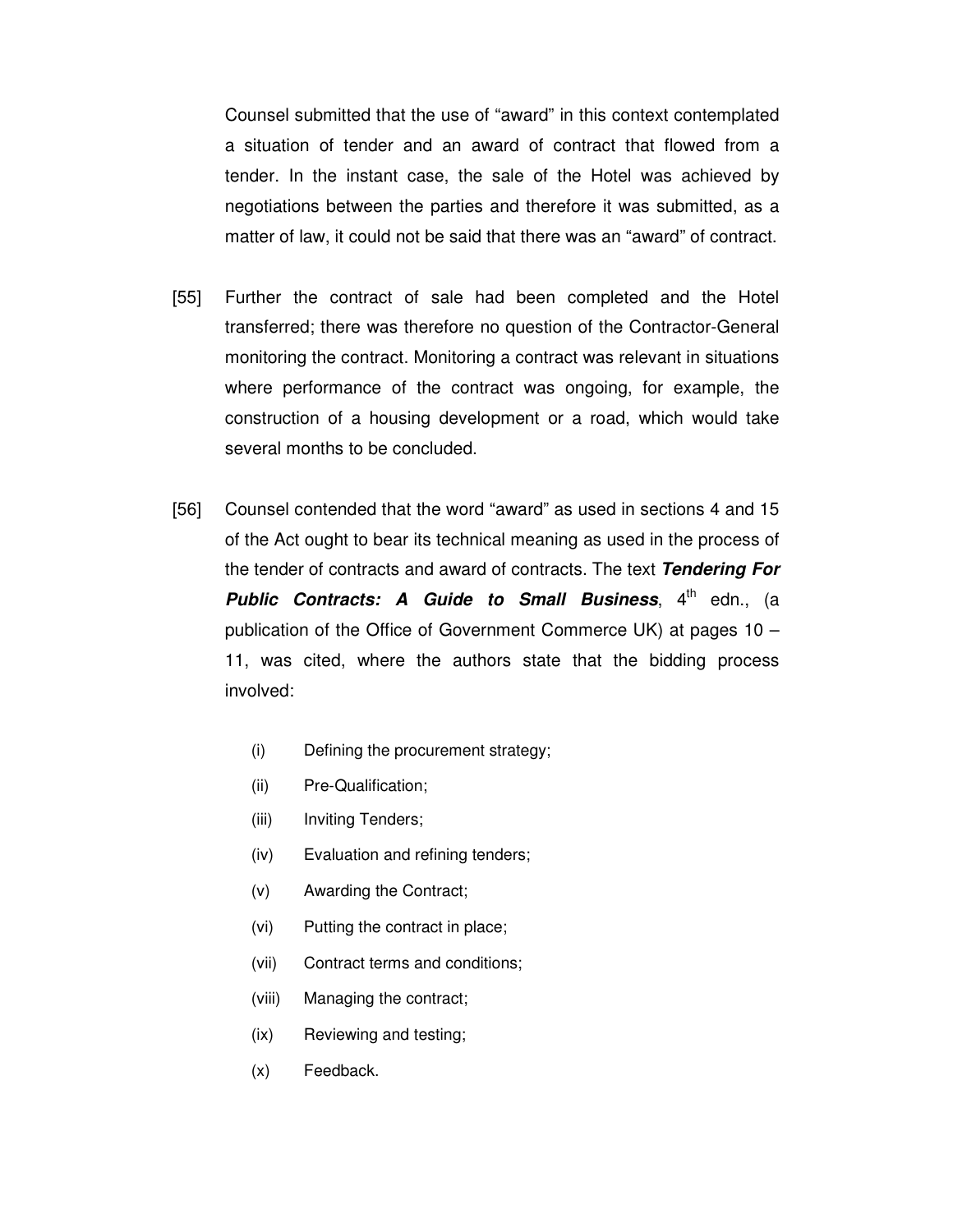[57] Also at page 11 under the heading, "Awarding the Contract" the following is stated:

> The public sector organization then states who it intends to award the contract to. This will be the supplier whose bid offers the best value for money. There will then follow a standstill period where suppliers can ask for feedback on the award decision and finally, the contract is awarded to the supplier whose bid offered the best value for money.

[58] Additionally the website www.businessdictionary.com was cited. It defines contract award to be the:

> project's owner's notice to a bidding contractor of the acceptance of the submitted bid. Also called award of contract.

[59] Counsel further relied on two authorities to support the contention that the Act read in its context required that the word "award" should be given the technical meaning advanced by the applicants. Firstly, in **Unwin v Hanson** [1891] 2 KB 115 at page119, Lord Esher stated:

> [I]f the Act is directed to dealing with matters affecting everybody generally, the words used have the meaning attached to them in common and ordinary usage of the language. If the Act is one passed with reference to a particular trade, business or transaction and words are used which everybody conversant with that trade, business or that transaction knows and understands to have a particular meaning then the words are to be construed as having that particular meaning though it may differ from the common or ordinary meaning of the words.

[60] Counsel submitted this principle of interpretation was applied in the second case he relied on, **Fisher v Bell** [1961] 1 QB 394. In that case the issue concerned the meaning of the phrase:

offer for sale or lends or gives to another person

a. any knife which has a blade which opens automatically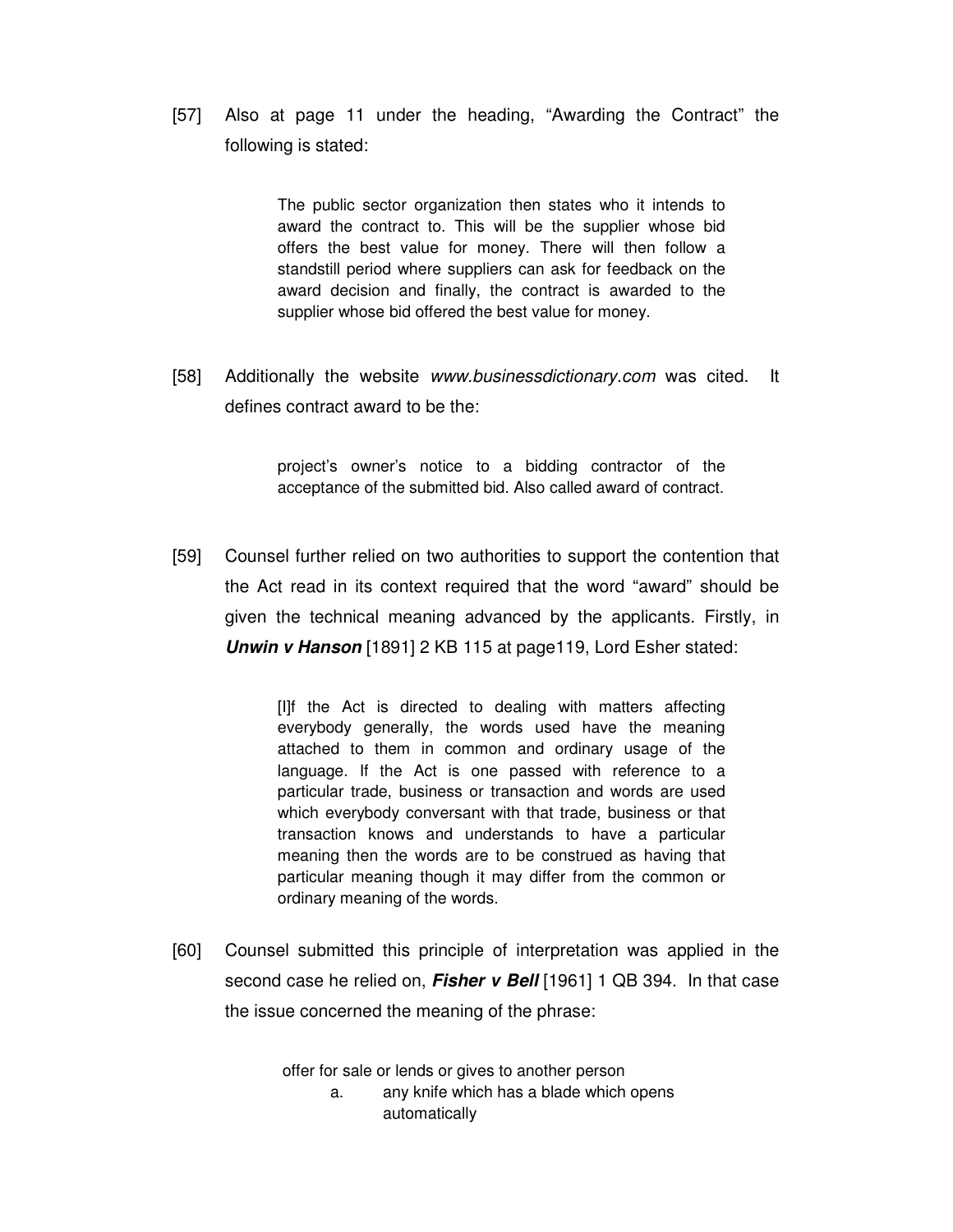b. ….,

A shopkeeper having displayed a knife in his shop window the issue was whether or not the knife was being "offered for sale". The court limited the meaning of an offer for sale to that applicable in the law of contract where items placed in a shop window are considered to be an "invitation to treat" and not an "offer of sale".

- [61] Counsel therefore submitted that there was support for the word "award" to be construed in the manner advanced by the applicants. If that construction was upheld, the respondent would have no authority to pursue the investigation in relation to the sale of the Hotel as the sale was not by virtue of a bidding process or through an award of contract; the processes over which it was being contended the Contractor-General was granted jurisdiction.
- [62] Returning to the question of the Contractor-General's investigation under Section 15, it was submitted that the sale of the Hotel did not fall under any of the categories listed at a-f of Section 15 (1) of the Act. There was no issue of the registration of contractors; there was no issue of any tender procedures being carried out; there was no issue of any award of a contract which would naturally flow from such tender proceedings and there was in fact, no government contract, as defined under the Act. In the instance of the sale of the public interest in the Hotel there was no issue of any grant, issue, use, suspension or revocation of any licence. It therefore followed, counsel contended, that the Act was wholly inapplicable to the sale of the Hotel and as a consequence, the Contractor-General was not entitled to carry out any investigations relating thereto. Counsel intimated that even though it may be thought that it would be useful or even highly desirable for matters such the sale of the Hotel to be subject to the purview of the OCG, the issue at present was, "what did the Act actually authorize?"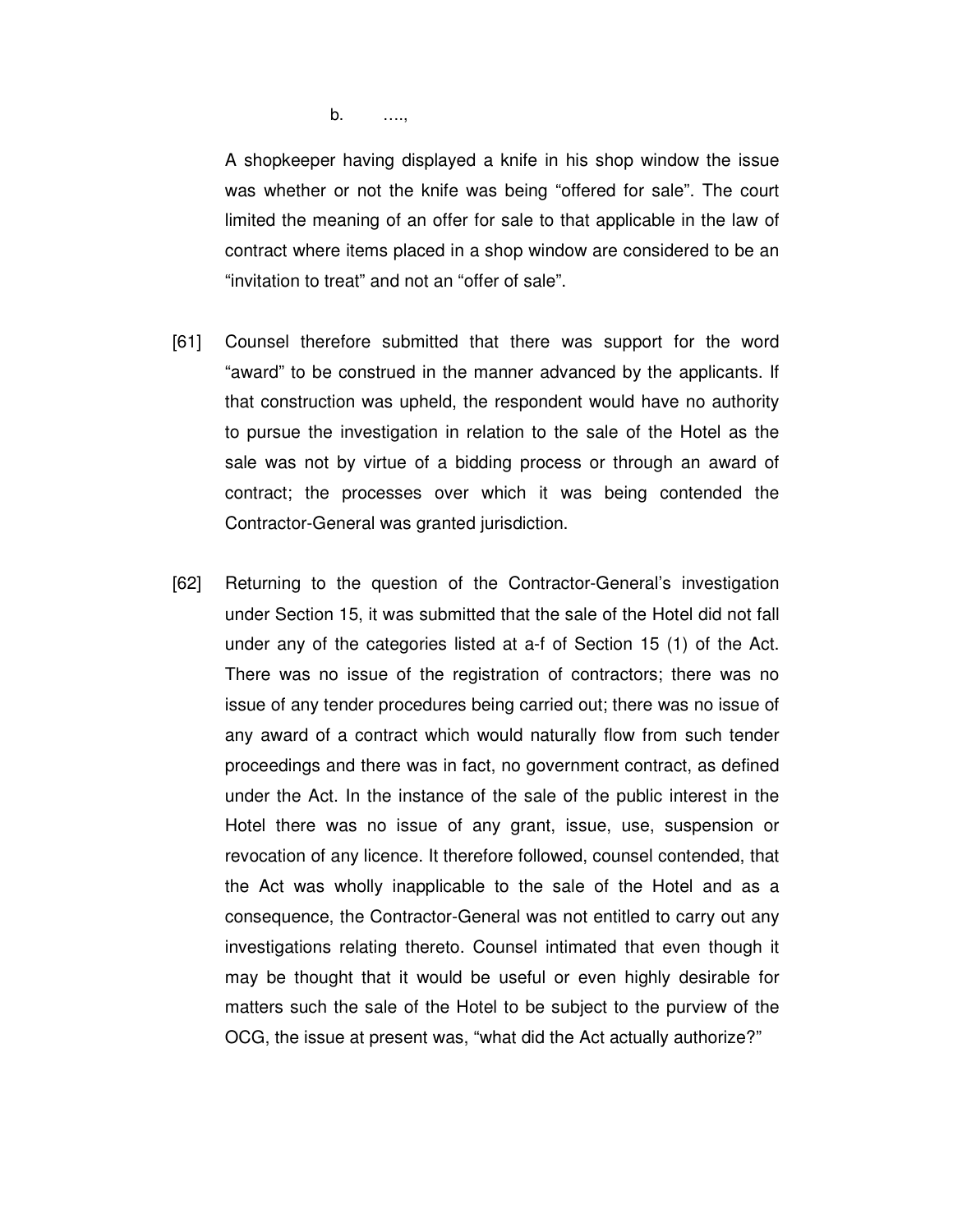- [63] Counsel received support for these latter and earlier submissions, in the judgment of Wolfe J (as he then was) in **Ashton George Wright vs. Telecommunications of Jamaica Limited** [1989] 26 JLR 411. The relevant facts of that case were that (TOJ) purchased two (2) parcels of land for a price of \$49,189,200.00 from Development Properties Limited, a company controlled by the Chairman of TOJ. The then Contractor-General (Mr. Ashton Wright) sought to investigate the contract. TOJ refused to provide any information, and asserted that the Contractor-General, Mr. Wright, did not have the requisite authority to investigate the contract. The Contractor-General applied by Originating Summons to the Supreme Court to have certain questions determined, namely: (a) Whether TOJ was a public body; (b) Whether the agreement by TOJ for the purchase of the two (2) parcels of land was a government contract within the purview of the Contractor-General's Act; (c) Whether the Contractor-General had jurisdiction in relation to the contract pursuant to the Contractor-General's Act.
- [64] Wolfe J found that TOJ was in fact a public body. On the issue as to whether the contract to purchase the two (2) parcels of land was a government contract, Wolfe J held that it was not. The learned judge found that the statutory definition of the term "government contract" created a distinction between the contracts entered by government per se and contracts entered into by public bodies being organs of government. His Lordship concluded:

Not only has Parliament created a distinction between government per se and public body, but it has limited the agreements entered into by "public body" which may be regarded as a "government contract" by adding the words "for the carrying out of building or other works or for the supply of any goods or services.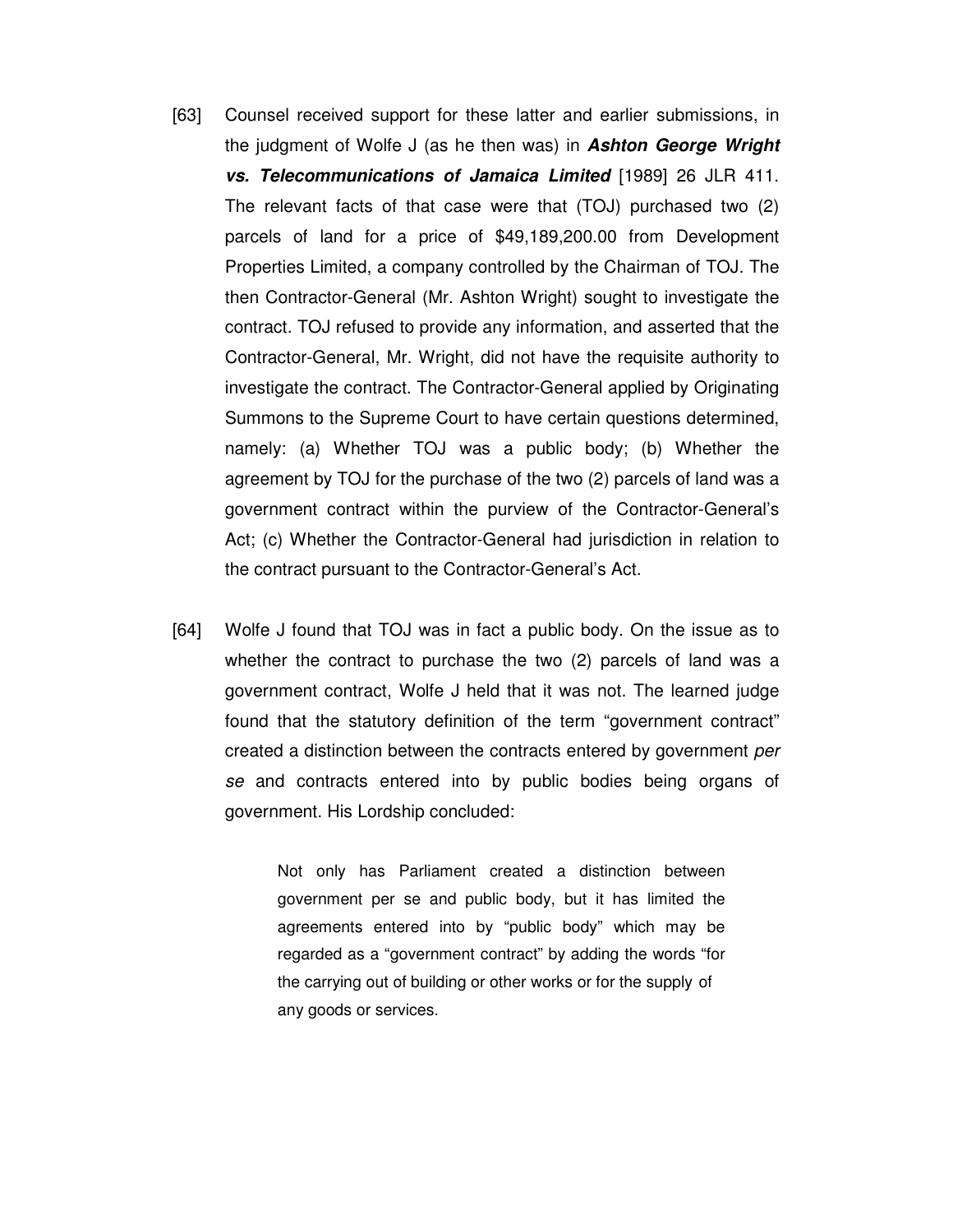[65] Further in considering the investigative powers of the Contractor-General under Section 15 of the Act, at page 414 letter H – I Wolfe J concluded that:

> A careful examination of Section 15 reveals that the Section is designed to deal with contracts which are in the nature of public works. Firstly, it speaks of the registration of contractor, then it speaks of the tender procedures relating to the award of contracts, then it refers to the actual award of government contracts, and finally of the implementation of the terms of any government contracts which are awarded.

> In particular, contracts between [TOJ] and [the seller] none of the elements referred to in paragraph 15 (1) (a)-(f) inclusive is present. Section 15 (1) (a)-(f) describes and limits the areas which are subject to investigation by the Contractor General.

- [66] Counsel concluded that **Wright's** case clearly supported the applicants' contention.
- [67] Accordingly, based on all the analysis outlined, counsel submitted that the Contractor-General:
	- (i) was not empowered under the Act to carry out any investigation in relation to the purchase and/or sale of land which is owned by the Government of Jamaica, or public bodies or entities or any agency of the Government.
	- (ii) was not entitled to carry out or to take any action pursuant to the Act in relation to the sale of the Hotel; (the Hotel having been owned by ANDCo, a public body or entity as outlined in the background)
	- (iii) was not entitled to carry out or continue any "special investigations into, inter alia, the allegations of secret talks, discussions and/or negotiations which concern the sale of the Sandals Whitehouse Hotel …"; and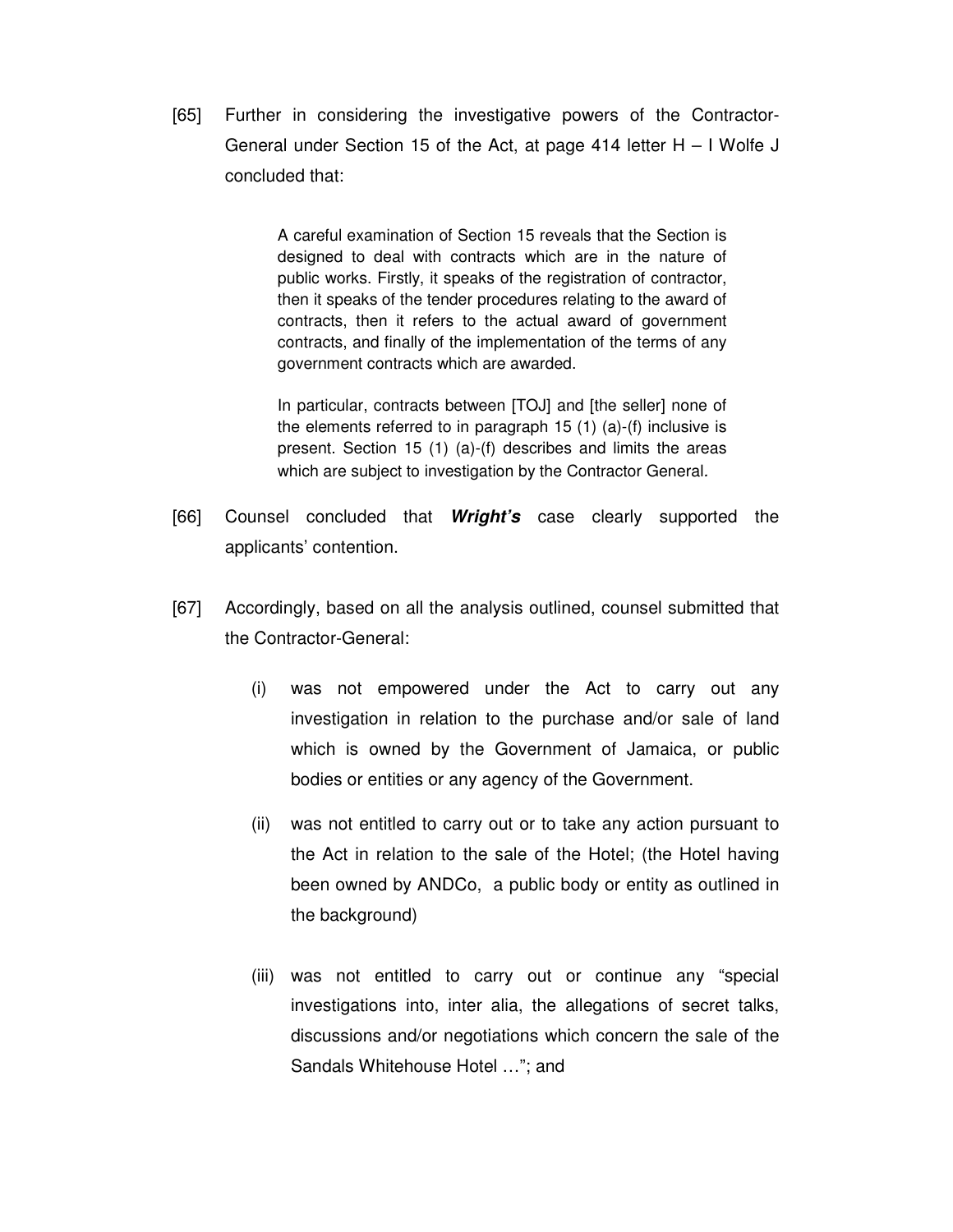- (iv) was not entitled to issue the letter dated June 20, 2012 which sought to obtain information which touches and concerns the sale of the said Hotel.
- [68] In the premises it was therefore submitted that the applicants had arguable grounds for judicial review, which have a realistic prospect of success and that there was no discretionary bar preventing leave being granted.

## **The Submissions of Counsel for the Respondent**

- [69] Mrs. Jacqueline Samuels-Brown QC, counsel for the respondent, in opposing the application submitted that the applicants did not have a case fit for further consideration on a full hearing or which was likely to succeed.
- [70] In respect of the definition of "government contract" being defined to "include" certain contracts specified therein, counsel submitted that it is trite law that where a definition sets out what may be included in the definition; it does not thereby purport to be exhaustive. The word was to be given its natural meaning with such additions or extensions of that meaning as were incorporated by the specific inclusion.
- [71] Counsel cited **George Robinson v The Local Board for the District of Barton Eccles et. al. (1883) 8 AC 798** in support of the proposition that an interpretation clause that extends the meaning of a word does not take away its ordinary meaning. At page 801 Lord Selbourne said: "An interpretation clause of this kind is not meant to prevent the word receiving its ordinary, popular and natural sense, whenever that will be properly applicable but to enable the word as used in the Act... to be applied to some things to which it would not ordinary be applicable".
- [72] Counsel continued that the effect of the inclusion of specific concepts or things was not, as said by Lord Coleridge in **London School Board**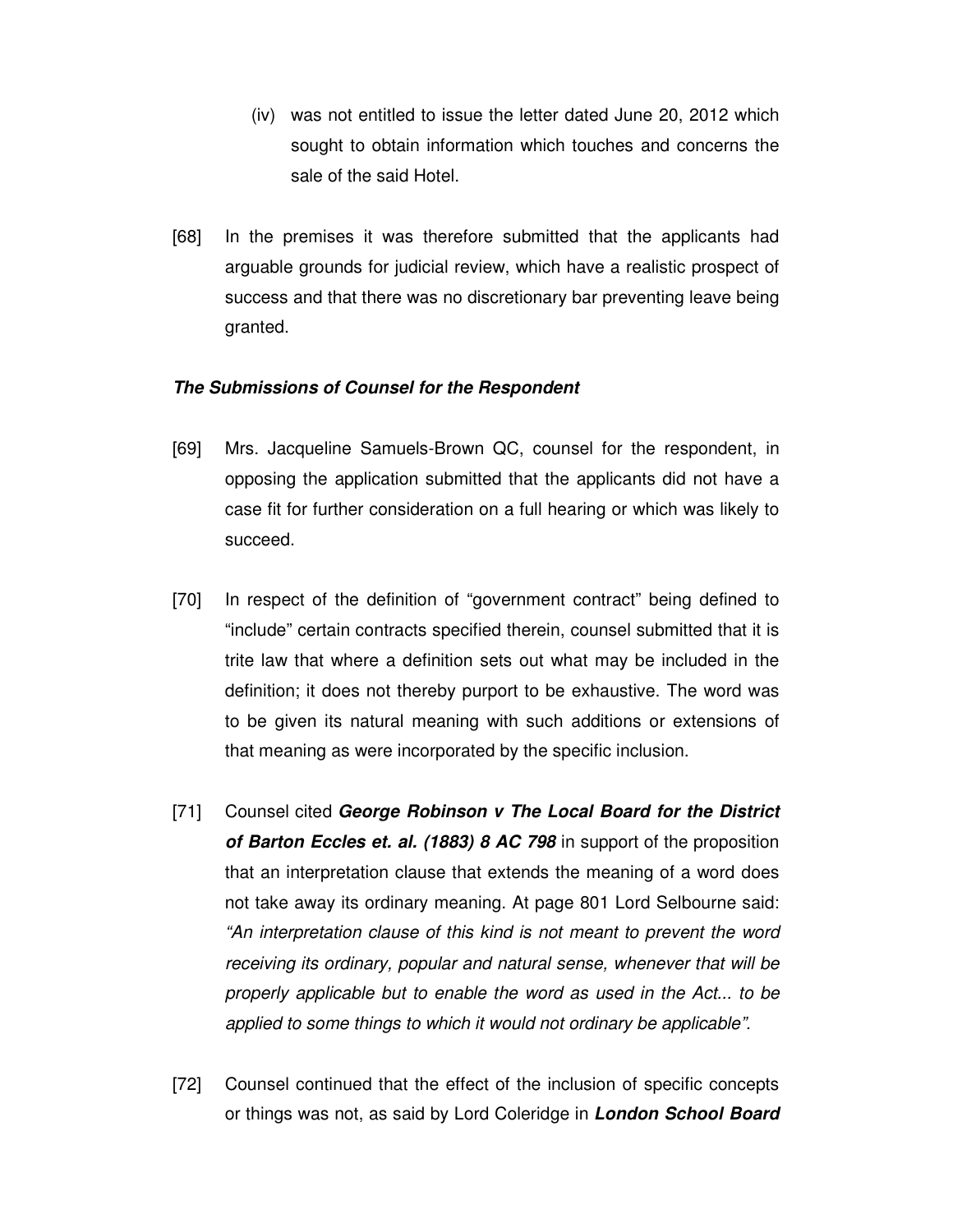**v. Jackson (1881) 7 QB 502 at 504,** so as "to prevent the operation of the word in its primary and obvious sense". Further in **Nutter v Accrington Local Board (1879) 4 QBD 375** where the court had to consider an interpretation which provided that "street" shall apply to and "include any highway not being a turnpike road." the Court held that the effect of the inclusion was to enlarge and not to restrict the meaning of "street." Therefore as Cotton LJ said at page 385, "that which in ordinary language is properly a street does not cease to be so because it is part of a turnpike."

- [73] Applying those principles to the instant case counsel noted that the Act may incorporate into the meaning of the word, "contract" arrangements for which the exchange of "consideration" do not arise. For example, it may incorporate entirely gratuitous gifts, permits, concessions or other "arrangements" for the supply of goods and services which were not stricto sensu contractual.
- [74] Counsel noted that this principle was acknowledged in the **Wright** case where Wolfe J after referring to the case of **Ex parte Ferguson (1871) LR 6 QBD 280** which was approved by the Privy Council in the case of the **Guantlett (1872) LR 4 PC 184** stated: "Acting upon the aforesaid principle of interpretation **all contracts** entered by Government would be caught by the definition of government contract." (counsel's emphasis).
- [75] Counsel found it inexplicably that having accepted that principle and adopted that definition, Wolfe J went on to find that in the particular context of that case, the particular contracts under consideration whereby the Government was buying land from the defendant did not fall within the ambit of a government contract. Counsel therefore submitted, with respect, that the conclusion reached by Wolfe J was against the very principle which he had embraced and ought not to be followed by a court of concurrent jurisdiction.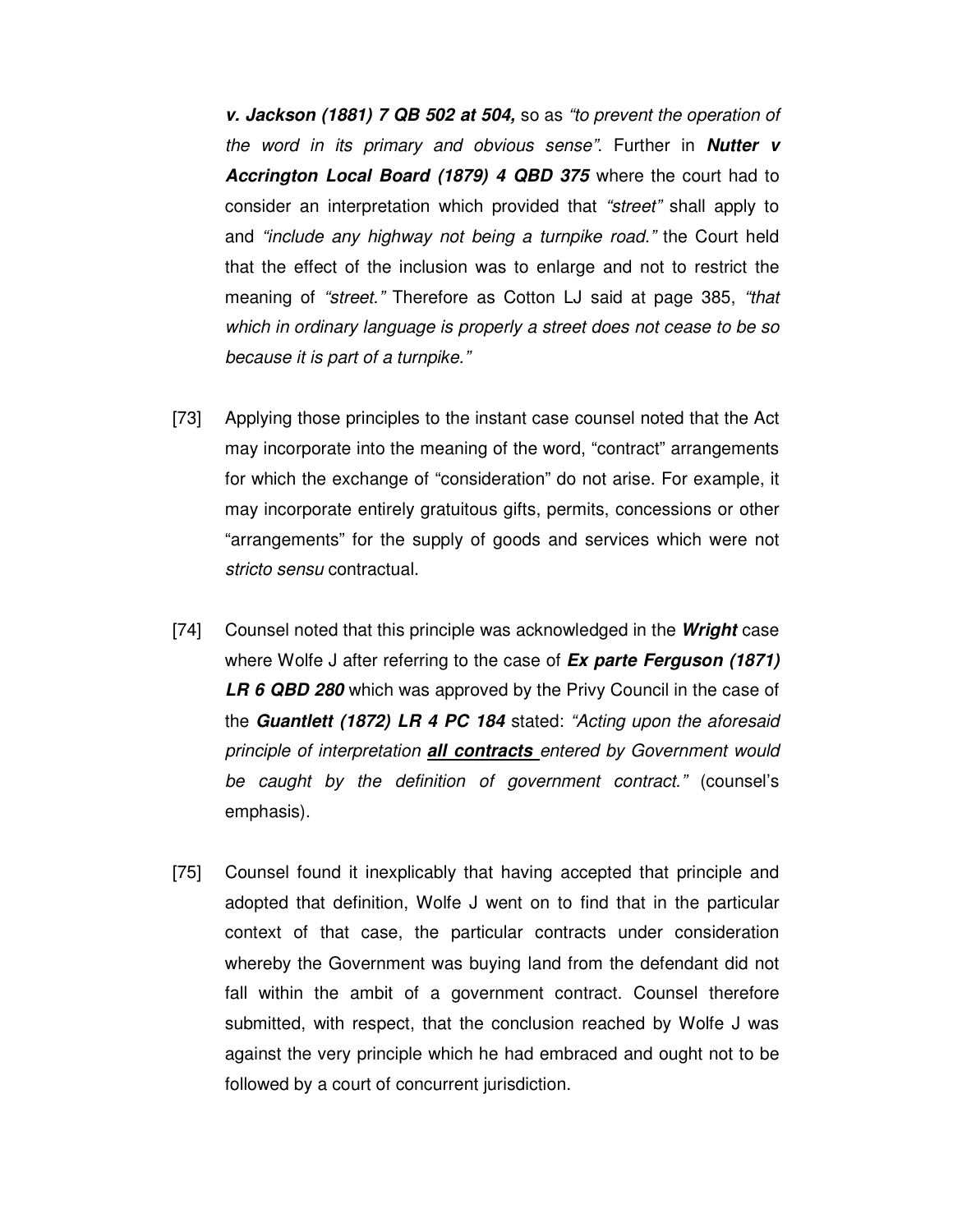- [76] Concerning the meaning and application of Section 15 which gives the Contractor-General power to investigate, counsel submitted that Wolfe J fell into error because he failed to recognise that the powers granted to the Contractor-General by virtue of Section 15 of the Act are disjunctive, discreetly separate and not contingent on each other. Hence, counsel argued Section 15 (1) (d), which empowers the Contractor-General to investigate "the implementation of the terms of any government contract", stands on its own.
- [77] It was noted that in delivering his judgment at page 414 Wolfe J stated:

A careful examination of Section 15 reveals that the Section is designed to deal with contracts which are in the nature of public works. Firstly, it speaks of the registration of contractor, then it speaks of the tender procedures relating to the award of contracts, then it refers to the actual award of government contracts, and finally of the implementation of terms of any government contracts which are awarded. (Counsel's emphasis).

- [78] Counsel highlighted that the words underlined do not form part of Section 15 (1) (d) and submitted, with respect, therein lay Wolfe J's error. The court was urged to restrict the decision to its own facts and the specific question raised there, or else disregard the case as an incorrect interpretation of the Act.
- [79] Counsel pointed out that the cases of **Unwin v Hanson** and **Fisher v Bell**, relied on by the applicants, establish the principle that, in interpreting a statute, words used must be interpreted having regard to the aim of the statute and the area of law with which it is concerned. Adopting that principle, it was submitted that the Act, being designed to ensure good governance, probity and to guard against corruption by and of public bodies, a restrictive meaning of "government contracts" would not be in keeping with those aims and considerations. Further, the incorporation of the word "include", was to ensure that it served its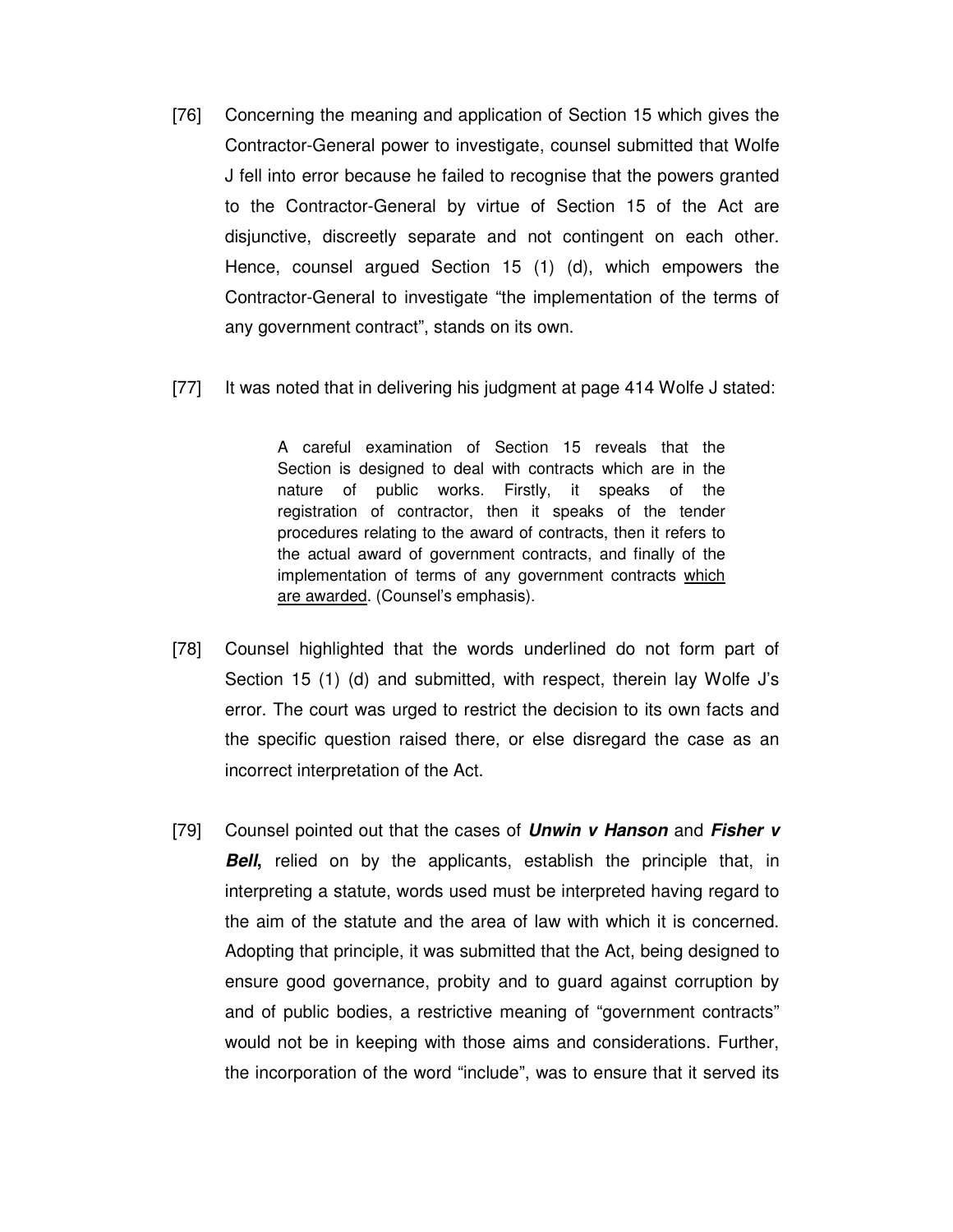expansive purpose rather than be restricted to contracts in a technical sense.

- [80] Counsel further advanced that the case of **Fisher v Bell** was instructive as it made a distinction between an "invitation to treat" and a "tender" which is an offer as understood in the general law of contract, and not restricted to business contracts as the applicants contend. Counsel relied on **Stroud's Judicial Dictionary** (7<sup>th</sup> edition) London Sweet & Maxwell 2006 Vol.3 at page 2733 where it is stated that "on a sale by tender, 'a tender ought to be something which takes effect of itself and binds the tenderer in any event.' "
- [81] Turning to the **text, Tendering For Public Contracts: A Guide to Small Business (4th edition)** relied on by counsel for the applicants, counsel submitted that it defines and refers to terms in the specific context of business arrangements. That reference is therefore not helpful as, without more, it must be taken to refer to particular contractual arrangements whereby the ultimate contract which the parties decide on is the product of the listed predetermined competitive processes as at (i) to (iv as listed in paragraph 56 supra.
- [82] Counsel noted that interestingly, "evaluation and refining of tenders" the process listed at "(iv)" in paragraph 56 would involve some negotiations. Further, proof that the reference was to an award or a decision to enter into a contract based on a competitive tender process was borne out by the extract from page 11 of the text.
- [83] Turning to Jowitt's Dictionary of English Law, 2<sup>nd</sup> Edition, London Sweet & Maxwell 1977 Vol.1, pages 169-170 counsel noted that in defining "award", it states, among other things, "an award is accordingly in the first place the taking a matter into consideration and awarding judgment on it". It further provides that, "any words expressive of a decision, are an award." The historical origin and devolution of the meaning of the word are traced in **Jowitt's** from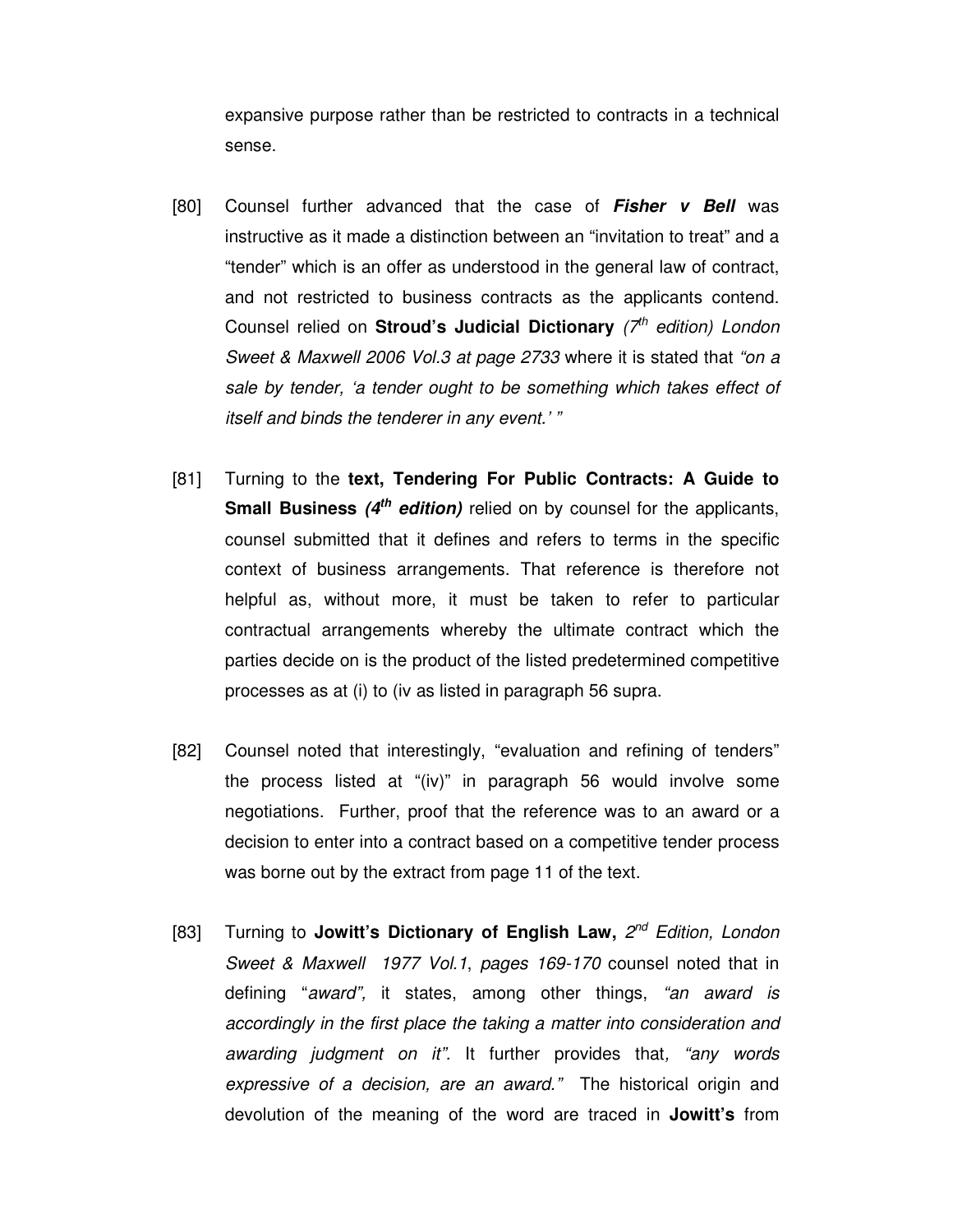provençal French where it meant; "to inspect goods, and then to pronounce them good and marketable"; then to, its application to an arbitrators decision; through to its modern day extension, to include "any words expressive of a decision."

[84] In the **Webster's College Dictionary**, 2001 Revised Edition, Random House New York page 94 counsel noted "award" is defined as follows;

> (1) to give as due or merited; assign or bestow: to award prizes. (2) to bestow or assign by judicial decree: the plaintiff was awarded damages of \$100,000.-n. (3) something awarded, as a payment or medal. (4)(a) a judicial decision or sentence (b) the decision of arbitrators on a matter submitted to them.

- [85] In addressing the submissions in relation to the NCC and the extracts from their website relied on by the applicants, counsel submitted it should be noted that the NCC deals with a particular process for entering into governmental arrangements, which process does not cover all types of arrangements expressly set out in the definition of contract.
- [86] Counsel then broadened her submissions by further submitting that in any event the transaction being investigated by the OCG was not limited to the sale and purchase of land, but, as noted in the Agreement for Sale, includes **"FF & E"** which is defined as "means all furniture, fixtures, fittings, plant and equipment of whatsoever nature belonging to the Vendor and used in connection with the Hotel, whether on the Hotel site or temporarily removed for repair or other works to be undertaken thereon." Counsel submitted that as it includes or extends to goods as contemplated by Section 2 of the Act and extends beyond realty — the subject matter of the transaction in **Wright's** case — there should be no doubt that the Contractor-General would have jurisdiction.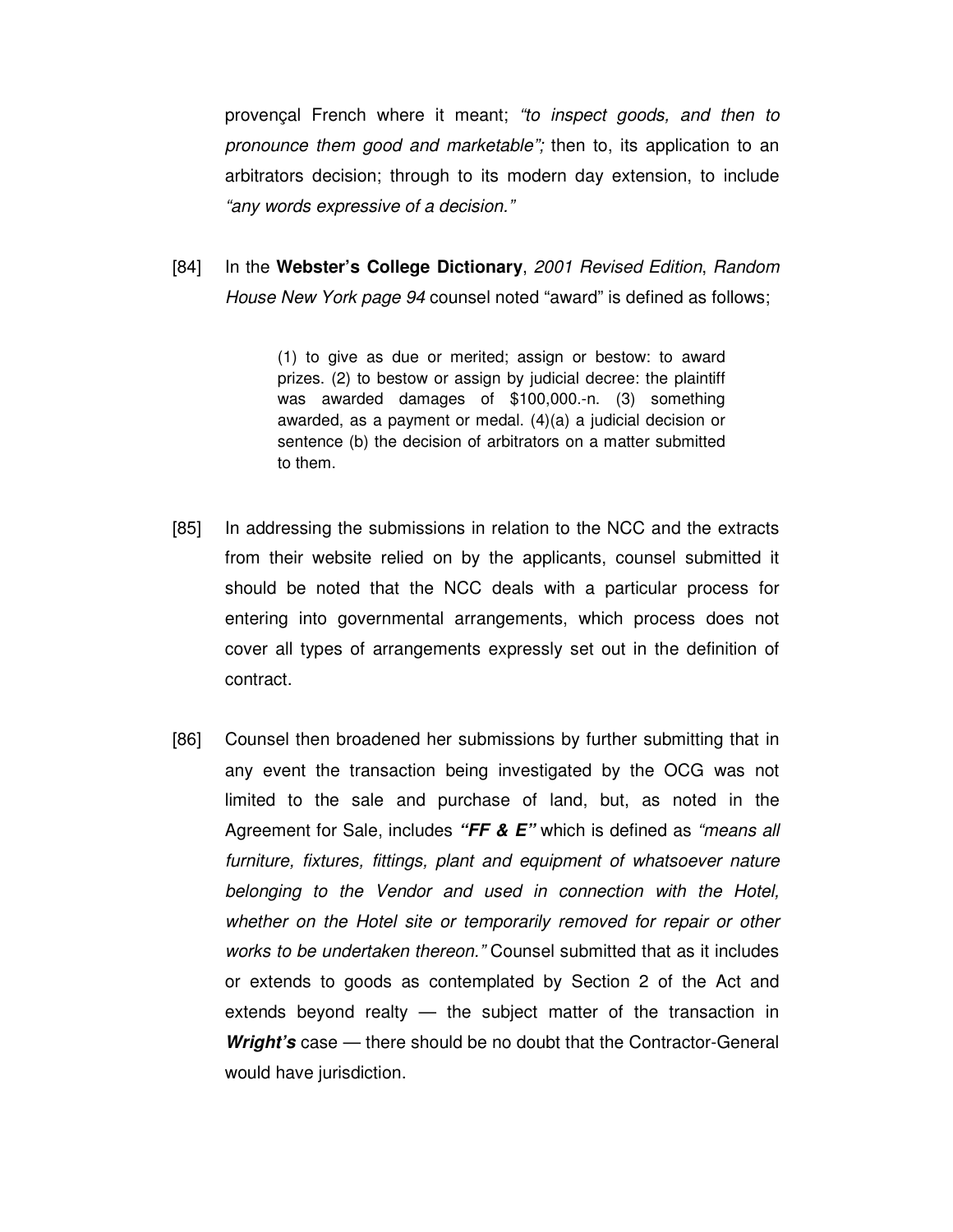- [87] Counsel further contended that the sale having already taken place, what the applicant was seeking leave to have reviewed by the court was the Contractor-General's investigation into, among other things, the implementation of the terms of a government contract which clearly fell within Section 15 of the Act.
- [88] Based on her arguments counsel for the respondent submitted that the applicants did not have a case fit for further consideration on a full hearing or which was likely to succeed and so there was no basis for the grant of leave.

#### **The Submissions of Counsel for the Applicants in Response**

- [89] In response Mr. Small QC submitted that the case of **Wright** had stood for twenty-three years and should not be lightly disagreed with. The respondent himself having at various times indicated he was bound by it and at other times seeking clarification from Parliament as to the true scope of his powers given the decision in **Wright,** it was appropriate for a full bench to pronounce on the interpretation given in **Wright** rather than a single judge at the preliminary leave stage.
- [90] Mr. Ransford Braham QC in addressing the cases cited by counsel for the respondent concerning the interpretation of the word "include" in the definition section of the Act, accepted that generally when the word is used it expands the meaning of the word or phrase defined, but that whether in fact it was expansive depended on the interpretation of the particular statute. Therefore as contended in this case, application of the general rule may be restricted by the very statute being interpreted.
- [91] In this case he submitted that when considering the meaning of "contractor" it was impossible to divorce the concept of an award of contract from the implementation of a contract and further submitted that an award could only come at the end of a tendering process as reflected in Section 23H of the Act. Additionally he submitted that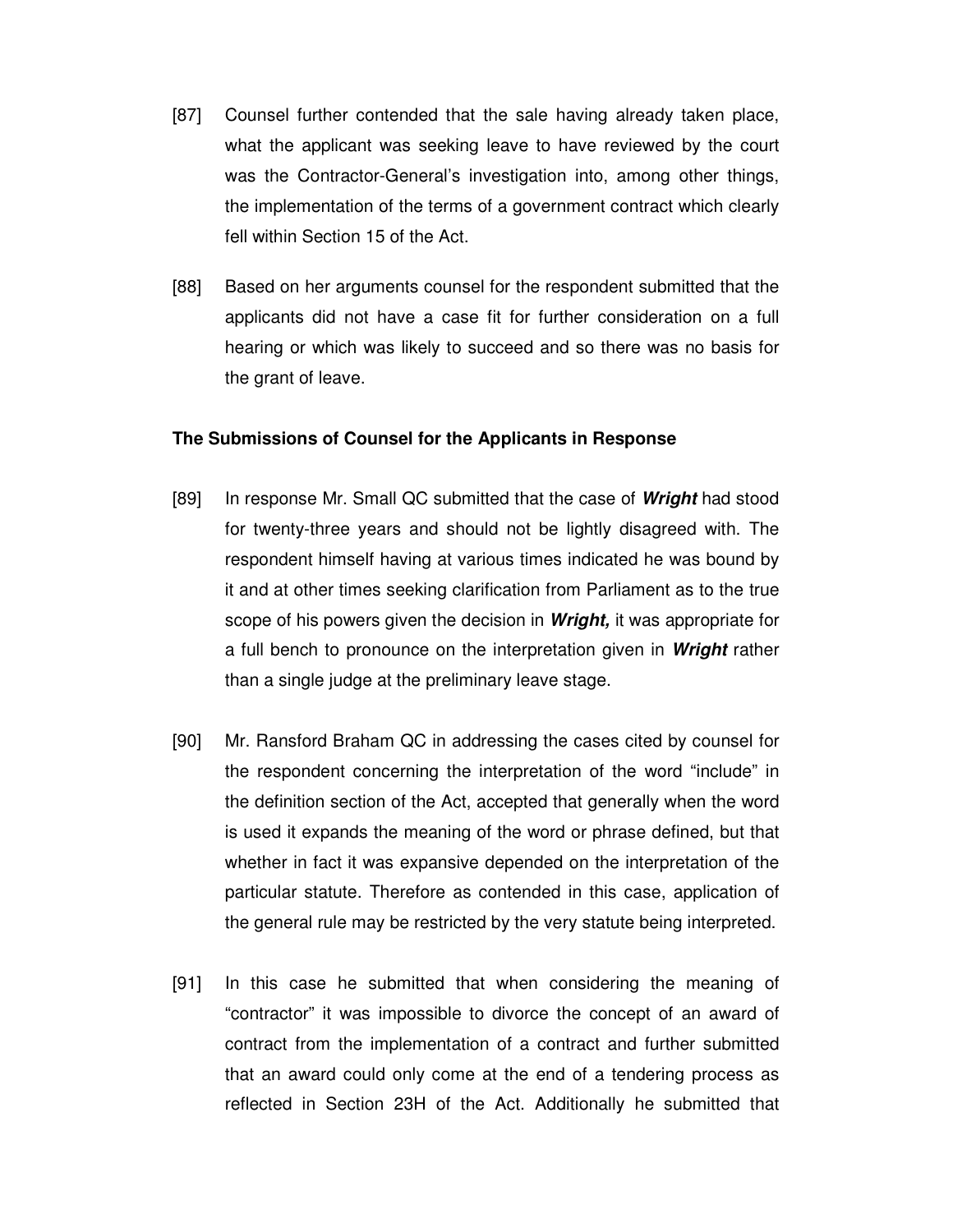based on the definition of contractor, goods and services were expected to flow from the contractor to the Government and not from the Government to the contractor, therefore the argument that the Contractor-General would have jurisdiction because the Agreement for Sale spoke to "FF & E" was unmeritorious.

- [92] Concerning the dictionary definitions of "award" counsel argued that the definition in **Jowitt's** spoke to an award in the context of a decision of a tribunal or some quasi–judicial decision which was not the meaning contemplated by the Act and therefore it did not assist.
- [93] In respect of **Stroud's**, counsel contended that the Act does not deal with a tender in that respect and in relation to **Webster's,** "award" was not used in the Act in the context used in that dictionary and therefore it too could not assist.

## **The Analysis**

- [94] The central question which divides the applicants and the respondent is the scope of the authority granted to the respondent. Is it as the applicants maintain that the respondent has strayed into an area outside of his statutory reach? Do the applicants have a good arguable case with a realistic prospect of success? Or is the respondent correct that, given the aim of the Act, it is inconceivable that an area as critical as divestment of government owned land could fail to be caught by the legislation?
- [95] It is perhaps best to start with **Wright's** case. Counsel for the respondent submitted that Wolfe J made two fundamental errors that led to a decision which should not be followed. Firstly that he erred in holding that "government contract" did not include a contract for the sale of land. The reasoning employed by Wolfe J on this point has to be carefully analysed. While accepting that the use of the word "include" would ordinarily have the effect of extending the meaning of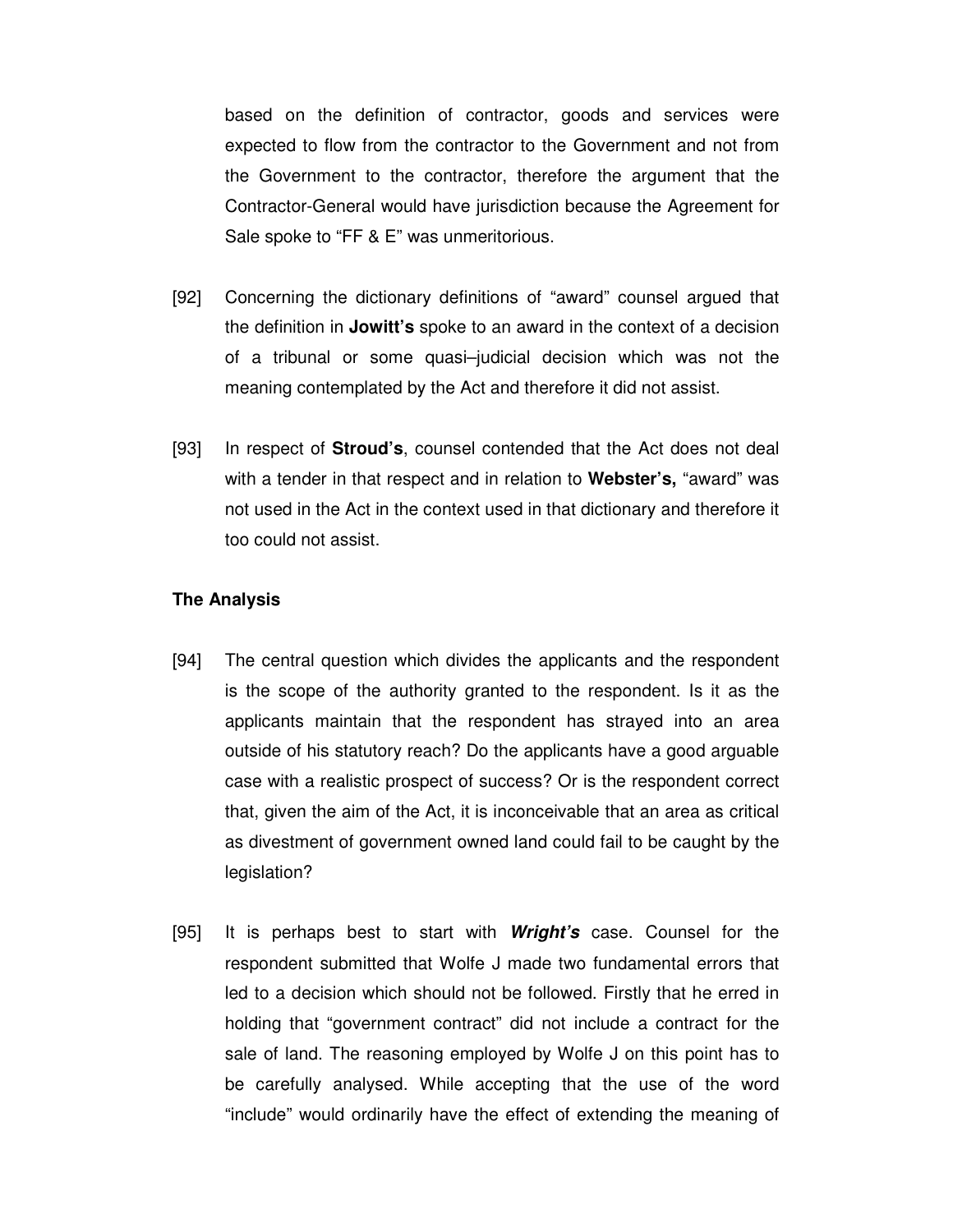the phrase "government contract" to cover all contracts entered into by the Government, Wolfe J found when the full definition was considered, that was in fact not so. He instead held at page 414 that:

[I] take the view that the introduction of the words 'public body' into the definition of 'Government contract' indicates that parliament intended to create adistinction between contracts entered into by Government per se and contracts entered into by organs which are not purely Government and which are designated 'public body' i.e. organs which do not come within the ordinary and established meaning of Government, but which perform public functions. If this were not so then the words 'or agreement entered into by a 'public body' for the carrying out of the building or other works or for the supply of any goods or services would be superfluous. **Not only has Parliament created a distinction between Government per se and "public body" but it has limited the agreements entered into by a "public body" which may be regarded as "Government contract" by adding the words "for the carrying out of building or other works or for the supply of any goods or services". These words, clearly, do not include a contract for the sale of land.** (My emphasis).

[96] The effect of the ruling of Wolfe J on this point is that, though there is the usually expansive word "includes" in the definition of government contract the other words in the definition that speak to the purpose of government contracts actually have a contrary limiting effect. That type of analysis is reflected in the submissions of counsel for the applicants who advanced the position that in this particular Act, in the definitions which employ the use of the word "includes" it should be read as "means". At first consideration such a submission would seem to be bold, even novel especially since there was no authority cited where such an interpretation was upheld and particularly since there are some definitions in the Act which use "means" and others which use "includes". In and of itself that would seem to suggest that Parliament intended some definitions to be expansive and others to be restrictive. Contemplating the purpose of the Act, the submission of counsel for the respondent that expansive definitions were intended when the word includes was used does appear attractive.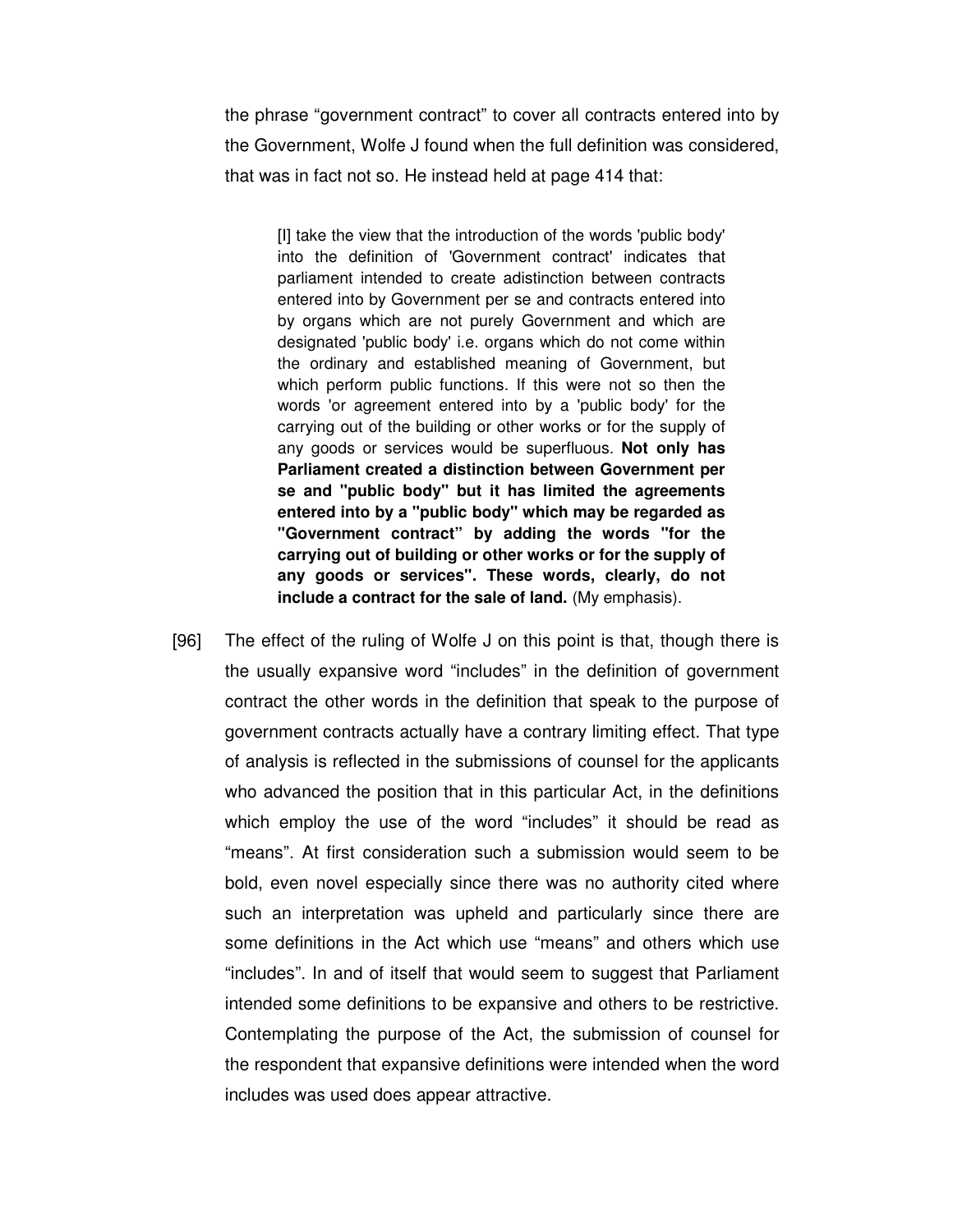- [97] On the other hand there are competing considerations which blunt that submission's appeal. The definition of contractor is limited to those who carry out building or other works or supply goods and services. If the definition of "government contract" is meant to be wider than and not to correspond to and be necessarily linked with "contractor", that means there would be contractors caught by the Act who were not defined as such under the Act.
- [98] Further it is noticeable and conspicuous that while nowhere in the Act is there any mention of divestment or contracts for the sale or purchase of land involving government or public bodies, an elaborate regime is outlined to identify contractors and to guide step by step the process for the engagement in contractual relations between government or public bodies and prospective contractors, where public works and the supply of goods and services are concerned. This fact did not escape Wolfe J in **Wright** and no doubt influenced his findings concerning the scope of the Act. At the end of his judgment at pages 414-415 Wolfe J stated:

En passant I wish to observe that a keen reading of the Act clearly indicates that Parliament in promulgating this Act has only addressed the question of contracts which are in the nature of public works e.g. building contracts and the supply of goods and services to Government. It might very well be that Parliament intended otherwise but I make bold to say that if this was the intention it has not been achieved by the present legislation.

The public interest demands that contracts such as the instant one should come within the ambit of the Contractor-General Act.

[99] The decision of Wolfe J cannot therefore on this first point be said to have been arrived at without any discernible basis in fact or law. This view is expressed while the court remains very aware of the contrary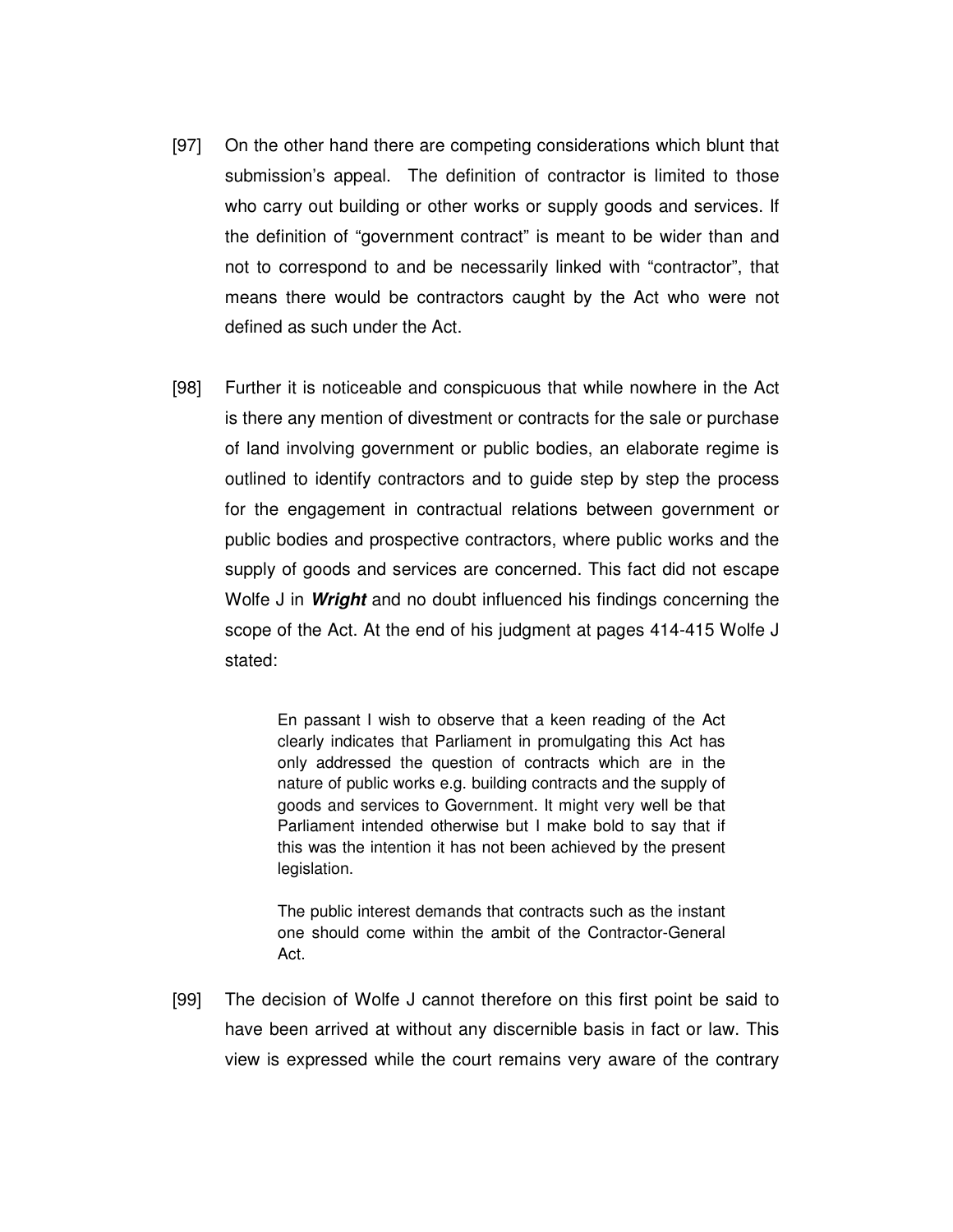view that nothing specific would need to be said about transactions that fall within the natural meaning of contract.

- [100] The second point on which counsel for the respondent intimated that the learned judge fell into error was in holding that the investigation of the implementation of the terms of any Government contracts was limited to those which had been "awarded". The necessary implication of the submission of counsel for the respondent is that, as the different investigative actions under section 15 were disjunctive, the question of an award was not necessarily linked to contracts the implementation of which were sought to be investigated.
- [101] Based on Wolfe J's interpretation of the Act however, in his view Section 15, (certainly (a) – (d) based on the processes he mentioned), was designed to deal with contracts in the nature of public works. If that interpretation was and is correct, then indeed it would be expected that an award process would have taken place. This would also be in keeping with the learned Judges' overall interpretation of the scope of the Act earlier referred to.
- [102] If that approach is correct the various submissions on the meaning of the word "award" would seem to be moot. Counsel for the applicants sought to suggest that it had to be given a technical meaning in keeping with the process of tender and the award of a contract as the outcome of that process. Conversely, counsel for the respondent sought to show that the word should be understood in a less technical sense to include a decision arrived at during a negotiated sale such as occurred in the instant case. If the Act were to be held to cover all government contracts then of necessity "award" would have to be understood in the broader context as suggested by counsel for the respondent. If as submitted by the applicants the Act is restricted in its scope as held by Wolfe J then the narrower technical meaning would be indicated. In this instance the meaning of the word does not assist to define the scope of the Act. Rather it is a definition of the scope of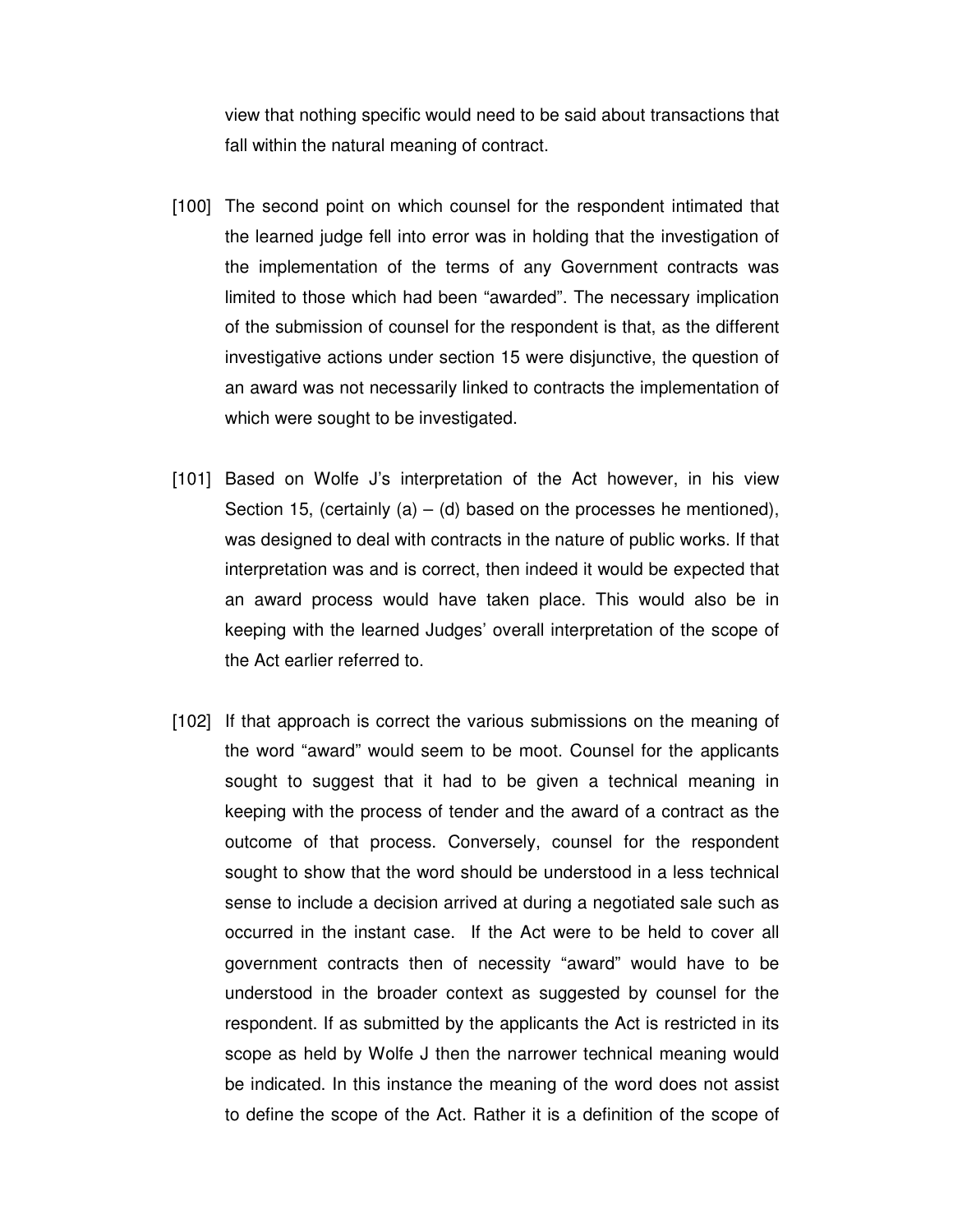the Act, the entire Act having been considered, including the way in which the word award is used and the need for internal consistency in the legislation, that will yield the true meaning to be ascribed to "award."

[103] There are a number of other considerations. It would in the view of this court be highly artificial to seek to distinguish and confine **Wright** to its own facts on the ground that Wright concerned the **purchase** of land while in the instant case the transaction was a **divestment** or **sale** of land. The court however recognises that just such a strict approach has been relied on by the Contractor-General to ground his jurisdiction in the matter. That this is the approach embraced by the OCG is revealed by a media release dated November 11, 2008<sup>1</sup> in which the OCG advised that it was legally impeded by the decision in **Wright** from investigating the purchase of Ferry lands by the UDC. That release however went on to state at page 2 that:

> The decision in **Wright** has prevented the OCG, since 1989, from ensuring probity, transparency and accountability in transactions which involve the purchase of land by Public Bodies. Further, although the case did not concern the divestment of State assets a number of attempts have been made, over the years, to expand the purview of the decision in an effort to obstruct the OCG from monitoring and investigating such transactions. However based upon a strict interpretation of the decision in **Wright**, the OCG has strenuously and consistently resisted all such attempts. (Emphasis added).

[104] Notwithstanding the adoption of that position the respondent has recognised that that approach is not without its difficulties. In the Contractor-General's Annual Report for 2006<sup>2</sup> tabled in the Houses of Parliament, the respondent acknowledged that the question whether or

 $\overline{a}$ 

<sup>1</sup> Please see **Legal Impediments Prohibits Contractor General From Conducting Investigation Into Purchase of Ferry, St. Catherine Lands by the Urban Development Corporation** available at www.cg.gov.jm/website\_files/media\_releases\_issued/media66.pdf. <sup>2</sup> Available at www.ocg.gov.jm/website\_files/annual\_reports/annual\_report\_2006.pdf.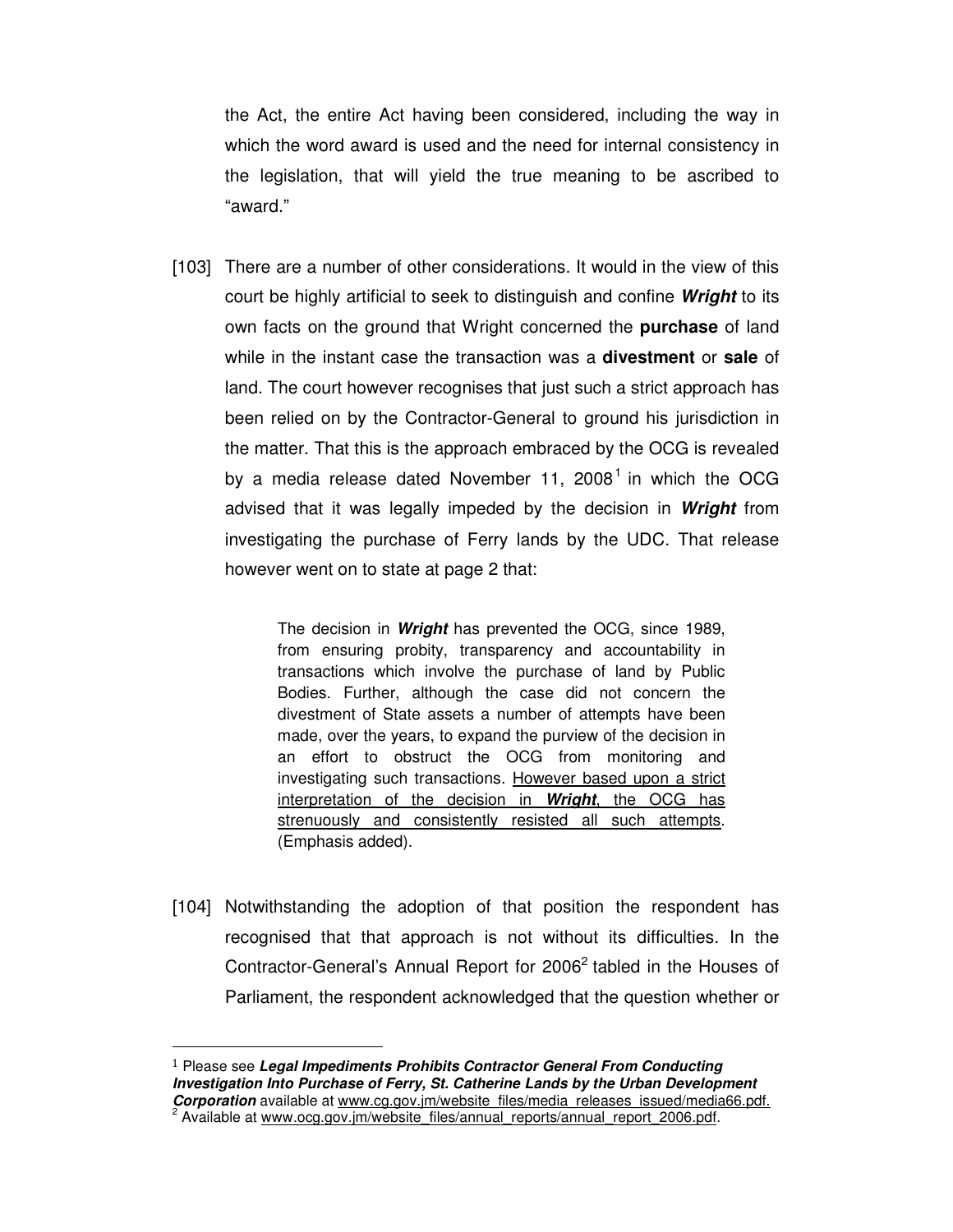not the sale or divestment of land by a government body is a "government contract" was, not free from doubt. At pages 19-20 the respondent said:

…there is one issue which has been impeding the work of the OC-G as it pertains to ensuring scrutiny, transparency, probity and value for money in Government land transaction matters.

In the 1989 case of Wright v Telecommunications of Jamaica, Mr. Justice Wolfe (as he was then) found that a contract for the purchase of private lands by a Public Body was not covered by the Contractor General Act. It is however instructive to note that Mr. Justice Wolfe himself in the same case opined that the public interest demands that contracts such as the instant one should come within the ambit of the Contractor General Act."

Be that as it may, and although Wright did not involve the sale or divestment of publicly owned lands, the decision has however raised the question as to whether Government land or asset divestment transactions were intended by the legislature to fall within the purview of the Contractor General Act…

The situation which has created somewhat of a dilemma for the OC-G was highlighted in the OC-G'S 2004 Annual report and was accompanied by an urgent plea for the cabinet and the legislature to remedy the problem. The obvious solution is to remove the supposed anomaly from the Act. However, to date, no action has been taken…

[105] Despite the acknowledgment of some doubt concerning the scope of the Act, in an open letter to the Prime Minister, The Most Hon. Portia Simpson-Miller, MP, ON and the Leader of the Opposition, The Hon. Andrew Holness, MP dated September 12, 2012 $^3$ , the OCG revealed that it had been emboldened to adopt the view that the Contractor-General possesses jurisdiction to monitor divestments by virtue of a legal opinion received in 2000. In that letter in which the respondent also repeated his invitation for there to be legislative intervention to remove all doubts concerning *inter alia* whether contracts for the divestment of land by government bodies fall within the respondent's purview, it was stated:

 $\overline{a}$ 

<sup>&</sup>lt;sup>3</sup> Available at www.cg.gov.jm/website\_files/media\_releases\_issued/media275.pdf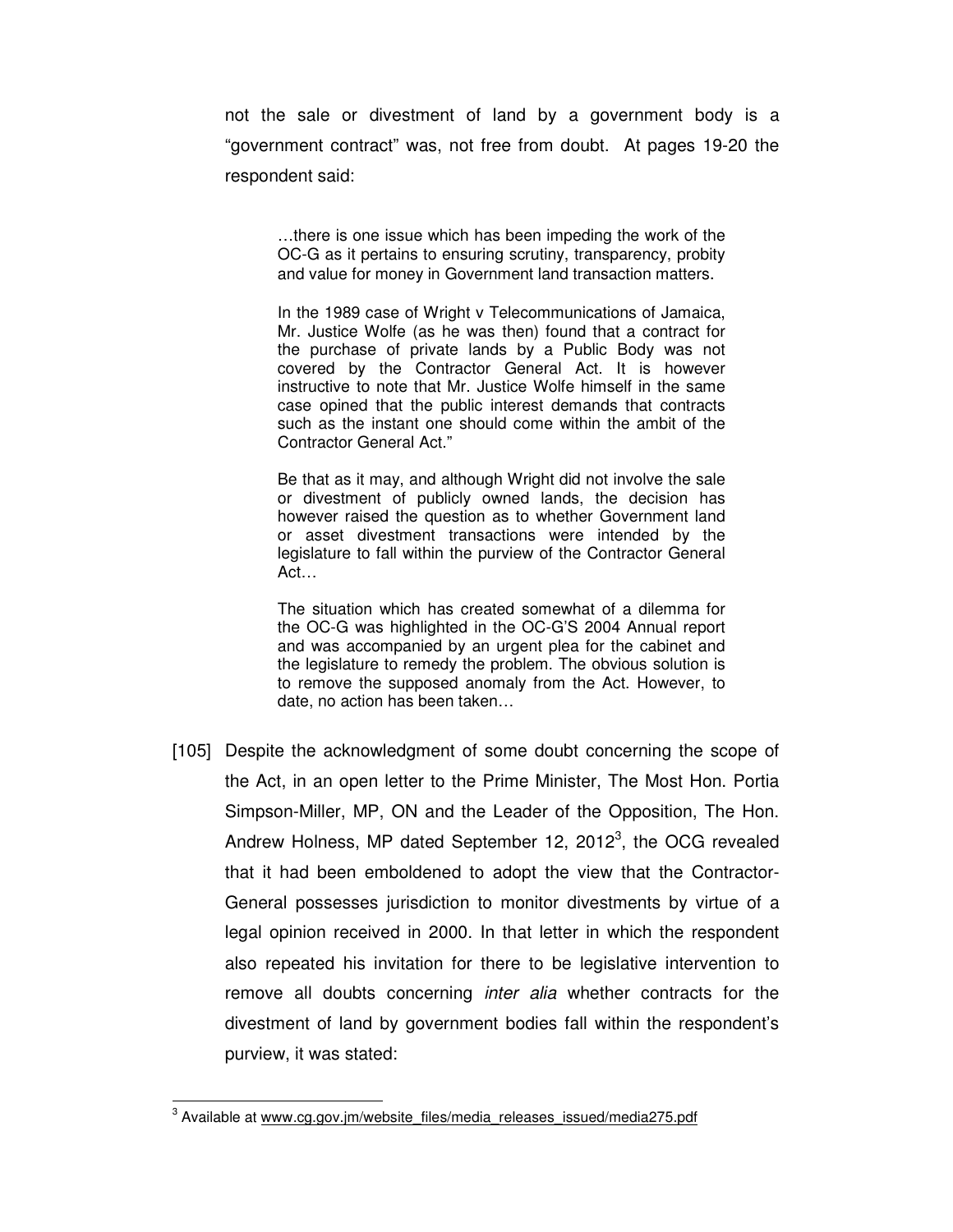…The monitoring and investigation of the State's divestment of assets has been an extremely critical area of the OCG's work for the past several years, and has been certainly so prior to my own appointment, in December 2005, as the incumbent Contractor General. Indeed, it was during the currency of a previous Contractor General, that the OCG had, in January 2000, secured a written Legal Opinion from one of Jamaica's most respected Attorneys, Dr. the Hon. Lloyd Barnett, which held that the OCG does in fact have the referenced jurisdiction.

The need for the Legal Opinion had arisen, at the time, because the OCG's oversight of the State's then ongoing divestment of the Donald Sangster International Airport, by National Investment Bank of Jamaica (NIBJ), had been called into question…

…the overarching question is … (b) whether it is your desire that the OCG should possess the lawful authority, under the Contractor General Act, to independently monitor and investigate the pre-contract phases of Government contract awards, and/or the divestment of State assets, without hindrance or obstruction.

Irrespective of what your decision is, I would respectfully submit that the Government and the Parliament should forthwith take the requisite steps to effect the necessary amendments to the Contractor General Act, to lucidly and unequivocally reflect that decision.

[106] Regrettably this court has not had the benefit of viewing the opinion referred to. However in the view of this court, in any event, it would be highly undesirable for a definitive statement on the correctness or otherwise of the decision in **Wright** to be made at this the leave stage. The arguments of counsel and the above analysis reveal contentions of some merit on both sides of the divide. For whatever reason, the decision was not appealed. Parliament has also in its wisdom, despite the clear recommendation in the judgment and the repeated entreaties of the Contractor-General, declined or omitted to revisit the legislation to enlarge its scope or clarify its intention regarding that scope.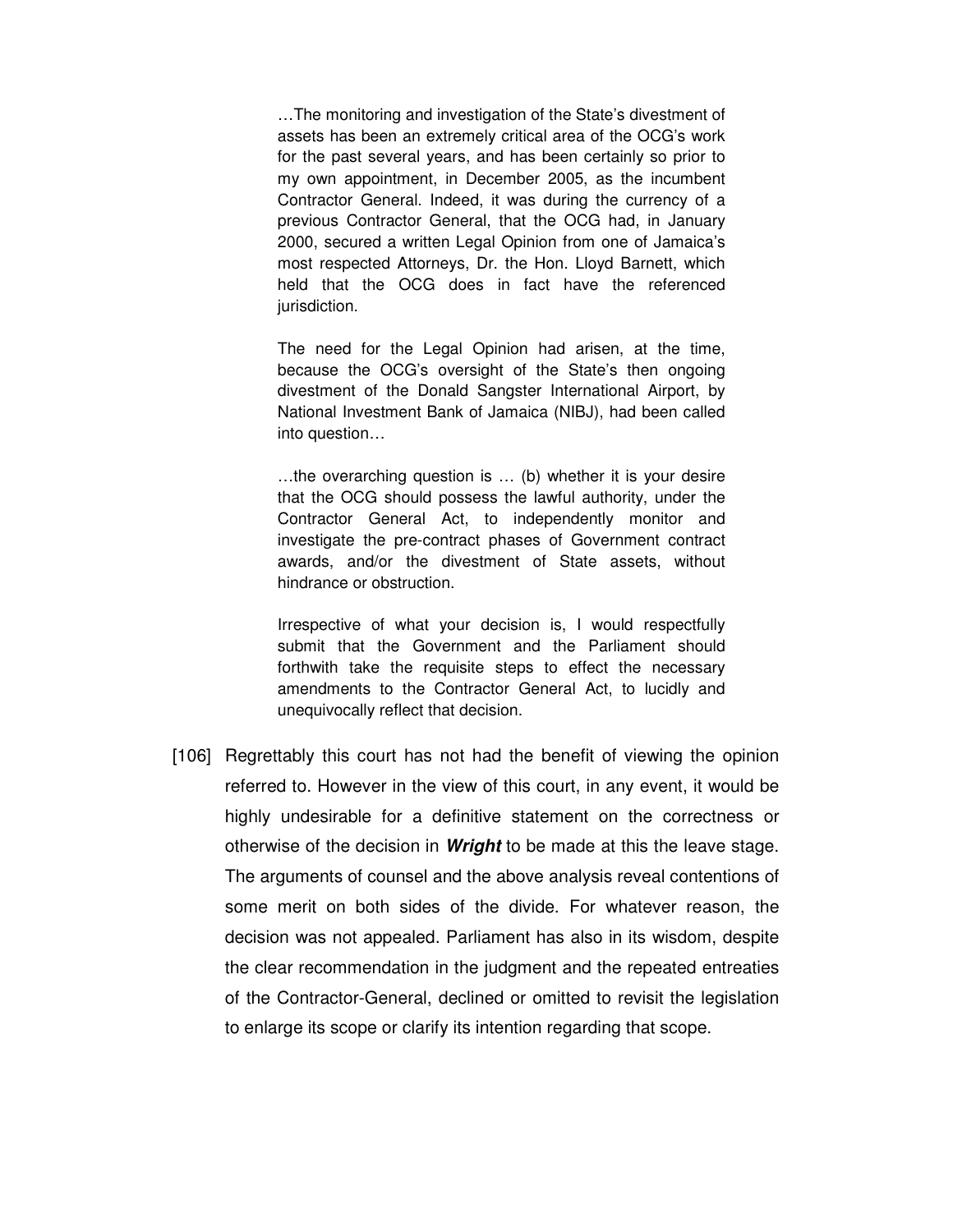- [107] The upshot is that at the time of writing **Wright** is still good law and has been for the last 24 years. Further as this court has indicated if the analysis in **Wright** is correct this court is of the view that the decision would necessarily also prohibit investigations by the OCG into divestments of State assets. Counsel for the applicants noted in his submissions, and this court agrees, that there may be very good reasons in the public interest for such transactions to be captured by the Act. Counsel however submitted they were not so included. This court at this the leave stage finds that there remains doubt concerning whether or not they were included.
- [108] The fact that the Agreement for Sale also dealt with FF & E was relied on by counsel for the respondent as grounding the investigations separately from the contract for the sale of land. Therefore it was submitted on behalf of the respondent that even if the sale of the land was not captured the sale of the FF & E was clearly subject to the jurisdiction of the Contractor-General. It is manifest however that the two go together and that there would have been no sale of FF & E if there had been no sale of the Hotel. The investigations into the sale of the FF & E would be inextricably intertwined with the investigations into the sale of the Hotel. Further the view of the legislation advanced by counsel for the applicants is that the scheme contemplated by the Act is for goods and services to flow to the government from contractors and not for the government to be supplying those to contractors. The interpretation of the Act again is critical here. If the submission of counsel for the applicants is correct, and it is by no means pellucidly clear that it is manifestly incorrect, even the sale of the FF & E on its own would not be caught by the Act.
- [109] There is therefore on several levels, clear uncertainty as to the scope of the Act. The interpretation of the Act in **Wright** and what this court finds would be the extension of the decision by necessary implication to divestments, are not without some plausible foundation. The contrary view especially from a public interest purposive interpretation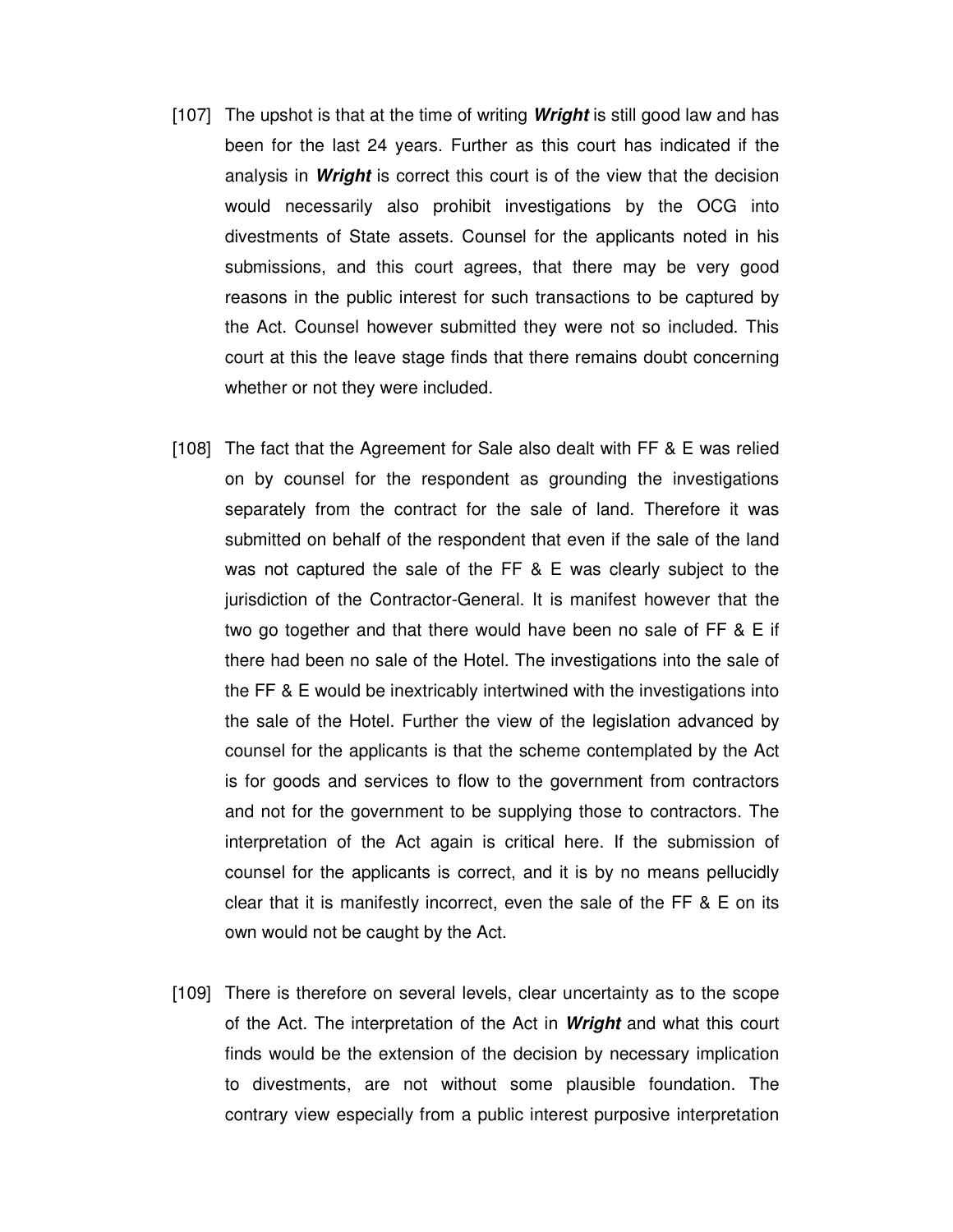standpoint also enjoys some currency. I agree with counsel for the applicants that at this stage what is required is not a final determination of the issues. That is not the duty of a court at the leave stage where this level of uncertainty exists. In any event attempts at finality at this point would be undesirable especially if the correctness of **Wright** decided in open court, were to be doubted at the leave stage in chambers, in a context where another court of concurrent jurisdiction could equally disagree with this court.

[110] This is a matter which a full bench should pronounce on. It is an appropriate case to go forward for a full hearing. Given its high public importance, such a full hearing should be afforded priority on the courts hearing list. On this critical matter of public interest, I therefore hold, applying the test in **Sharma,** that the applicants have a good arguable case with a realistic prospect of success.

#### **THE CONTESTED PROCEDURAL ISSUES**

# **Was the application made within time? If not should the applicants be granted an extension of time?**

#### **The Submissions of Counsel for the Applicants**

- [111] The submissions on behalf of the applicants on the issue of the timing of the application were advanced by Mr. Ransford Braham QC. He acknowledged that CPR rule 56.3 (3) (f) requires the applicant to state whether any time limit for the bringing of the application has been exceeded and if so, why. CPR rule 56.6(1) requires an application for leave to be made promptly and in any event, within three (3) months "from the date when grounds for the application first arose".
- [112] In relation to the letter dated June 20, 2012 which required the applicants to respond to requisitions/questions under the threat of prosecution, counsel submitted that the Notice of Application and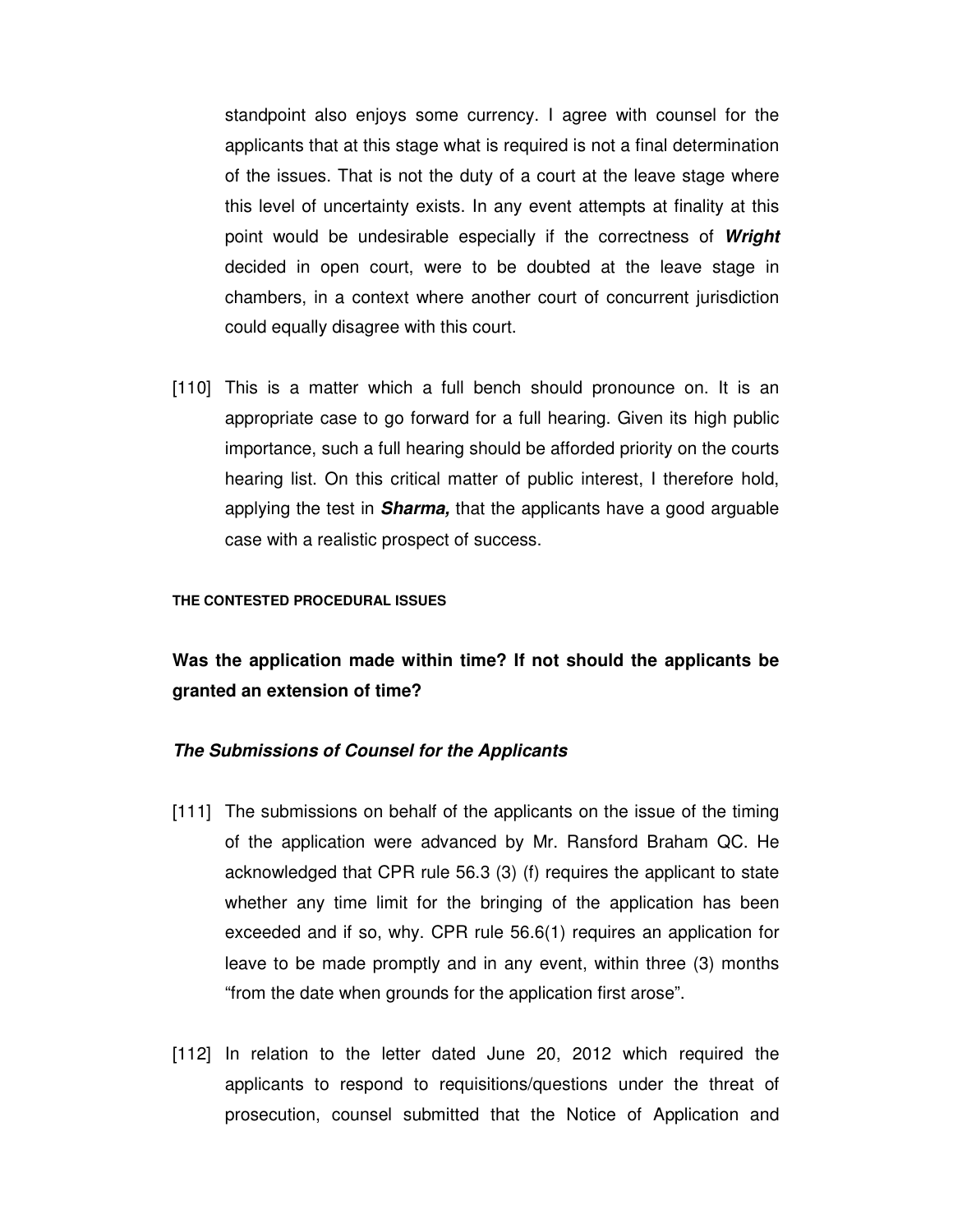supporting affidavit having been filed on 7 September 2012 the application had been made within time. This based on the applicants contention that the letter dated June 20, 2012 was capable of being the subject of judicial review (see **Judicial Review Handbook** Fordham 5<sup>th</sup> Edition (2008) page 45 para. 5.1).

[113] Counsel however further acknowledged that it could be argued that although the application relating to the letter was made within three months, the application was however not made promptly. Counsel submitted that the court ought not prevent the applicants from proceeding on this ground, because there was no evidence to show that, even if the applicants did not act promptly (within the three months), that the Contractor-General or any person would suffer any hardship or prejudice consequent on the applicants' failure to act sooner and assuming the applicants would succeed at a full hearing. Counsel cited Wade & Forsythe the learned authors of **Administrative Law**  $(9<sup>th</sup> Edition)$  pages 658-660 as follows:

> The claim must be made "promptly" which means that in appropriate cases there may be "undue delay" even when brought within the three-month limit. These cases are, primarily, in where a successful claim would cause "substantial hardship" or "prejudice the rights of any person" or "would be detrimental to good administration". But the House of Lords has said that the possibility of "undue delay" within the threemonth limit may be productive of unnecessary uncertainty and practical difficulty.

Success in resisting a claim on this ground is likely to be rare.

[114] Counsel submitted that in the context of this case the application was made promptly as, having received the letter, the applicants at first indicated that they were minded to cooperate and requested extra time, given the fact that the  $2^{nd}$  applicant had a programmed trip. The second affidavit of the  $2<sup>nd</sup>$  applicant further outlined that, for a part of the time he was away, it was for surgery. Having returned, the  $2^{nd}$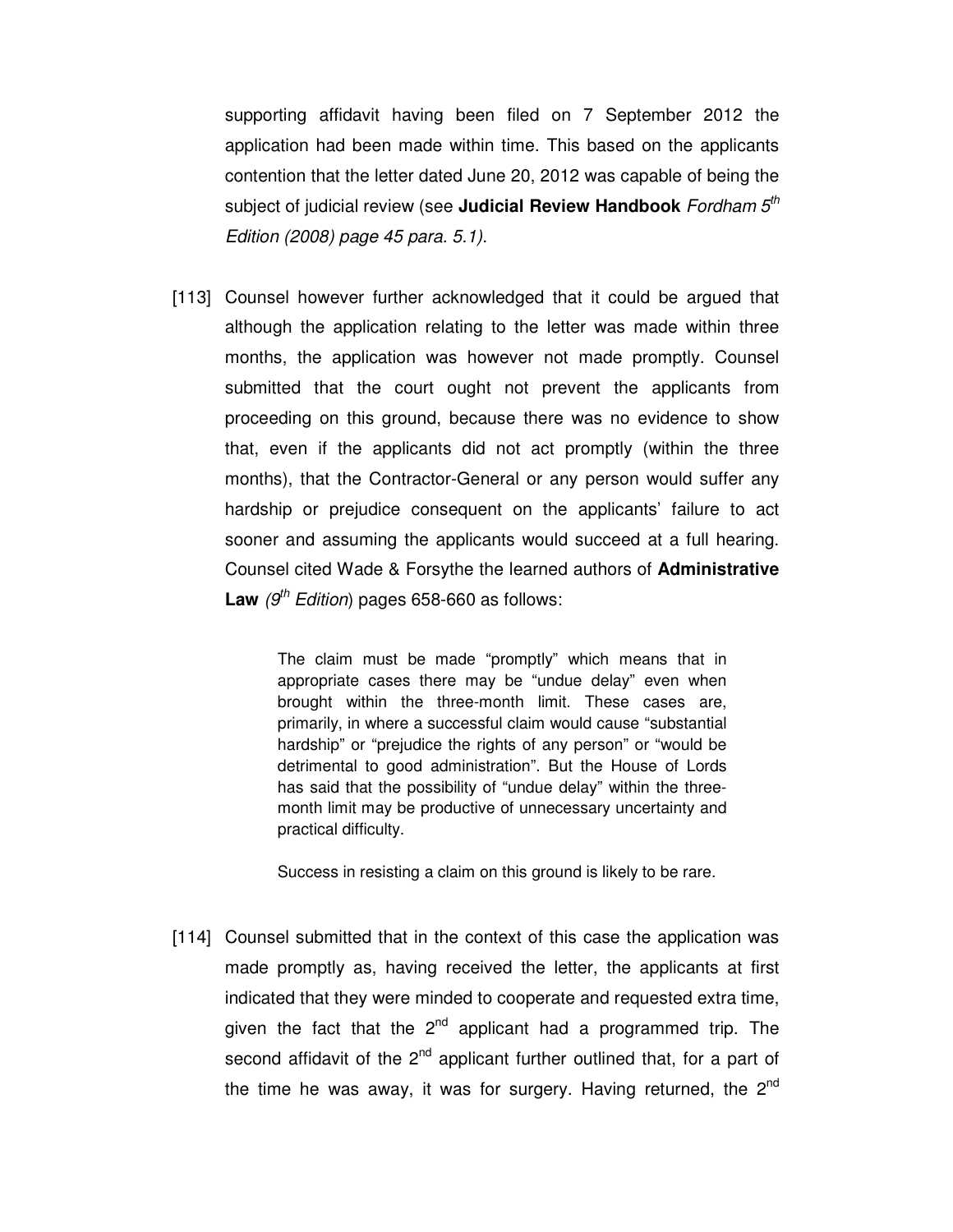applicant spoke to some persons concerning the issue of whether or not the respondent had jurisdiction to issue the letter of requisition and having sought legal advice on that matter, commenced the application on September 7, 2012.

[115] Counsel however acknowledged that the applicants were aware that, the Contractor-General in his letter dated 20<sup>th</sup> June 2012 indicated that by letter dated  $13<sup>th</sup>$  December 2010 he requested information from the Cabinet Secretary. That could raise the inference that the special investigation commenced on or around December 2010. However, counsel went on to point out that the first paragraph of the letter of June 20, 2012 from the OCG indicated that:

> The Office of the Contractor General (OCG), acting on behalf of the Contractor General, is continuing its Special Investigation into, inter alia, the allegations of secret talks, discussions and/or negotiations which concerned the sale of the Sandals Whitehouse Hotel, which was a public majority owned asset, to Gorstew Limited.

- [116] At paragraph 9 the letter continued in these terms, "As we will require your assistance and full cooperation to successfully prosecute this investigation…" The letter went on to outline the relevant sections of the Contractor-General's Act and then to list the requisitions for response.
- [117] Those excerpts and other language used in the letter showed, counsel submitted, that the special investigation was a continuing one that had been extended to include the applicants. Counsel argued the OCG's letter dated June 20, 2012 demonstrated that the special investigation did not initially include the applicants. It was therefore pursuant to this letter that the applicants were brought within the purview of the special investigations. Consequently, counsel maintained the letter of June 20, 2012 represented a new decision that could be made the subject of judicial review.
- [118] Counsel also referred to paragraphs 27 and 29 of the Affidavit of Craig Beresford which was filed on behalf of the respondent in response to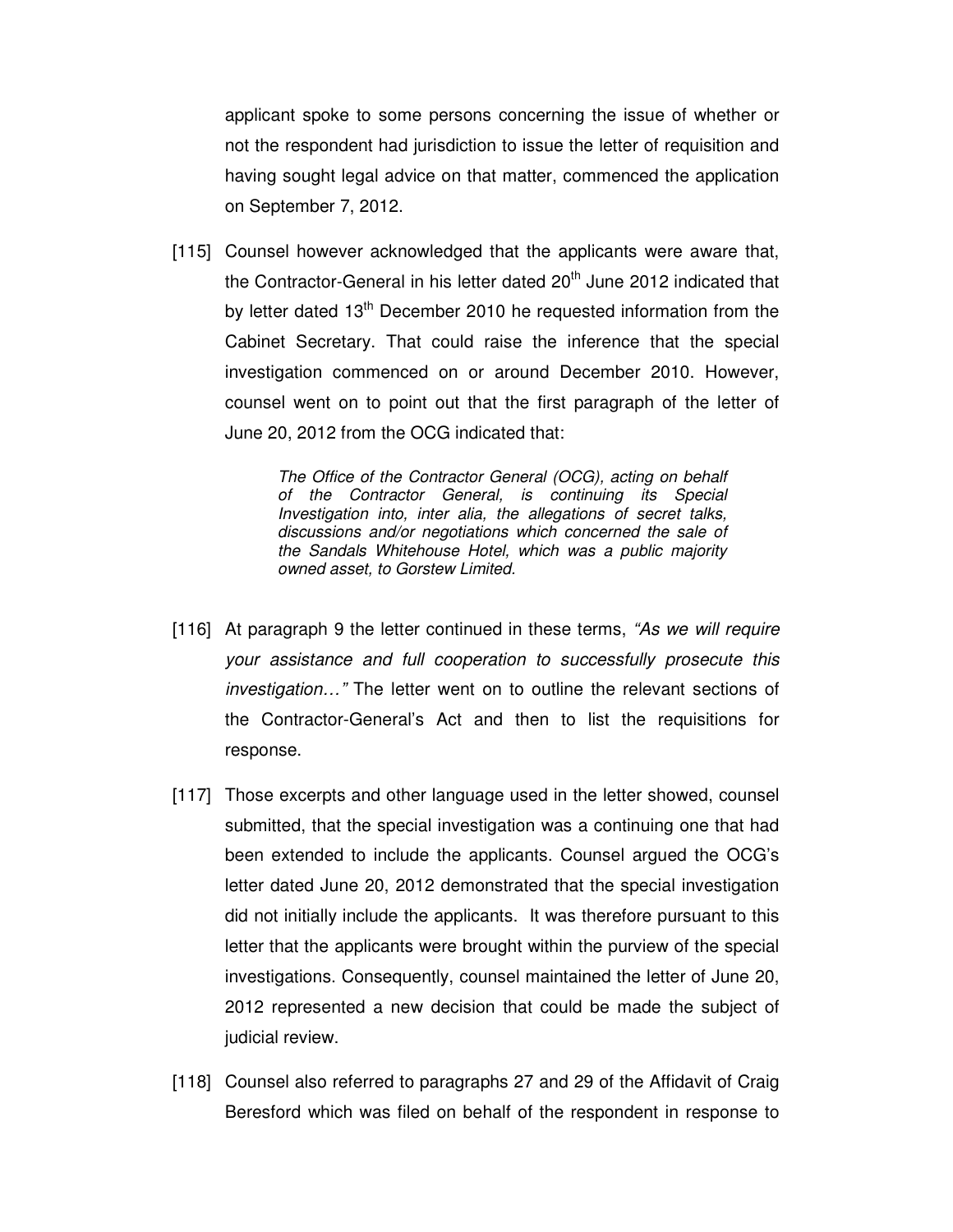the two affidavits of the  $2^{nd}$  applicant in support of the contention that the investigation was an ongoing one. The paragraphs are reproduced below:

- 27. In relation to paragraph 10 of the  $1<sup>st</sup>$  Affidavit, it is to be noted that because an investigation is an ongoing process, whereby material and information is revealed or comes to the investigators' attention over time, the need to include different parties or take into account additional factors is a dynamic one.
- 29 The failure or the delay of the  $2<sup>nd</sup>$  Applicant in responding to our Requisition is likely to result in the investigation not being completed. The process of investigation is that we assess each response to the Requisitions in order to clarify issues, among other things. Several persons who have been issued Requisitions have made reference to the  $2^{nd}$  Applicant and, therefore, it is imperative that we have a response from him to the Requisition. Based upon his response, we will be able to correlate the information, determine if anyone has mislead us and then prepare our report and recommendation and submit same to the Parliament of Jamaica.
- [119] Counsel submitted that precisely because of the continuing nature of the special investigations and its extension to the applicants, the applicants had applied for an order of prohibition in the following terms:
	- 5. An order of prohibition prohibiting the Contractor General from taking any steps to compel or require the Applicants to comply with and/or respond to the said letter or any question or direction contained therein…
	- 7. An order of prohibition prohibiting the Contractor General from continuing the special investigations into the alleged secret talks, discussions and or negotiations concerning the sale of the Sandals Whitehouse Hotel.
- [120] Having regard to the continuing nature of the special investigation, its extension to include the applicants and the application for an order of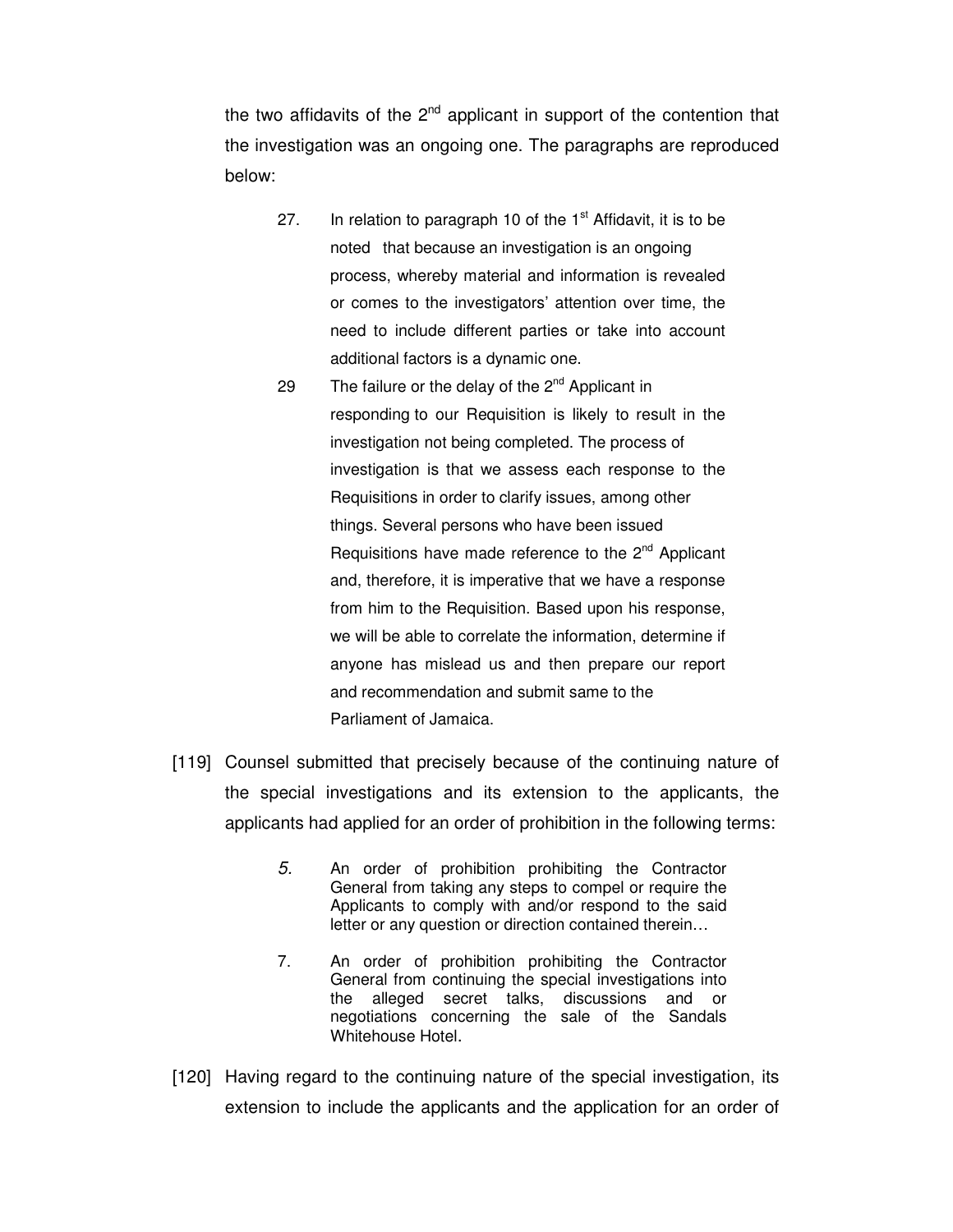prohibition, it was submitted that the court should therefore not rule that the application was out of time. Counsel relied on **DYC Fishing Ltd v Minister of Agriculture** [2003] 67 WIR 154. In that case the appellants alleged that licences under the Aquaculture Act were issued in contravention of that law. The Court of Appeal in reversing the decision of the Supreme Court held that, as the licenses in question were issued on an annual basis and were coming up for renewal the appellant was not out of time, even though the application was made more than one year after the initial grant of the disputed licenses. As Smith JA noted at page 198, "Certiorari is available to quash an "act" already done. However, prohibition is available to prevent future unlawful acts or to stop a continuing unlawful act. Thus, as counsel for the appellant submitted, prohibition may go to prevent the imminent renewal of licences which would stop the continuing unauthorized issue of export health certificates and certification of products for export."

- [121] Also of note is that in interpreting section 546D (1) of the Civil Procedure Code, which was in largely the same terms as its replacement CPR rule 56.6(1) the court held that judicial review is a constitutional right linked to fundamental rights by reason of the relationship of Section 1 (9) of the Constitution of Jamaica to s. 20 (2) [now s16(2)]<sup>4</sup> of the Constitution; accordingly, s 546D (1) in dealing with the time within which applications for judicial review must be made, must be read in conformity with the requirement of reasonable time specified in s  $20(2)$  [s  $16(2)$ ].
- [122] Counsel also cited the **Judicial Review Handbook** page 276 para. 26.2.7 where numerous cases are noted which hold that the continuing nature of disputed acts would often operate to justify a finding that leave should not be refused on the ground of undue delay.
- [123] Counsel supplemented his submissions on this issue with another arrow from his quiver. In the alternative, in the event the court were to

 $\overline{a}$ 

<sup>&</sup>lt;sup>4</sup> This is the new section in the amended Constitution that incorporates the Charter of Rights which came into force April 8, 2011.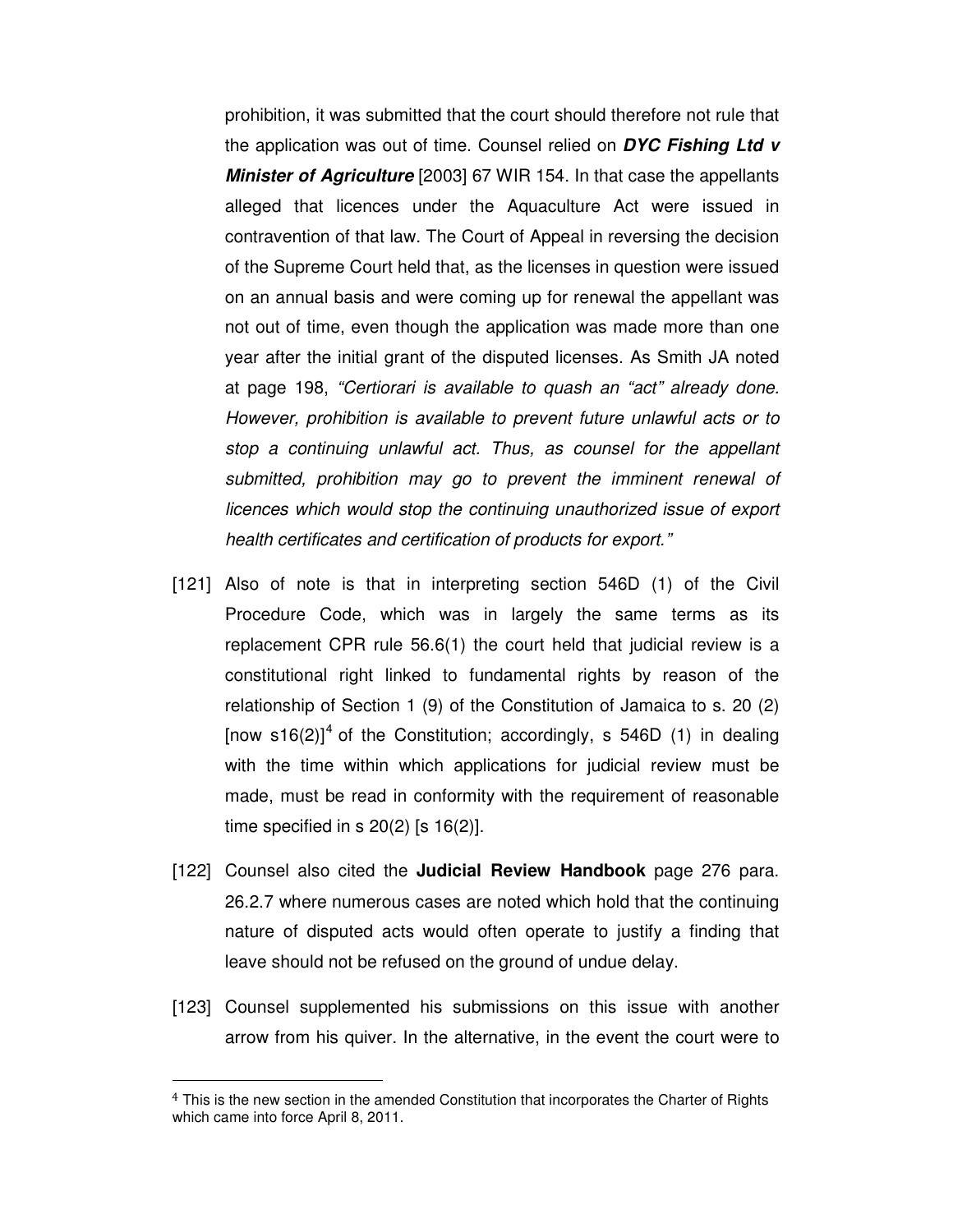hold that the time limited for applying for judicial review had expired, counsel submitted that an extension of time ought to be granted.

[124] Counsel noted that CPR rule 56.6(5) provides that:

When considering whether to refuse leave or to grant relief because of delay the judge must consider whether the granting of leave or relief would be likely to -

- (a) cause substantial hardship to or substantially prejudice the rights of any person; or
- (b) be detrimental to good administration.
- [125] Counsel cited **Judicial Review Handbook** page 278 para.26.3.2 where the basis for the grant of an extension of time as declared by Kay J in **R v Secretary of State for Trade & Industry ex p. Greenpeace** [2000] Env. LR 221 at 261-264 is summarized as follows:

"(i) Is there a reasonable objective excuse for applying late?; (ii) What, if any, is the damage, in terms of hardship or prejudice to third party rights and detriment to good administration, which would be occasioned if permission were now granted?; (iii) In any event, does the public interest require that the application should be permitted to proceed?"); R v Warwickshire Country Council, ex p Collymore [1995] ELR 217, 228F-G ("it is … for the [claimant] to establish that there is good reason for time to be extended"); R (Rayner) v Secretary of State for the Home Department [2007] EWHC 1028 (Admin) [2007] 1 WLR 2239 (Admin CT) at [90] ("once there has been appreciable delay, for instance in obtaining public funding, then a litigant and/or his lawyers must act with particular promptitude thereafter").

- [126] Counsel submitted there were good reasons for the applicants to be acting at this stage which included the fact that:
	- a. The special investigations did not include the applicants initially and hence the applicants were not required to take any action prior to the OCG's letter dated June 20, 2012.
	- b. The applicants initially decided to comply with the investigation because neither was of the view that they had done anything improper or unlawful in relation to the sale of the Sandals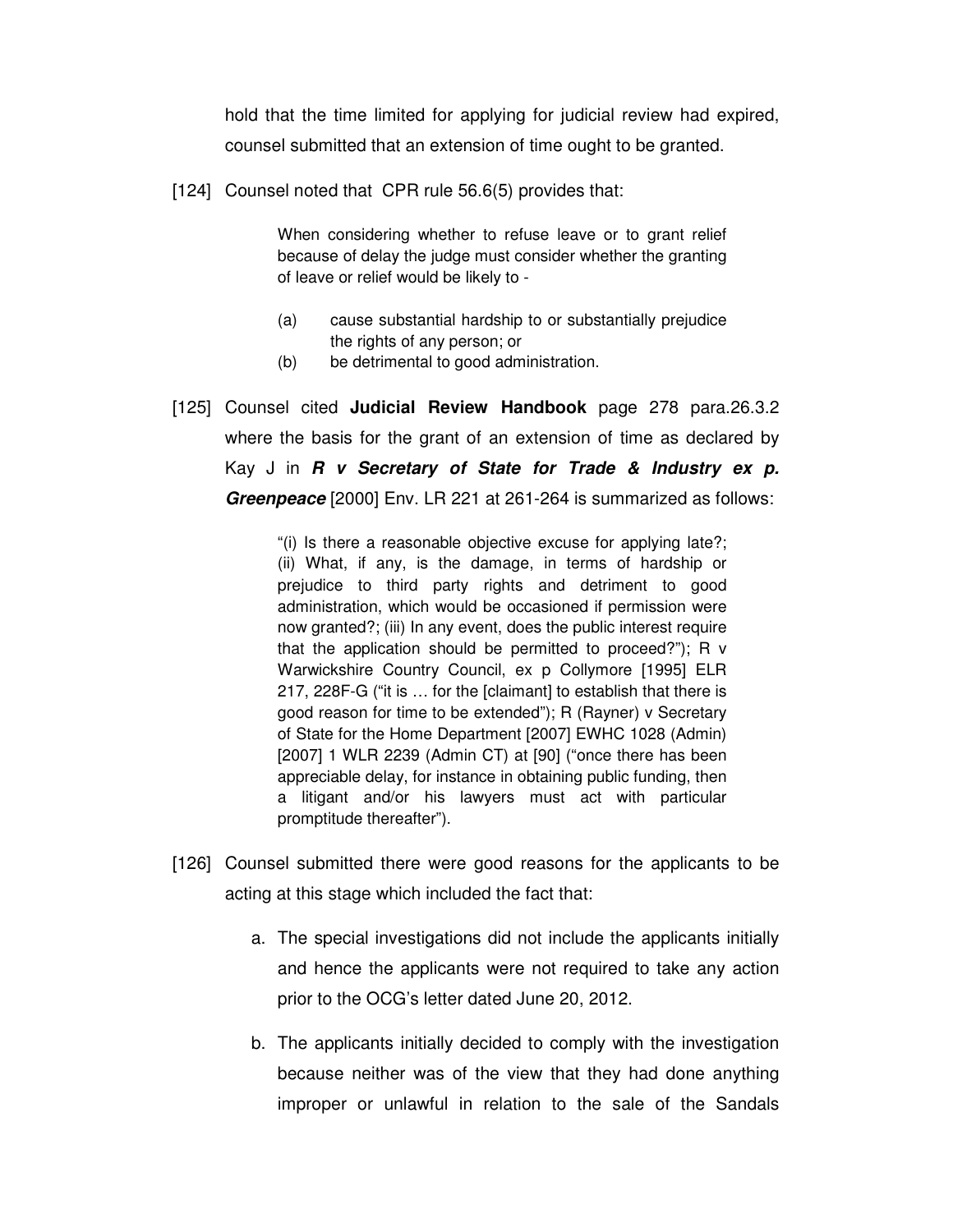Whitehouse Hotel. Additionally, the applicants had no reason to believe that the respondent did not have the jurisdiction to investigate that sale. In order to facilitate the process, the applicants sought an extension of time to comply with the requisitions, and while in the process of taking steps to comply with the requisitions, the view came to the applicants' attention that the respondent did not have the power to issue the requisitions or continue the special investigations. This prompted the 2<sup>nd</sup> applicant to seek legal advice firstly from Mr. Trevor Patterson and then from Messrs. Hugh Small, QC and Ransford Braham, QC. It is for these reasons that the application for permission to commence judicial review proceedings was filed on September 7, 2012.

- [127] Further counsel submitted that an extension of time would not cause any hardship or prejudice to the Contractor-General or any other person. There was, counsel argued, also no evidence of any detriment to good administration which would be occasioned by the grant of an extension of time if necessary.
- [128] Counsel went further to advance the contention that in any event even if the applicants' explanation was unacceptable, an extension of time ought to be granted because the issues raised in the application are matters of general public importance. Reliance was placed on the case of **R v Home Secretary, Ex p. Ruddock** [1987] 1 WLR 1482 where leave was sought for judicial review to obtain a declaration that a warrant to intercept the communications of the applicant had been improperly obtained in December 1983. The applicant's suspicion that his phone had been tapped would have been expected to have arisen in March 1985 after certain disclosures made on a television programme by M a former MI5 officer. His application was however not made until July 29, 1985, after the three month period prescribed for making such application. The application was made after M had sworn an affidavit in July 1985 in which it was alleged the warrant had not been issued pursuant to established criteria. The delay in M swearing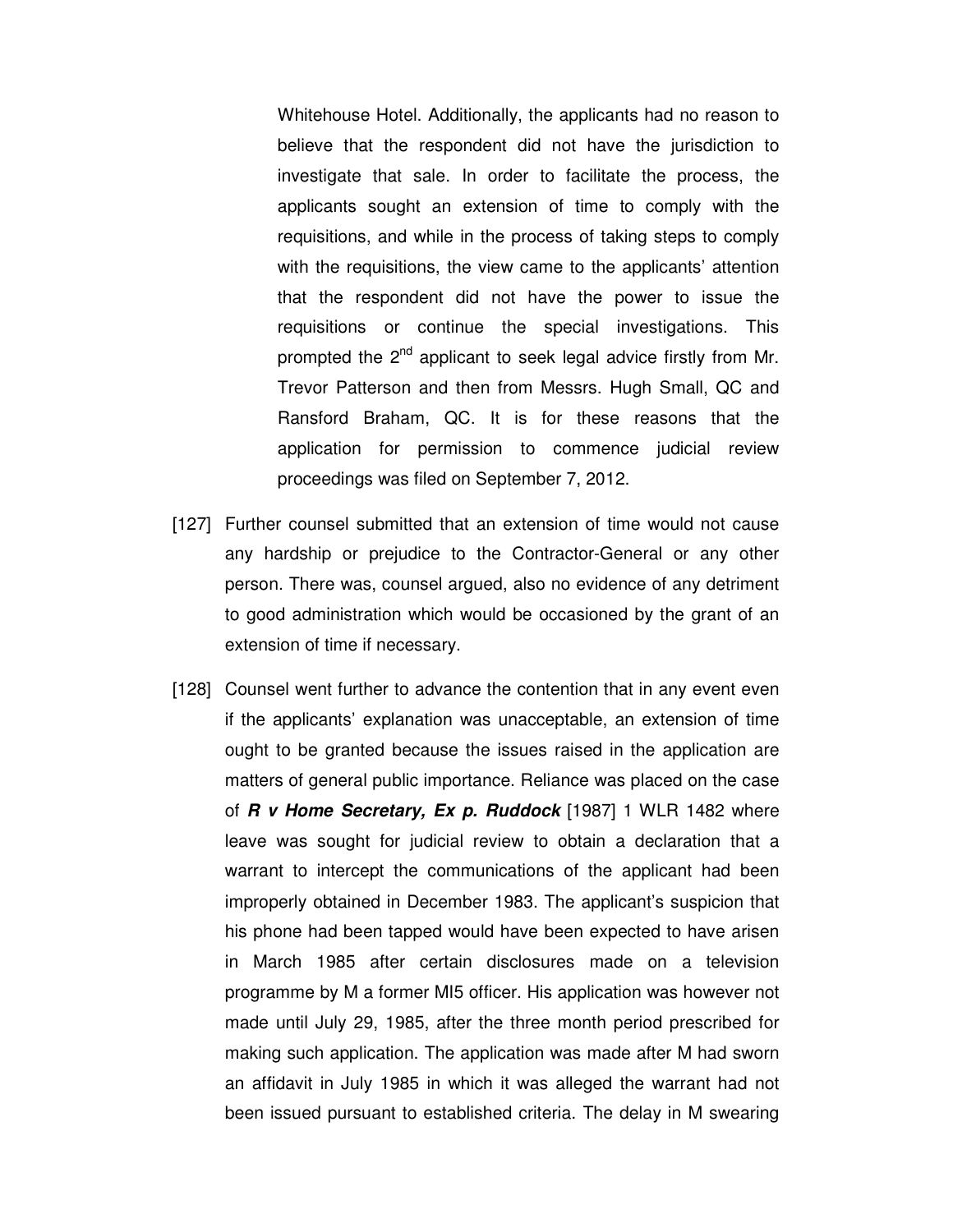her affidavit was due in part to her having undertaken some retraining for a new occupation, having left her former employment, and her stated desire to be cautious in the drafting of the affidavit. On the issue of delay at page 1485 the court stated that:

Clearly, before the television programme, the applicant had and could have had no suspicion that a warrant to tap his phone might have been signed in 1983. I therefore think it is plain that on the question of delay, there was good reason for no application being made before March 1985. However, proceedings were not brought until 29 July 1985, so the further delay is in itself well over the three months maximum prescribed in R.S.C., Ord. 53 R 4. 4. It is said to be due to Miss Massiter's involvement in retraining as a gardener and her anxiety to be cautious in the drafting of her affidavit, which was not sworn until 12 July 1985. I have seriously considered what effect I should give to this further delay. I am unimpressed by the reasons for it. But I have concluded that since the matters raised are of general importance, it would be a wrong exercise of my discretion to reject the application on grounds of delay, thereby leaving the substantive issues unresolved. I therefore extend time to allow the applicant to proceed.

- [129] Applying **Ex p Ruddock** to the facts of the instant case counsel submitted that, if necessary, time should be extended to allow the application to proceed as the matters raised are of general public importance. He noted that the present case concerns the interpretation of the Contractor-General's Act, and specifically whether a contract for the sale of land by a government body is a "government contract" for the purposes of the Act. It was contended that in view of his recent public statements the respondent had seemingly accepted that there was uncertainty as to the scope of his Commission in relation to this issue. Counsel pointed to the three published statements previously referred to during the analysis of the substantive issues conducted earlier in this judgment.
- [130] Counsel submitted that the respondent's own media releases and Report to Parliament revealed the public importance in having a judicial determination of whether a contract for the sale of land by a government body is a "government contract" particularly in the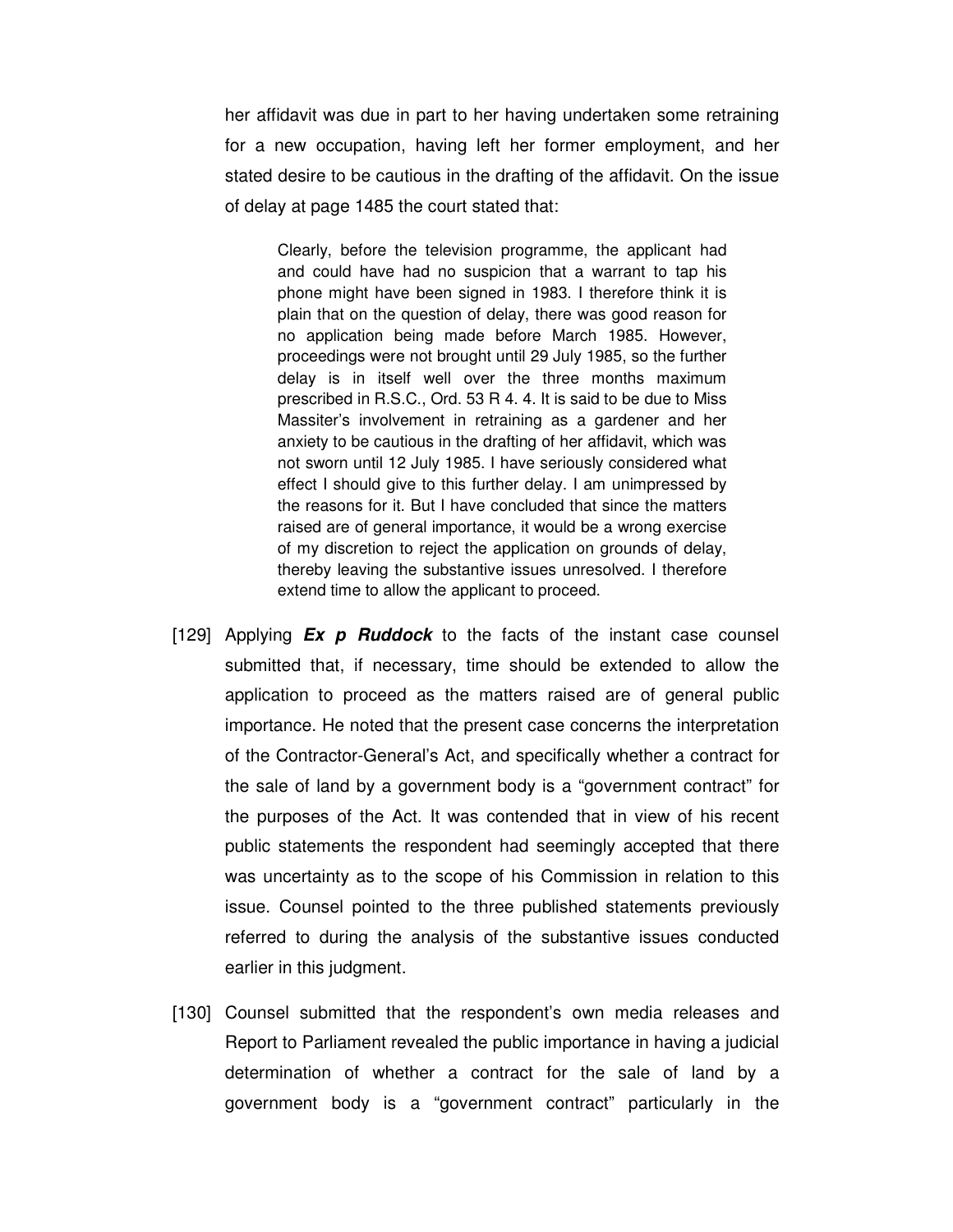continued absence of the legislative intervention recommended by the respondent. If such a matter of public interest and controversy which was of concern to the Contractor-General was left unresolved that would be to the detriment of good public administration and the applicants.

[131] Accordingly, counsel submitted, the issues of law that have arisen require final determination and therefore the court ought to grant an extension of time if thought necessary. (See **Judicial Review** De Smith para 16-054.)

## **The Submissions of Counsel for the Respondent**

## **Delay**

- [132] Counsel submitted that the applicants had not acted promptly and were not entitled to the grant of leave. Counsel noted that the applicants had acknowledged that pursuant to CPR rule 56.6(1) though three months was the cut off time, filing an application within three months did not provide a panacea or cure all for failing to act promptly. Counsel submitted that despite the concern that a finding that there was a lack of promptness where an application was filed within three months would cause difficulty and uncertainty that was the law which had to be applied if the circumstances so warranted.
- [133] Counsel cited **R. v. Independent Television Commission, Ex Parte TV NI Ltd and Another (1991) The Times 30 December** which surrounded the refusal by the Independent Television Commission to grant a licence to the applicants. Other companies were granted the licence, and this was announced on the  $16<sup>th</sup>$  October 1991. The applicants did not seek leave until the  $4<sup>th</sup>$  December 1991. They operated under the belief that they were (a) awaiting reasons for the refusal (b) the fact that another company was refused leave and (c) uncertainty in the matter. Lord Donaldson of Lymington MR in refusing leave stated "it had been stated in the press that all applicants had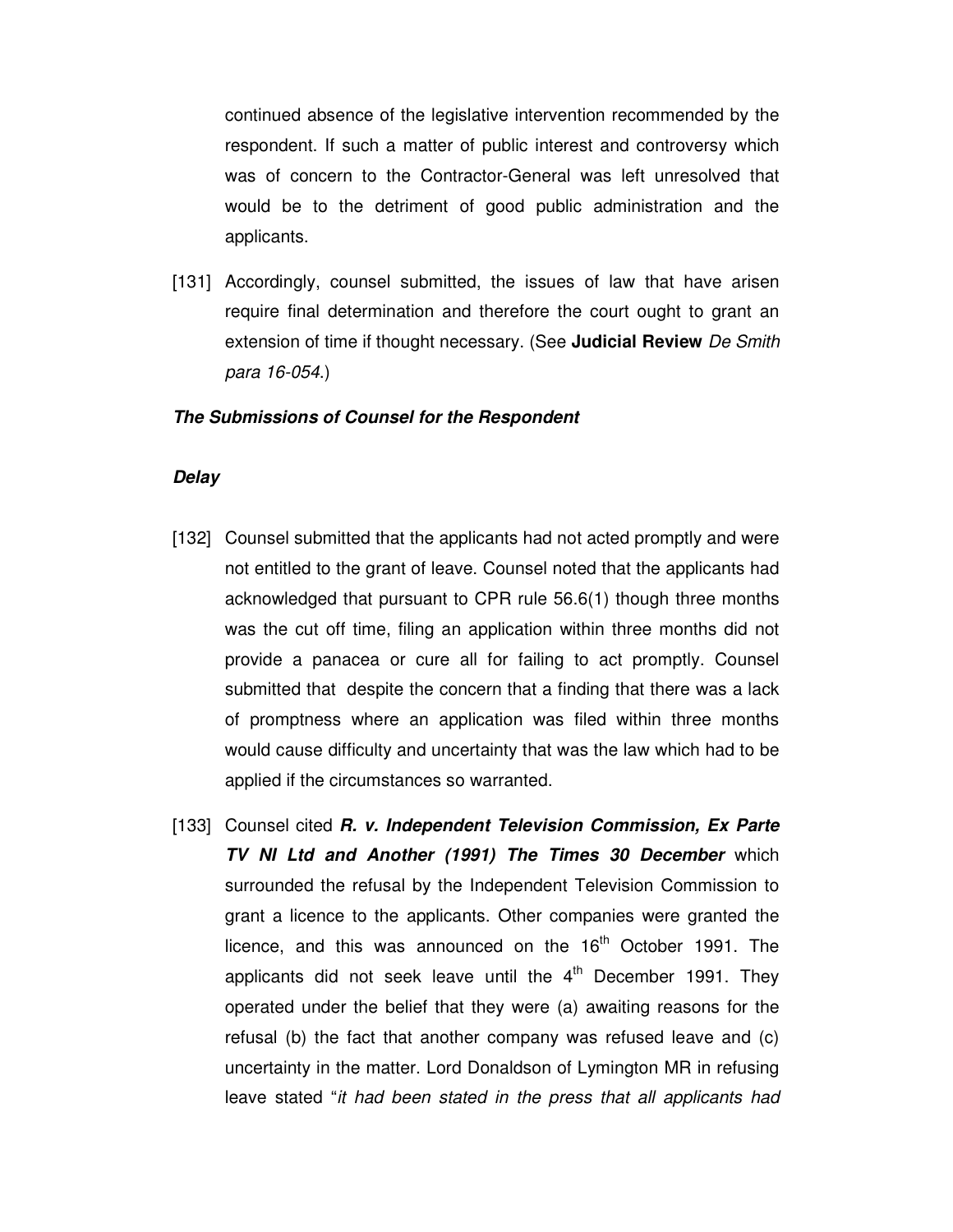three months in which to apply for leave to move for judicial review. That was not correct. In such matters which could affect good administration, had to act with utmost promptitude since many third parties were affected. The present applicants had not done so".

- [134] Counsel thus submitted that the applicants herein were required to act as soon as they became aware of the investigations in January 2011 and were not at liberty to wait until they received the Requisition. This especially as they were aware of the respondents prior investigations into the "joint venture" agreement in relation to the construction of the Hotel. The applicants it was contended had not acted promptly having only sought leave to apply for judicial review some two months and 3 weeks after the Requisition and some one year and nine months after first becoming aware of the investigations.
- [135] Counsel pointed out that the issue of delay on the part of the applicants was raised by Hibbert J when the matter was first scheduled for hearing on the September 11, 2012, which led the  $2^{nd}$  applicant to file a second affidavit seeking to explain that delay. It was argued that the explanation proffered was inadequate. In summary that explanation was that the 2<sup>nd</sup> Applicant had stated that on his return to Jamaica after a visit to the United States of America for surgery he spoke to two other persons who had received Requisitions and they indicated that they were voluntarily responding to same even though they were advised by their Attorney-at-law that the Contractor-General was acting ultra vires his powers.
- [136] Counsel continued that it was clear on the evidence that even prior to the Requisition being issued, the applicants had the benefit and the availability of advice from Patterson Mair Hamilton, Attorneys-at-Law who represented them i) in the negotiation and sale of the Hotel, ii) at the time of their press release welcoming the investigations and iii) at the time the Requisition was issued. Counsel indicated that while the affidavit evidence is that the  $2^{nd}$  applicant sought the advice of his Attorney at-Law who then sought the opinion of Messrs. Hugh Small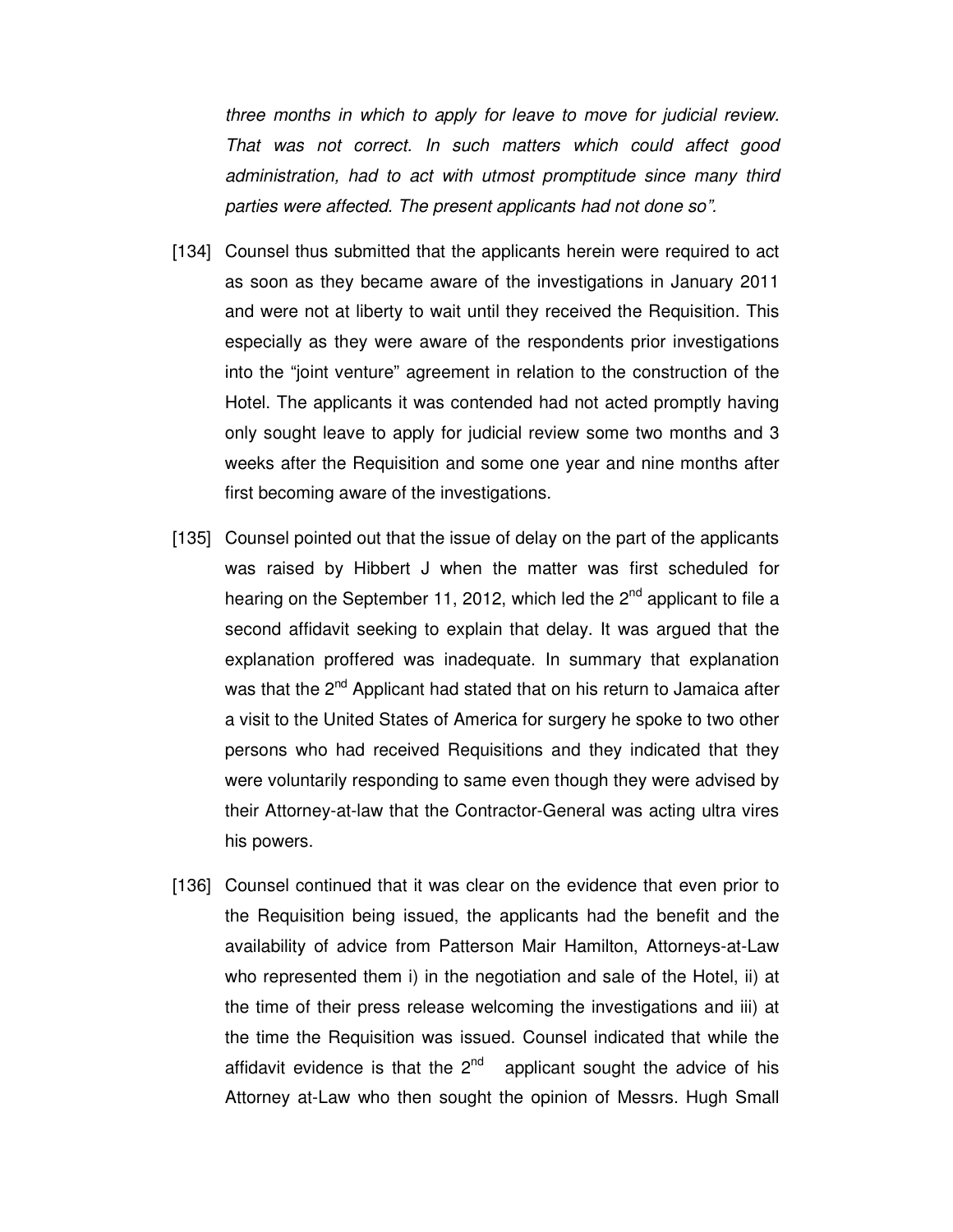QC and Ransford Braham QC, but, significantly, omitted to give the dates when these attorneys were consulted and therefore had failed to provide the court with material to justify the delay.

- [137] Counsel maintained that the concern of the applicants regarding whether the Contractor General had the power to issue the Requisition in relation to the sale was the very reason they ought to have acted with promptitude.
- [138] Counsel submitted that the conduct of the applicants had resulted in a delay in completing the OCG's investigations; further, that if the application for leave was granted, it would likely stymie or prevent the investigations from being completed which would be detrimental to good governance and administration. Counsel cited in support **The Queen (Catt) v. Brighton and Hove City Council, Brighton and Hove Albion Football Club [2007] EWCA Civ 298** concerning how delay can affect good administration and visit hardship and prejudice on a respondent or third parties. Phil LJ stated that in assessing delay, the court will look beyond the time or the date when the decision being challenged was given where there is evidence of prior knowledge of relevant facts on the part of the Applicant. Further, a delay post decision which is likely to be detrimental to good administration will adversely affect the applicant's chances of success.
- [139] Accordingly, it was submitted that the applicants had not acted with promptitude and had failed to provide the court with any good reason for their delay. In summary counsel submitted this was manifest as:
	- (i) The applicants were alerted to the Contractor-General's investigation even before the Requisitions were directed to them. As far back as January 2011, they would, to a probability, have been aware that there conduct in relation to the purchase was under scrutiny and their reputations thereby potentially affected.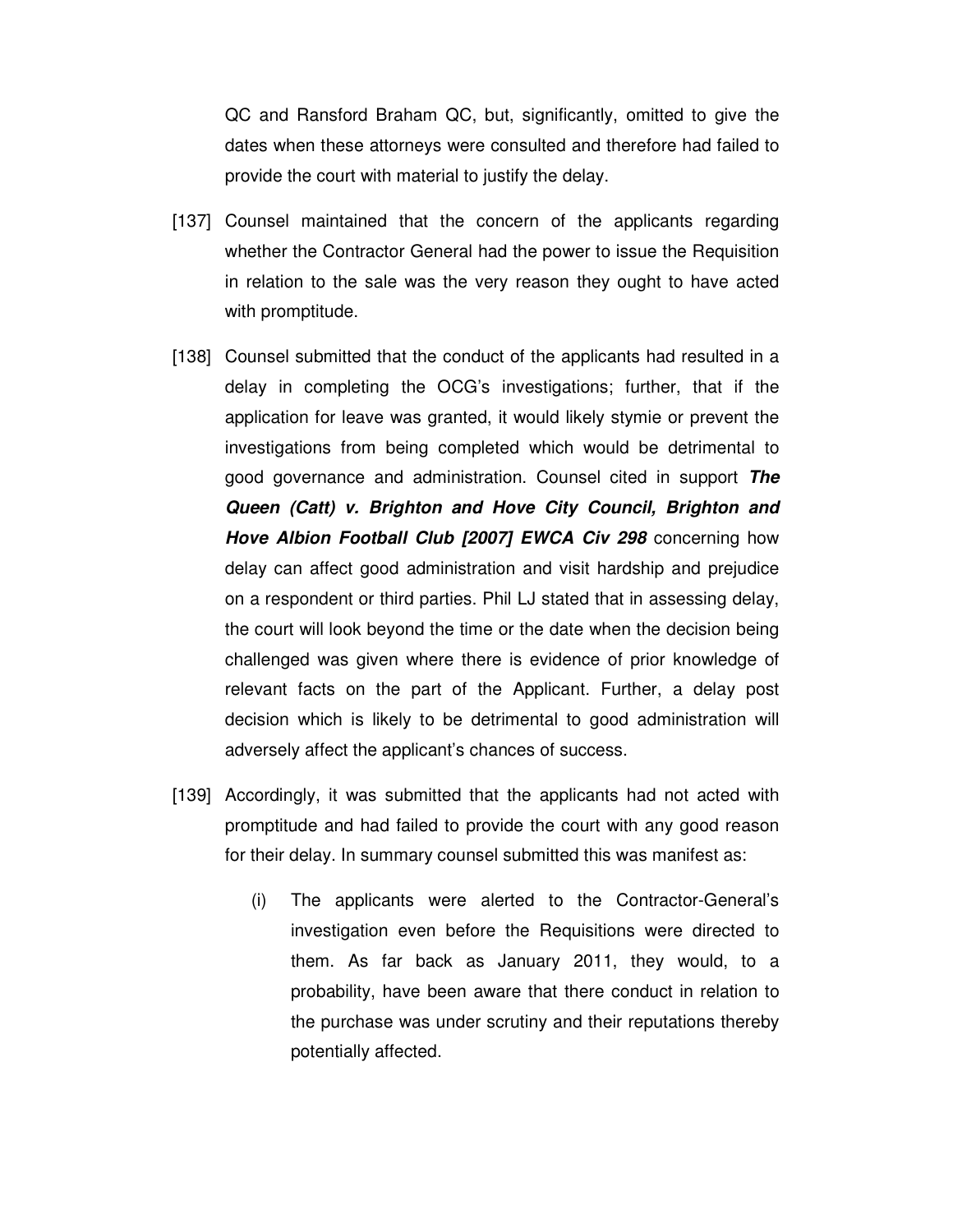- (ii) The applicants had had the benefit of legal representation from the outset.
- (iii) The applicants made a calculated and conscious decision not to comply with the Requisition.
- (iv) When offered a further opportunity to explain their delay the applicants failed to provide timelines, dates and particulars that could assist the court in a clinical and objective assessment.
- (v) The applicants had offered up reasons for the delay which were not entirely in harmony with each other.

## **Extension of time**

- [140] On the question of an extension of time in the event it was found that the applicants were out of time it was submitted that for the reasons that their delay was unjustified, an extension of time would not be appropriate and ought not to be granted.
- [141] Further counsel pointed out that CPR rule 56.6(5) states: "when considering whether to refuse leave or to grant relief because of delay the judge must consider whether the granting of leave or relief would be likely to-(a) cause substantial hardship to or substantially prejudice the rights of any person; or (b) be detrimental to good administration.
- [142] Counsel argued that on the face of it, the answers to the Requisitions would assist and guide further investigations and enquiries. Delaying the investigations would therefore cause substantial hardship negatively impacting the role of the OCG as an anti-corruption body and compromising good administration, as the findings would likely have implications for government policy relative to similar and related transactions.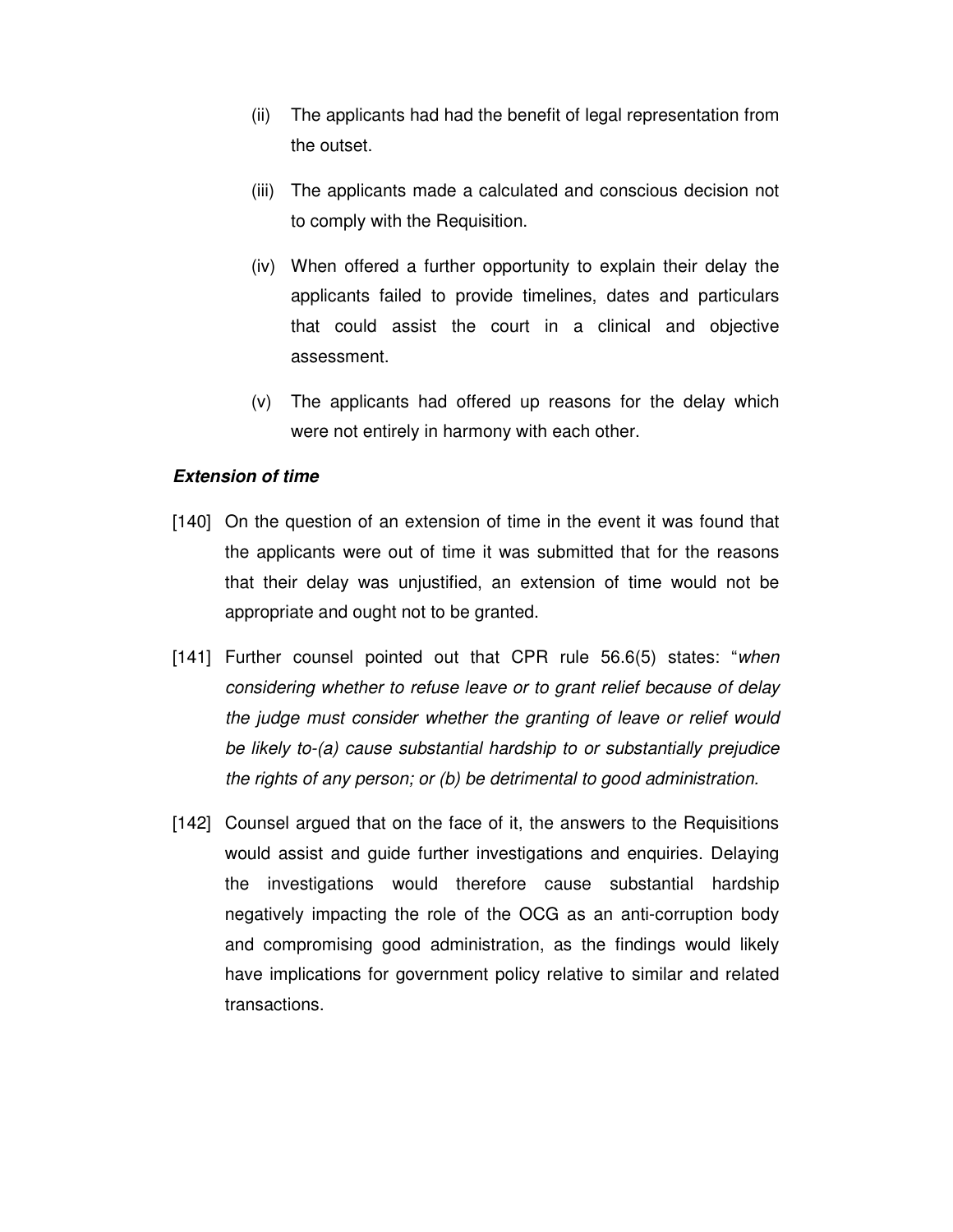## **Uberrimae Fides**

- [143] Counsel further submitted that the applicants had breached the rule that an applicant for leave to apply for judicial review must give full and frank disclosure and not be elusive or evasive. Counsel cited **The Queen on the Application of I v Secretary of State for the Home Department** 2007 WL 4176289 and **O'Reilly and Others (A.P) v Mackman and others** [1983] 2 AC 237. In the first case the applicant sought judicial review of the decisions of the Secretary of State refusing to treat certain representations as fresh asylum and human rights claims. The applicant initially failed to place before the court his full immigration history including adverse findings of the Asylum and Immigration Tribunal. In refusing permission Collins J noted at paragraph 10 of the judgment that there was ample authority that whether or not there was an arguable claim, a failure to act with candour could result in refusal of permission.
- [144] In **O' Reilly's** case before the House of Lords Lord Diplock in setting out general principles of law relative to judicial review opined at page 6 of the judgment that parties should avoid knowingly setting out false statements of facts.
- [145] Counsel submitted that in breach of the requirement of candor several unanswered questions arose on the application and the reasons put forward for the delay were not entirely consistent with each other. For instance:
	- (i) Why was the  $2^{nd}$  applicant unable to give instructions to his Attorney-at-Law in a timely manner?
	- (ii) Was it due to his programmed business trips or his surgery abroad?
	- (iii) Who were the advisors referred to?
	- (iv) Who are the mysterious persons to whom he spoke and who raised the issue of the legal limits of the OCG's powers?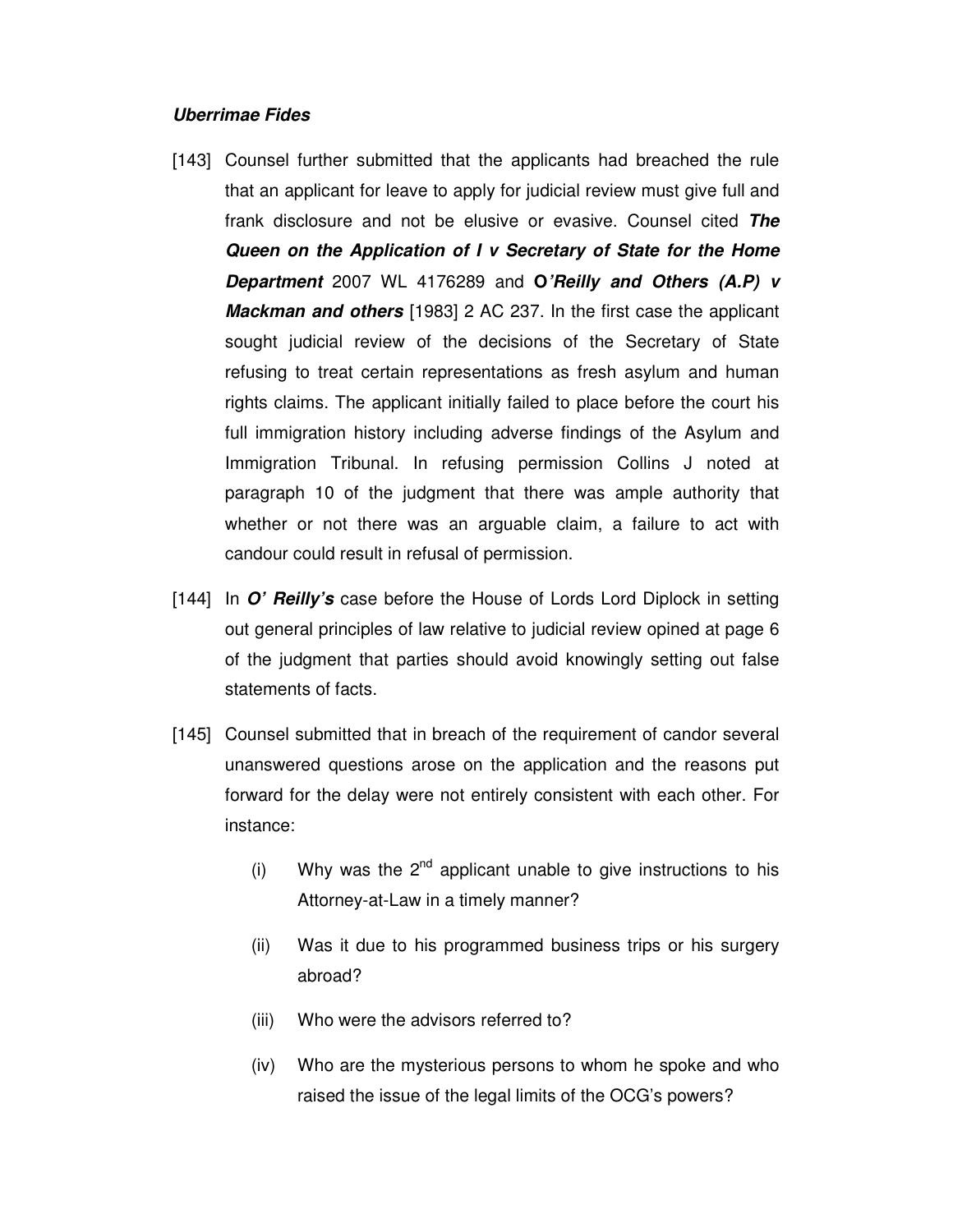- (v) When did he speak to these persons?
- (vi) When did the applicants happen upon the "adverse position" taken by the respondent relative to previous and related investigations?
- (vii) Being aware of the prior investigations, the adverse position taken by the respondent and the findings in relation thereto, why did the applicants not address this concern with the respondent from the outset?
- (viii) How is it that on the one hand the applicants were concerned that their reputations could be adversely affected but, on the other hand, took no action until nine months later?
- (ix) If their concern was to protect their reputations, would not the Requisitions in fact, give them the opportunity to protect these reputations against adverse inferences and/or conclusions possibly arising from the investigations?
- [146] Considering all these factors counsel submitted that there was delay that had not been satisfactorily explained and no extension of time should be given to the applicants to make the application.

# **The Analysis**

[147] It is common ground that the rules governing the application for leave to apply for judicial review require that the application must be made promptly and in any event within three months from the date when the grounds for the application first arose (See CPR rule 56.6(1)). It is also accepted by both sides that acting within three months does not automatically mean that the requirement of promptitude has been met, though the applicants hold the view that it will only be rarely that if action is taken within three months that it will be held not to be prompt. (See **Administrative Law**  $(9<sup>th</sup> Edition)$  Wade & Forsythe pages 658-660 previously cited.)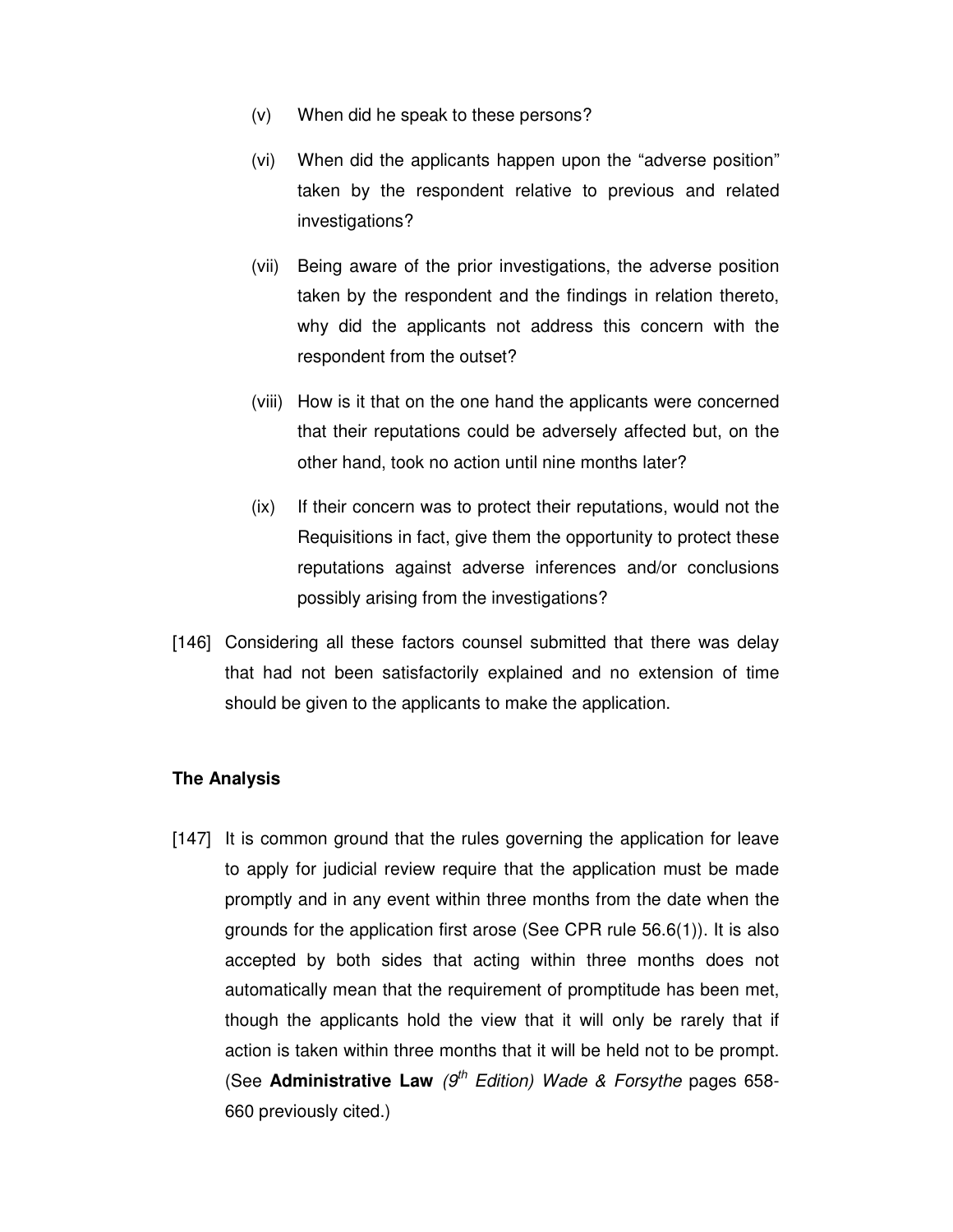- [148] The main bone of contention concerns when the grounds for the application first arose. Were the applicants required to act based on their awareness of and welcoming of the investigations having commenced, both of which occurred by January 2011? Even if the letter on June 20, 2012 was a separate decision, was waiting two months and three weeks after the Requisition to act demonstrative of the applicants acting promptly in all the circumstances?
- [149] In relation to the commencement of the investigations in January 2011 and even up to July 4, 2012 when Mr. Trevor Patterson counsel for the applicants wrote to the OCG requesting an extension of time to September 11, 2012 to comply with the Requisition, it is clear on the applicants evidence that they had no intention of challenging the investigations. However, if the applicants are correct that the action of the OCG in investigating the sale of the Hotel is ultra vires the power of the Contractor-General, the right to mount the challenge they now do would have crystallized when they first became aware of the investigations. This in particular based on the reputational risk the applicants fear they could suffer based on any report that would be submitted to Parliament arising from the investigations. (See **Tyndall** referred to supra). Obviously however no action would have been taken if the applicants did not believe they had either a need or a right to do so.
- [150] In the circumstances therefore the applicants have sought to anchor their challenge to the investigations of the OCG on the Requisition sent to the 2<sup>nd</sup> applicant dated June 20, 2012. This court is attracted by the reasoning in **DYC Fishing Ltd** and in the extract from **Judicial Review Handbook** page 276 para. 26.2.7, the effect of which is that, where a continuing action amenable to judicial review is alleged to be *ultra* vires, the continuing nature of the action would operate to ensure that the application for leave to apply for judicial review even if made outside three months after the commencement of the action, would still be within time. It should also be borne in mind that while prior to the receipt of the Requisition the applicants would have been exposed to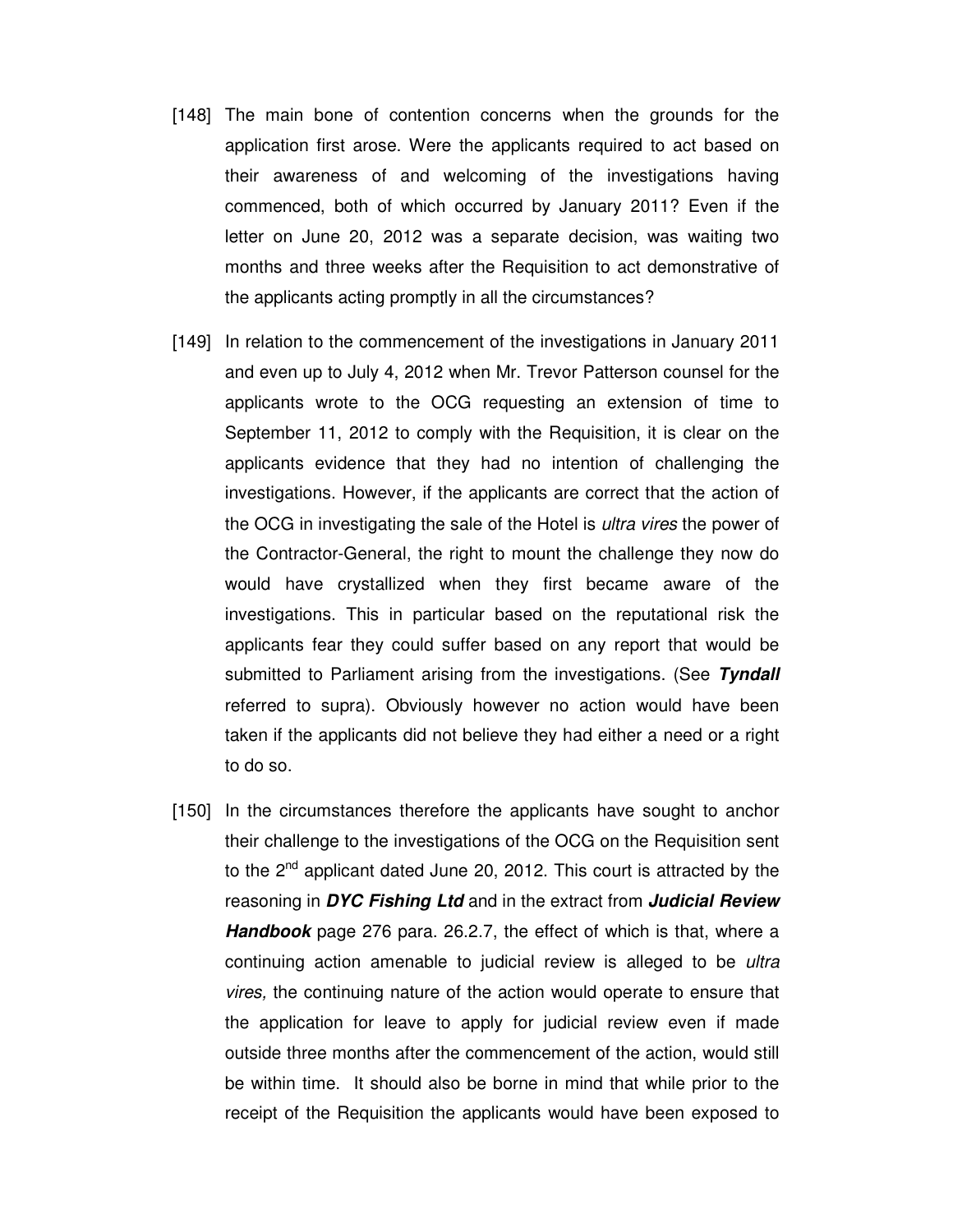reputational risk, having received the Requisition the jeopardy increased to the possibility of criminal sanctions for failure to comply. This factor would provide a new and additional basis grounding their application for leave to apply for judicial review.

[151] Counsel for the respondent took issue with the reasons given for the delay submitting that they were inadequate and insufficient especially in light of the fact that the grant of leave at this stage in the investigations, after many persons had already complied with requisitions, would be contrary to good administration. The cases of **R v Independent Television Commission, Ex Parte TV NI Ltd** and **R (on the application of Catt) v Brighton and Hove City Council** were relied on by counsel for the respondent to show that delay would defeat an application for leave to apply for judicial review where such delay would affect good administration and adversely affect third party rights. However both cases can be distinguished from the instant case on these points. In the **Independent Television Commission** case other broadcasters had obtained licences and would have been adversely affected if leave had been granted despite the delay. In the case of **Catt** which concerned a challenge to planning permission it was noted at paragraph [52] of the judgment of Pill LJ that "even when a decision to proceed with a development has been taken at a time when challenge is possible, and work has proceeded, subsequent delay remains capable of causing prejudice to the developer and detriment to good administration". In both cases cited, granting leave after a period of undue delay would have prejudiced the interests of third parties and proved detrimental to good administration. It is also accepted as advanced by counsel for the applicants in reply, that in cases involving planning permission such as **Catt** courts are particularly sensitive to delay as third parties would usually have already altered their positions in reliance on the permission granted and would be adversely affected if that permission were subsequently held to have been improperly obtained.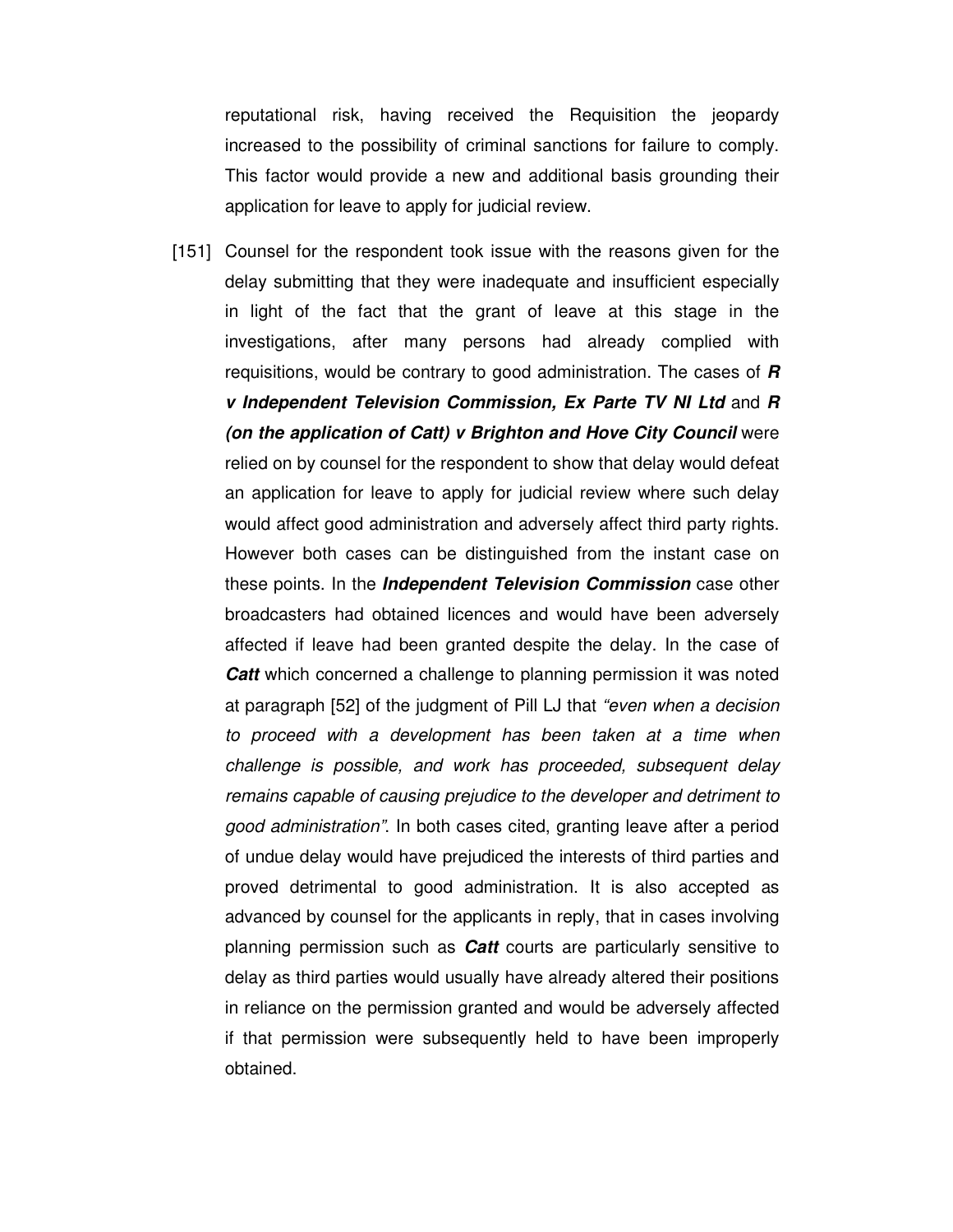- [152] On the question of good administration the nature of the challenge has to be considered. No third party rights are affected in the instant case. Rather the challenge concerns the nature and scope of the investigative powers granted to the respondent in an area of vital national concern. In that regard the court is persuaded that even if the finding that there was no delay is wrong, in accordance with the tests laid down in **ex p. Greenpeace** and **ex. p. Ruddock** time should be extended to permit the application to proceed.
- [153] In **ex p. Greenpeace** as summarized in **Judicial Review Handbook**, the test for the grant of extension of time was outlined as:

"(i) Is there a reasonable objective excuse for applying late?; (ii) What, if any, is the damage, in terms of hardship or prejudice to third party rights and detriment to good administration, which would be occasioned if permission were now granted?; (iii) In any event, does the public interest require that the application should be permitted to proceed?") (Emphasis added)

[154] The applicants reasons for not filing an application prior to September 7, 2012 have been fully set out and in summary include an initial willingness to comply but needing more time, scheduled travel for business and surgery in respect of the  $2<sup>nd</sup>$  applicant and then the taking of advice once it became apparent to them that the respondent may have been acting in excess of his authority. Those reasons appear to this court to satisfy the test of a "reasonable objective excuse for applying late". This court has already opined that third party rights are not affected. However counsel for the respondent submitted that the grant of leave would stymie an important ongoing investigation and hence that would be contrary to good administration. This concern should be considered in light of the third part of the test outlined in **ex.** 

**p Greenpeace** and highlighted above, which appears to be the overarching consideration,  $-$  "In any event, does the public interest require that the application should be permitted to proceed?" In the circumstances of this case it would appear that "good administration"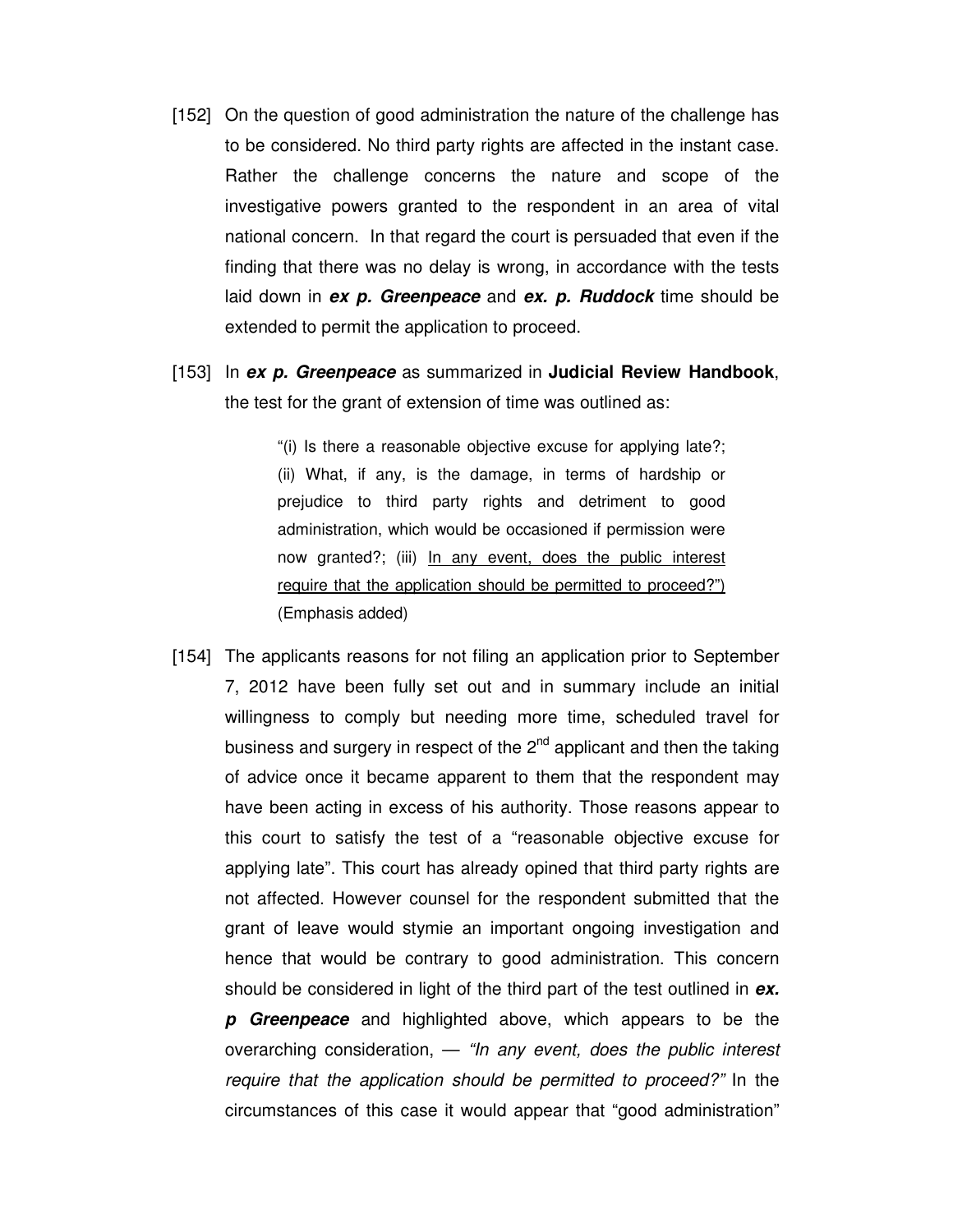and the "public interest" substantially coincide and overlap. It is undoubtedly in the public interest for there to be clarity concerning the remit, if any, of the investigatory powers of the Contractor-General in as sensitive and critical an area of national life as the divestment of State assets. Equally, good administration requires that public officials act within the four corners of the authority granted to them. Therefore it is also in keeping with good administration that the controversy concerning the extent of the Contractor-General's powers in this area be definitively clarified for the guidance of the Contractor-General and those whose activities may fall within the remit of his powers. **Ex p Ruddock** supports the conclusion arrived at by the court.

- [155] On the issue of *uberrimae fides* where counsel for the respondent contended the reasons given by the applicants for the delay in seeking leave were less than full and frank, I agree with the way in which counsel for the applicants in reply distinguished the cases cited by counsel for the respondent on this point. In relation to **The Queen on the Application of I** Mr. Small QC pointed out that the immigration history which was withheld went to the very heart of the matter that was to be decided. In the instant case the questions raised do not go to the heart of the matter concerning whether the actions of the Contractor-General were ultra vires the Act and the court finds that the omitted information was not essential for the court to make a determination on the exercise of the courts discretion in deciding whether or not to grant the application for leave.
- [156] Regarding **O'Reilly's** case Mr Braham QC also pointed out that the case suggested that the issue of uberrimae fides had to do with the question of a lack of candour in relation to substantive matters that went to the issue to be decided rather than procedural issues. That may however be too broad a statement as if an applicant seeks to mislead, either actively by statements or passively by omissions concerning the true reasons for delay that would be a factor the court would have to consider in determining whether or not to exercise the discretion in the applicant's favour.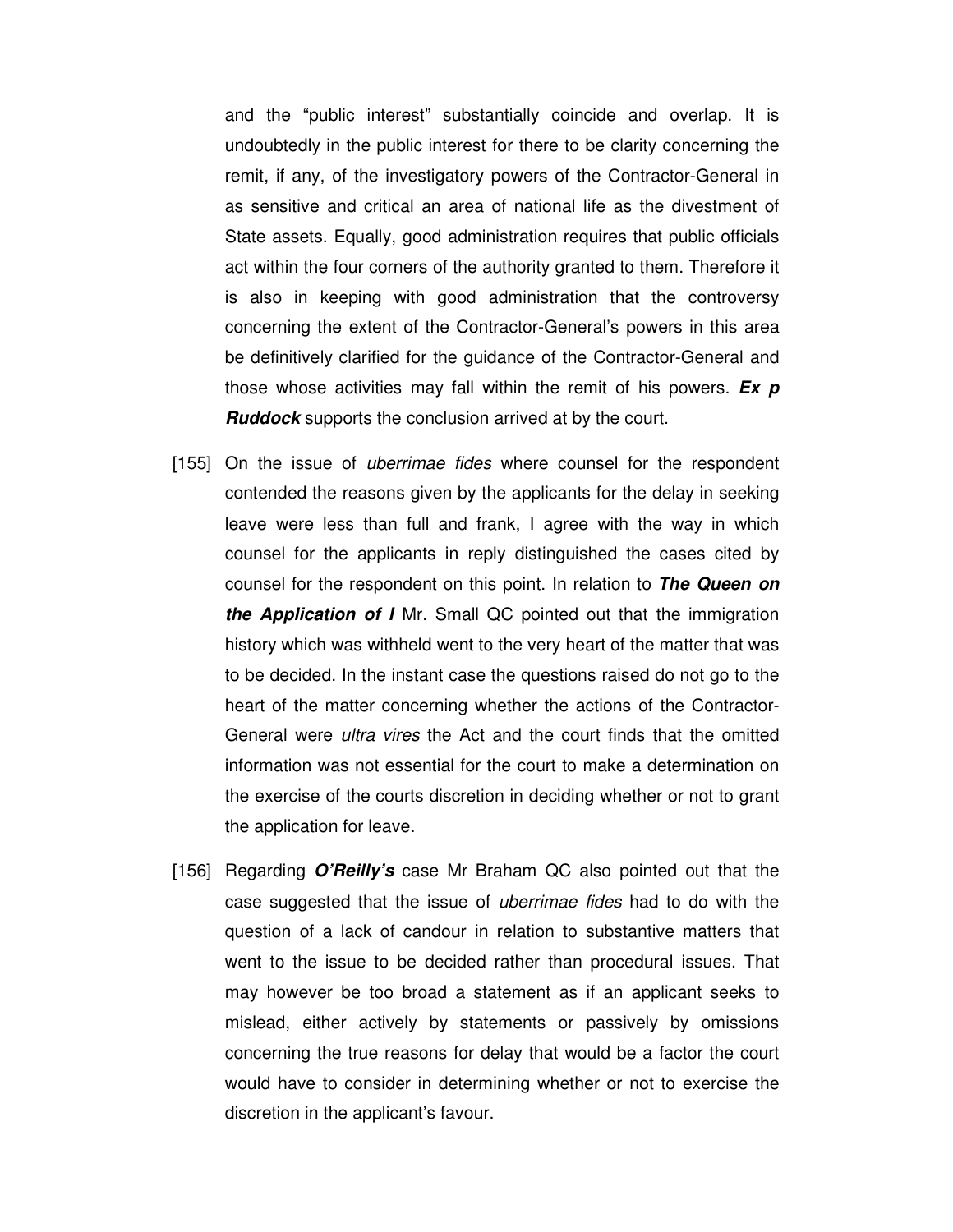[157] The Court however finds that the analysis in **Ex p Ruddock** also addresses the challenge raised by counsel for the respondent that the applicants failed to act with uberrimae fides. In **ex p Ruddock** at page 1485 Taylor J stated that:

> I have seriously considered what effect I should give to this further delay. I am unimpressed by the reasons for it. But I have concluded that since the matters raised are of general importance, it would be a wrong exercise of my discretion to reject the application on grounds of delay, thereby leaving the substantive issues unresolved. I therefore extend time to allow the applicant to proceed.

[158] If therefore there is need for an extension of time I would grant that extension it being in my view the appropriate exercise of discretion to enable the important substantive issues raised in this matter to be resolved.

#### **Is there adequate alternative means of redress?**

- [159] Counsel for the respondent submitted that as the applicants essentially seek an interpretation of sections of the Act the most appropriate route would have been by way of invoking the court's powers to make interpretative declarations rather than proceed by way of judicial review. That approach counsel submitted would also have made it more appropriate for applicants to obtain the stay or injunction that is sought.
- [160] This court is however not persuaded by that submission. As submitted by counsel for the applicant's prior to the receipt of the Requisition the applicants would not likely have been clothed with *locus standi*. They having received the Requisition which exposed them to potential criminal penalties the appropriate course was this application for leave to seek judicial review
- [161] The court also notes in passing that in the case of **Wright**, it was actually the then Contractor-General who sought interpretive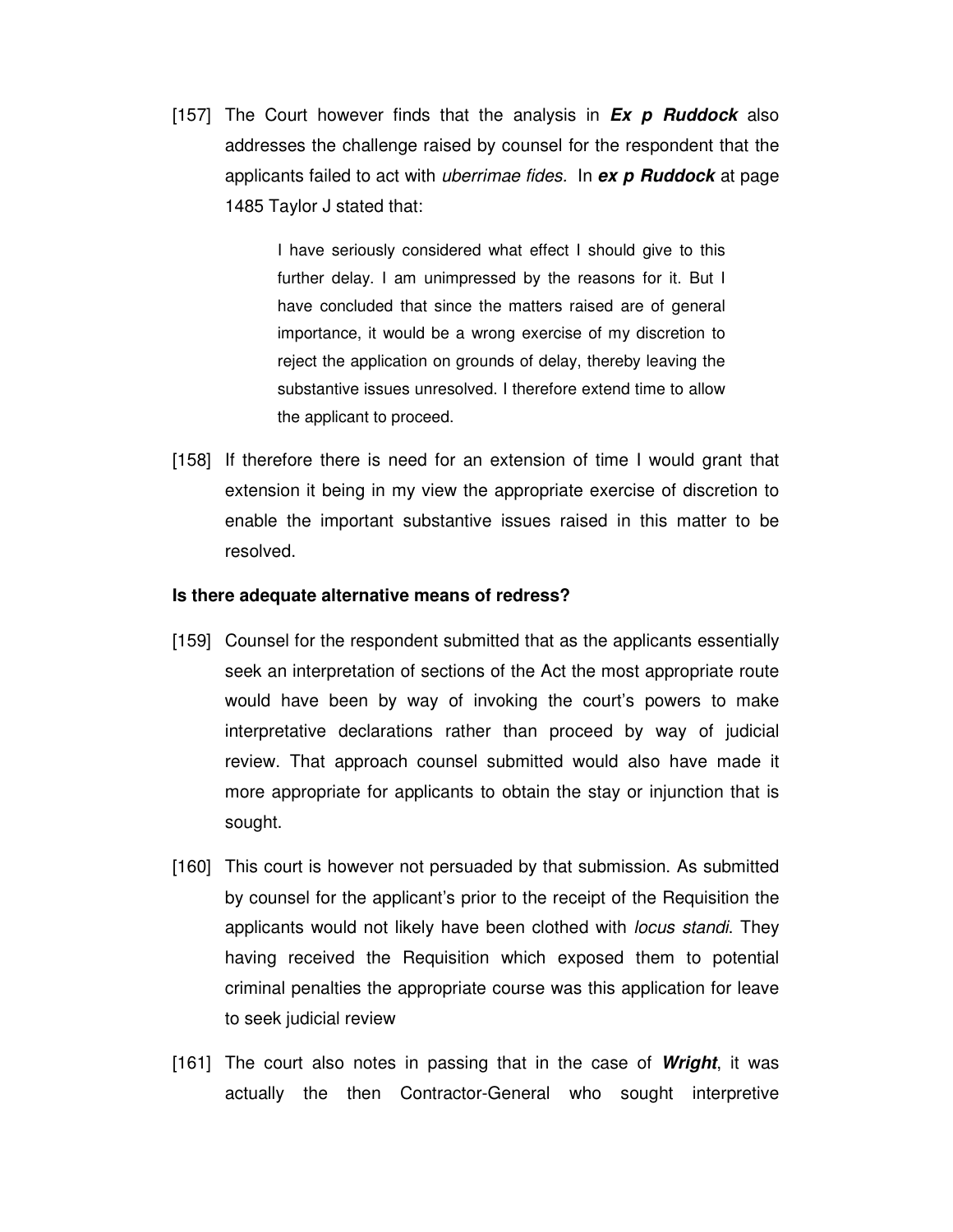declarations on the Act. That course was also open to the Contractor-General in this case but it appears that course was not thought necessary.

[162] I therefore find that there is no adequate alternative remedy and the appropriate approach to the court was by this application for leave to seek judicial review.

**Should the court order that the grant of leave operates as a stay of proceedings, or in the alternative if a stay is inappropriate, should an interim injunction be granted to maintain the status quo pending the outcome of the judicial review hearing?** 

## **The Application for a Stay**

- [163] The court having decided to grant leave, the applicants seek in the first instance a stay of the special investigations generally and as it includes them pending the determination of the judicial review proceedings. Without a stay, they fear the respondent will forge ahead with the investigations even though the issue of his authority so to do is *sub* judice.
- [164] Counsel for the respondent contended that the applicants are not entitled to a stay as this court was bound by the decision of the Judicial Committee of the Privy Council in **Ministry of Foreign Affairs, Trade & Industry v. Vehicles & Supplies** [1991] 4 AER 65 which seemed to limit the granting of a stay in judicial review proceedings to situations where there was a proceeding in existence before an inferior court or tribunal. Lord Oliver, in addressing this issue stated at pages 71C – 72A (71c – 72a):

This by itself is sufficient to dispose of the appeal but it has to be remarked that, quite apart from the factual material adduced in support of the appellant's application for the variation of the order, and regardless of any question whether the evidence adduced in support of the respondents' application to Clarke J provided even prima facie ground for the grant of the leave sought, there was every ground for challenging the order for a stay as a matter of law. It seems in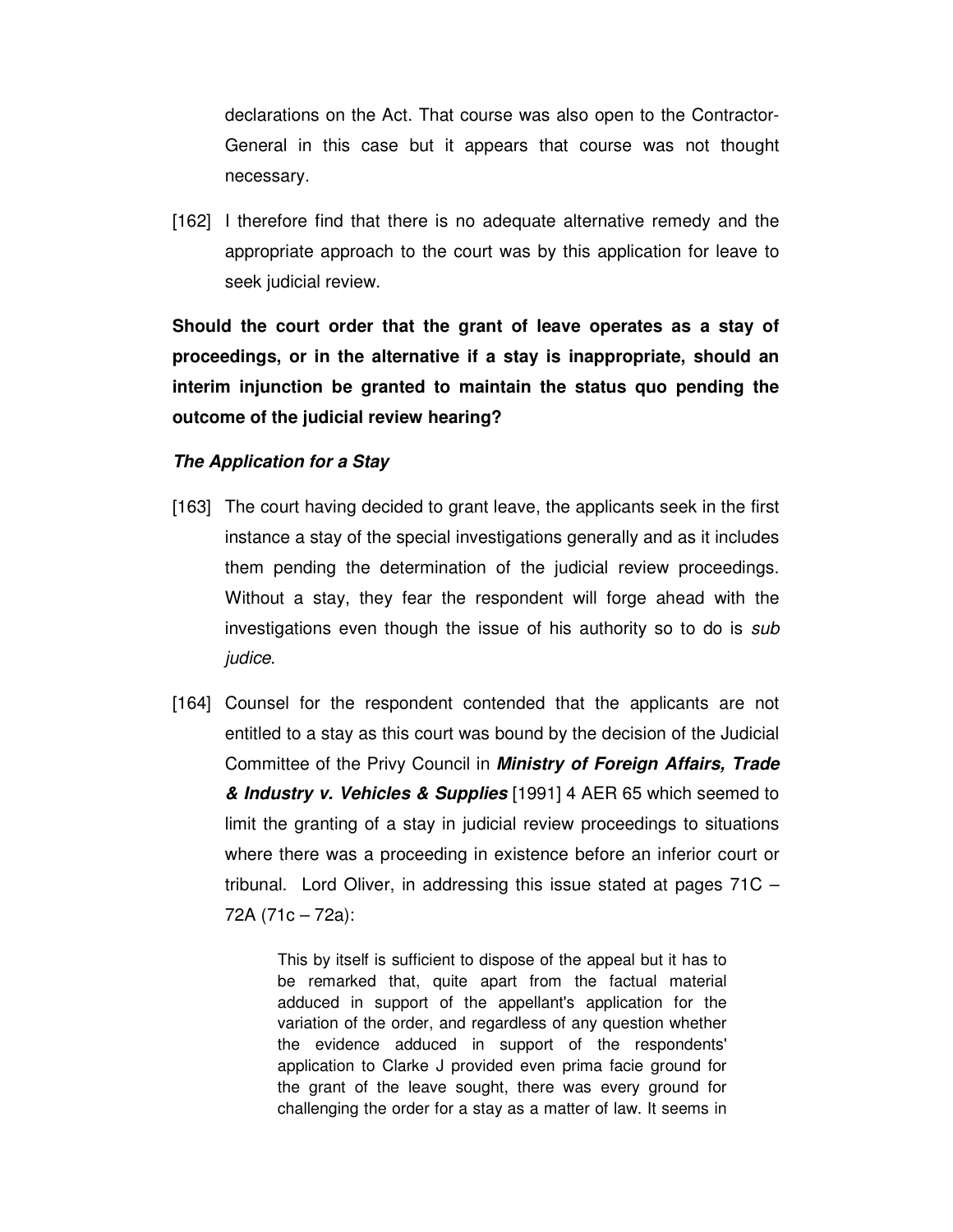fact to have been based upon a fundamental misunderstanding of the nature of a stay of proceedings. A stay of proceedings is an order which puts a stop to the further conduct of proceedings in court or before a tribunal at the stage which they have reached, the object being to avoid the hearing or trial taking place. It is not an order enforceable by proceedings for contempt because it is not, in its nature, capable of being 'breached' by a party to the proceedings or anyone else. It simply means that the relevant court or tribunal cannot, whilst the stay endures, effectively entertain any further proceedings except for the purpose of lifting the stay and that, in general, anything done prior to the lifting of the stay will be ineffective, although such an order would not, if imposed in order to enforce the performance of a condition by a plaintiff (e.g. to provide security for costs), prevent a defendant from applying to dismiss the action if the condition is not fulfilled (see La Grange v McAndrew (1879) 4 QBD 210). Section 564B(4) of the Civil Procedure Code provides:

> '… the grant of leave under this section to apply for an order of prohibition or an order of certiorari shall, if the judge so directs, operate as a stay of the proceedings in question until the determination of the application or until the court or judge otherwise orders.'

This makes perfectly good sense in the context of proceedings before an inferior court or tribunal, but it can have no possible application to an executive decision which has already been made. In the context of an allocation which had already been decided and was in the course of being implemented by a person who was not a party to the proceedings it was simply meaningless. If it was desired to inhibit JCTC from implementing the allocation which had been made and communicated to it or to compel the appellant, assuming this were possible, to revoke the allocation or issue counterinstructions, that was something which could be achieved only by an injunction, either mandatory or prohibitory, for which an appropriate application would have had to be made. The appellant's apprehension that that was what was intended by the order is readily understandable, but if that was what the judge intended by ordering a stay, it was an entirely inappropriate way of setting about it.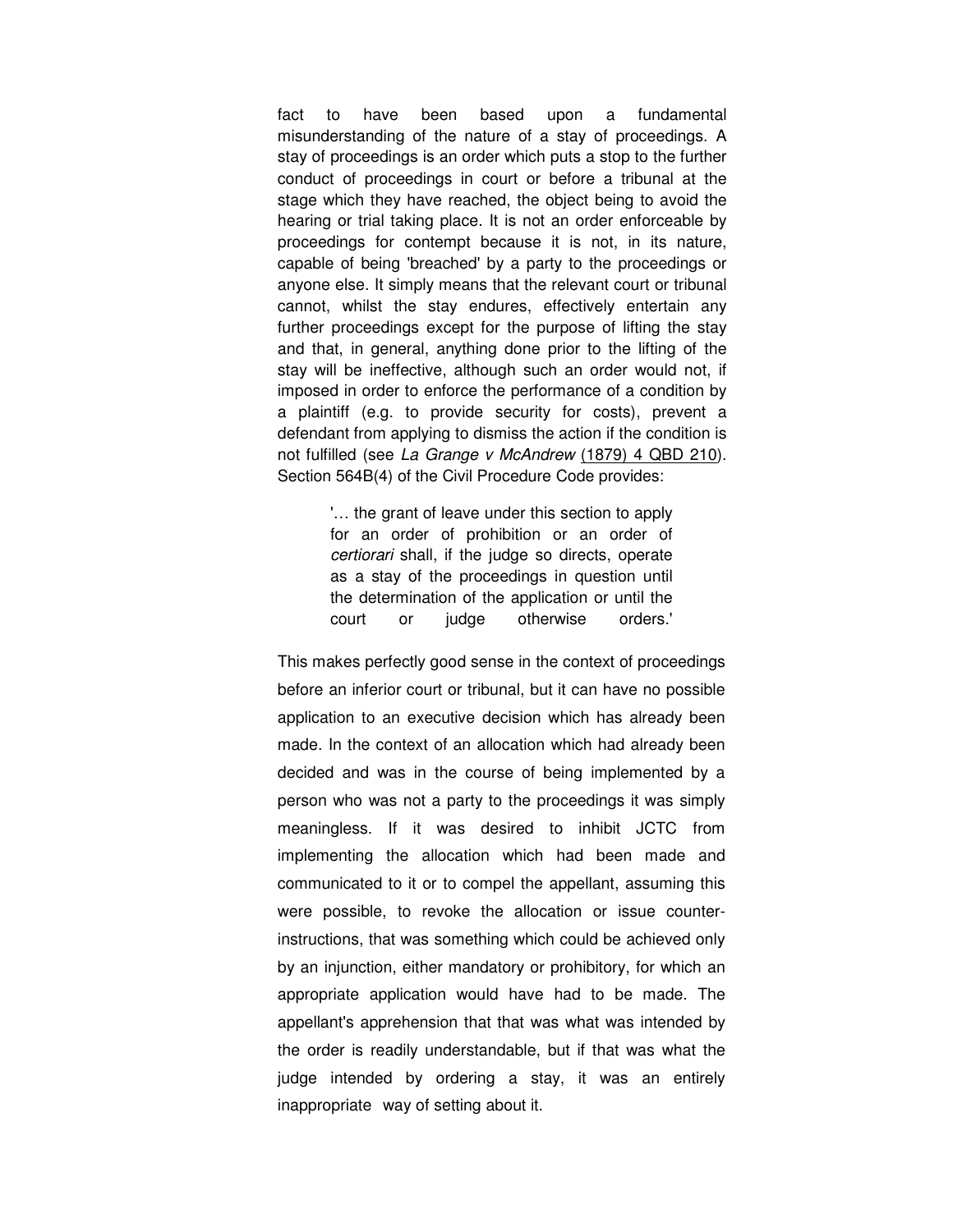- [165] Counsel for the applicants on the other hand argued that courts have moved away from the strict position outlined in **Vehicles & Supplies**  to a broader definition of "proceedings and further submitted that in any event the situation in the instant case is distinguishable from that in **Vehicles & Supplies.**
- [166] Counsel cited **R (on the application of Ashworth Hospital) v. Mental Health Review Tribunal for West Midlands and Northwest Region** [2003] 1 WLR 127 on the expanded view of "proceedings". At paragraph 42 Dyson LJ stated:

The purpose of a stay in a judicial review is clear. It is to suspend the "proceedings" that are under challenge pending the determination of the challenge. It preserves the status quo. This will aid the judicial review process and make it more effective. It will ensure, so far as possible, that, if a party is ultimately successful in his challenge, he will not be denied the full benefit of his success. In Avon, Glidewell LJ said that the phrase "stay of proceedings" must be given a wide interpretation so as apply to administrative decisions. In my view, it should also be given a wide interpretation so as to enhance the effectiveness of the judicial review jurisdiction. A narrow interpretation, such as that which appealed to the Privy Council in Vehicle and Supplies would…indeed be regrettable, and, if correct, would expose a serious shortcoming in the armoury of powers available to the court when granting permission to apply for judicial review. As I have said, this extreme position is not contended for by Mr Pleming. Thus it is common ground that "proceedings" includes not only the process leading up to the making of the decision, but the decision itself. The Administrative Court routinely grants a stay to prevent the implementation of a decision that has been made but not yet carried into effect, or fully carried into effect. A good example is where a planning authority grants planning permission, and an objector seeks permission to apply for judicial review. It is not, I believe, controversial that, if the court grants permission, it may order a stay of the carrying into effect of the planning permission.

[167] Counsel for the respondent however countered that the court was bound by **Vehicles & Supplies** and also submitted that the case was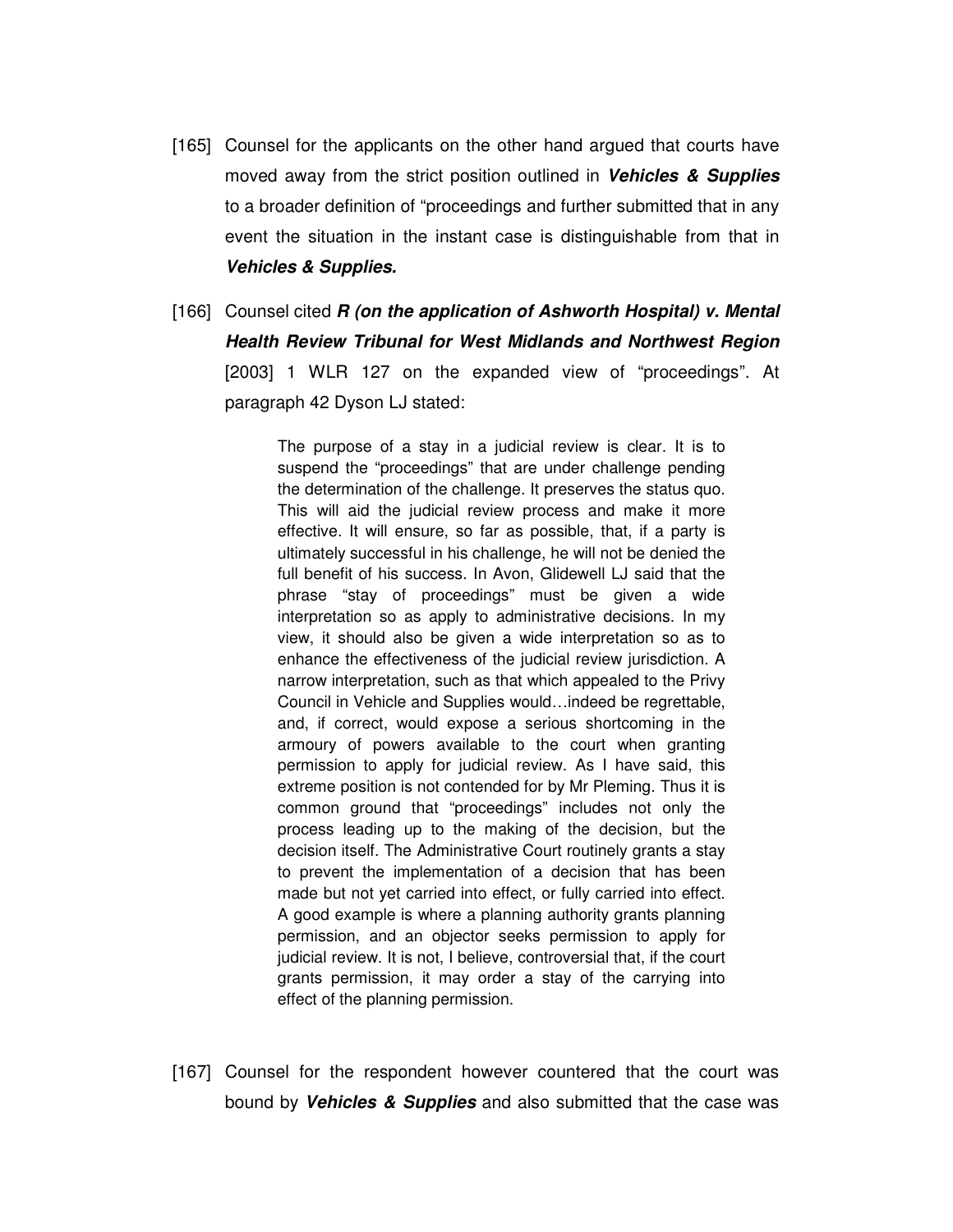of little value as the point was not argued given that the other side did not oppose the argument for an extension of the application of stays to executive action.

[168] To arrive at a decision on the application for a stay there has to be a close and careful consideration of what the court apprehends to be the true ratio in **Vehicles & Supplies.** It also has to be determined whether the changes brought about by the CPR could affect the way **Vehicles & Supplies** is viewed, given that it was decided on the Civil Procedure Code which preceded the CPR. The discussion conducted by Mangatal J at paragraphs 86-87 of **Digicel Jamaica Limited v. Office of Utilities Regulations** [2012] JMSC Civ 91 before arriving at her decision on the question of an application for a stay in that case clearly sets out the competing considerations. In addressing whether or not **Vehicles & Supplies** held that a stay could only ever apply to proceedings in an inferior court or tribunal Mangatal J stated:

> [86] The position is really not very clear. It is true, that as Mr. Hylton submits, the CPR, unlike s, 564B of the CPC, does mandate the Court to on every occasion when an application is made for leave to apply for an order of certiorari or mandamus, direct whether or not the grant of leave shall operate as a stay of proceedings. It is also true that unlike the CPC, the CPR, specifically Rule 56.4(10), (read in conjunction with Rule 17.1), expressly allows a Court to grant injunctive relief in judicial review matters.

> [87] However, I do not really think that in discussing the nature of a "stay" in **Vehicles & Supplies** the Privy Council's decision turned on the interpretation of the particular rule s. 564B of the CPC, anymore than in discussing the nature of interim injunctions in **NCB v. Olint** Lord Hoffman was interpreting rules in Part 17 of the CPR. The wording of Rule 564B and the wording of Rule 56.4(9) are not in any event sufficiently dissimilar to support the distinction contended for by Digicel's Counsel. I agree with Mr. Hylton that the language of CPR 56.4(9) could suggest that a "stay of proceedings" was meant to include a decision of an administrative body such as the OUR, by virtue of the fact that a judge must direct in all applications for leave to apply for certiorari whether or not the leave is to operate as a stay. I can see the force of arguing that implicit in this wording is a premise that all decisions that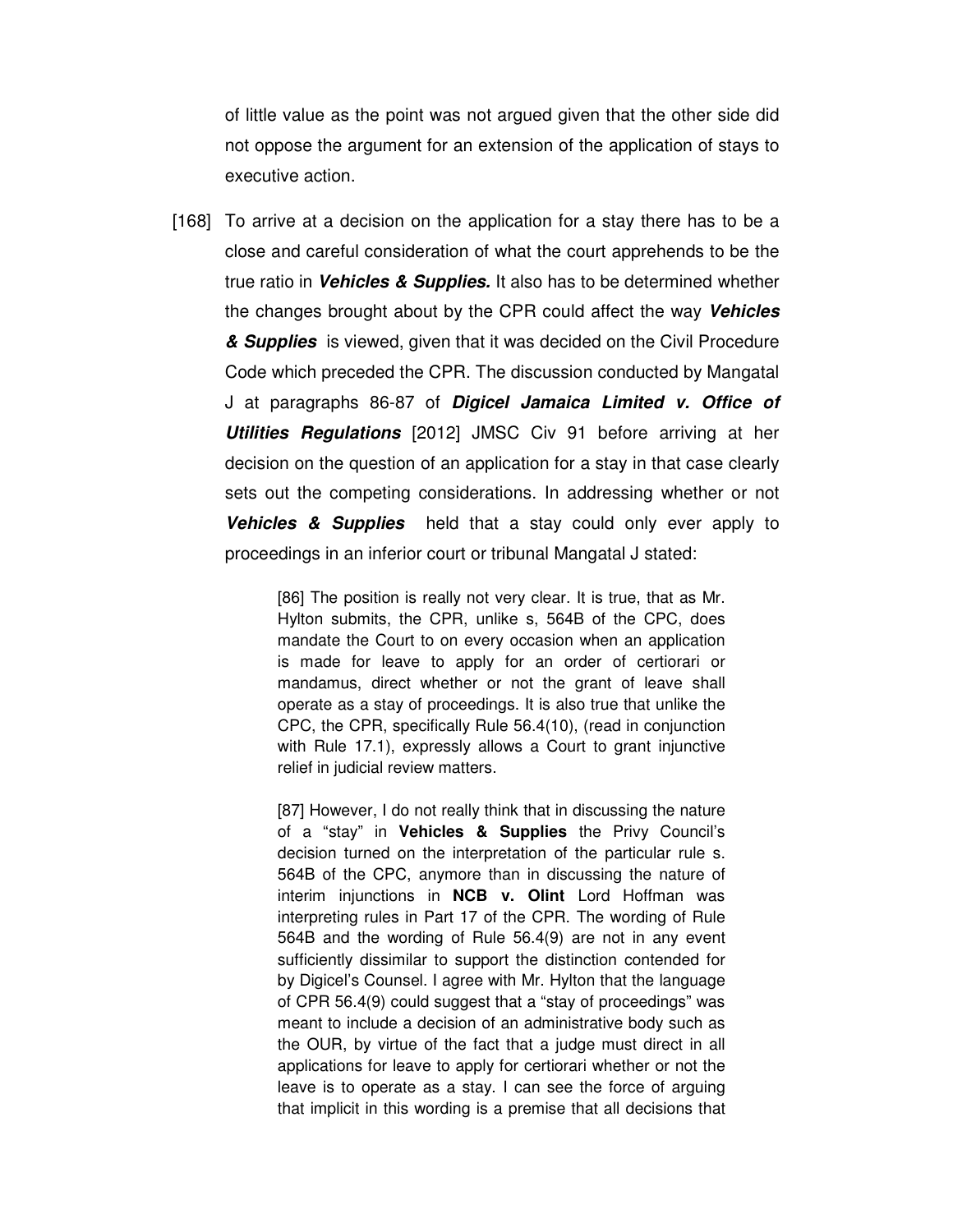are subject to certiorari are capable of being stayed. This is because it could be argued that all decisions are therefore considered to take place in the context of what may be termed "proceedings". However, that is not the only reasonable interpretation that can be placed on the Rule. It may also mean that although the judge must make a direction whenever there is an application for leave to apply for certiorari as to whether the grant of leave is to operate as a stay of the proceedings, the judge must order that there is no stay where there are no proceedings in being upon which the stay can take effect, meaning that there are no proceedings going on before an inferior court or tribunal.

- [169] The reasoning in **Mental Health Review Tribunal** was however found to be attractive by Mangatal J, though the learned judge ultimately did not grant a stay, leave for judicial not having been given and with the learned judge holding that in any event she would have been bound by **Vehicles & Supplies** given its similarities to the case she was determining.
- [170] At paragraphs 88-89 Mangatal J had this to say:

[88] It is with some regret that I have come to the conclusion that I am bound to hold that the reasoning in **Vehicles & Supplies applies** to the instant case. In **Vehicles & Supplies,** the Privy Council considered that a stay has no application to a factual situation where it is to prevent a decision which has already been made but not yet implemented or fully implemented, from taking effect, such as the allocation of quotas for the importation of motor vehicles. It does not appear to me that the factual situation here can be readily distinguished, given that the OUR's Determination decision has already been made, even if not yet implemented, it is scheduled to come into effect on July 15 2012, and there are no "proceedings" in relation to the Determination ongoing before the OUR.

[89] I say that it is with regret that I have come to that view because I think that there is much to be said for the fact that a stay in relation to judicial review proceedings is really for the purpose of enhancing and facilitating the court's review of the challenged proceedings and that the phrase "stay of proceedings" ought to be given a wide interpretation. It is not really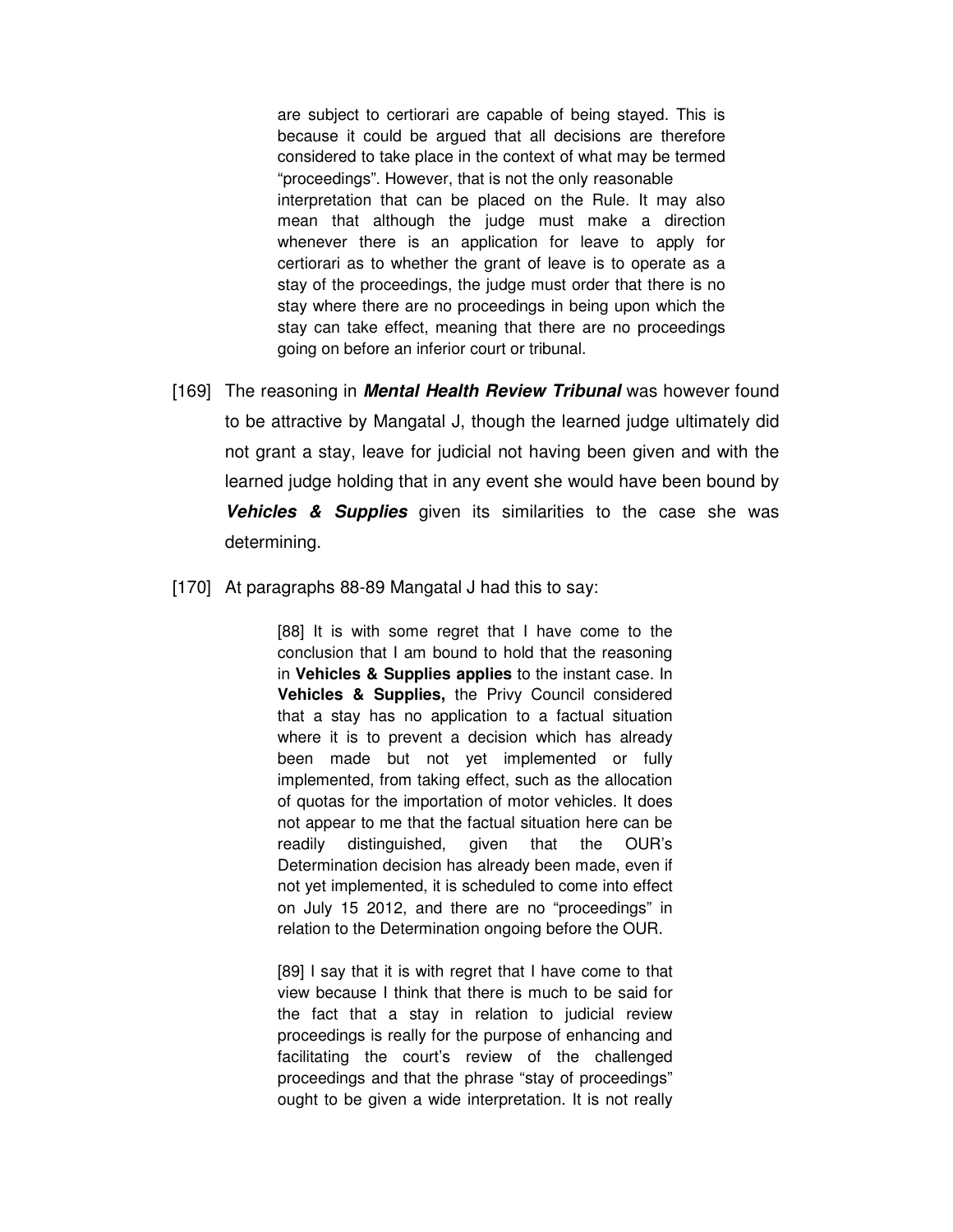there for the parties as such, as I indicated, was my view in **Tyndall**. I can see the merit in preserving the status quo and that this may in many instances make the judicial review process more effective. A stay can ensure, so far as possible, that, if a party is ultimately successful in his challenge, he will not be denied the benefit of his success. In that regard, it may well be more comparable to a stay of execution, rather than an injunction. I can also conceive of a situation where a gap in the armoury of judicial review powers may exist if a stay is not given a wider interpretation. A stay is an order directed to the decision-making body and unlike an injunction, it is not directed to a party. Judicial review by way of an application for certiorari is a challenge to the way in which a decision is arrived at, and the decision maker is not an opposing party anymore than an inferior court whose decision is challenged is an opposing party. An order therefore that a decision of a person or body whose decisions are open to judicial review shall not take effect until the final determination of the challenge does in my view fit more readily under the label of a "stay" rather than an "injunction" as opined in the **Avon** decision. I do not think that it does any real violence to the notion to treat proceedings as being capable of meaning administrative proceedings, or of "proceedings" meaning "the process", including the decision itself. In **NCB v. Olint**, the Privy Council there criticized the "box-ticking approach" to the question of whether an interlocutory injunction ought to be granted, i.e. by first deciding whether the injunction is mandatory or prohibitory. I can't help but wonder whether in the arena of applications for leave to apply for judicial review, in some instances arguments over whether an order preventing the implementation of a decision, or the process of arriving at those decisions, is to be classified as a stay or an injunction are not also barren. This is particularly so since the underlying theme, whether of an interim injunction, or a stay is to take the course that is likely to cause the least irremediable harm or prejudice at a time when the Court is uncertain as to the final outcome.

[171] Further at paragraph 91 in considering whether there had been a true application for a stay if leave had been granted Mangatal J continued: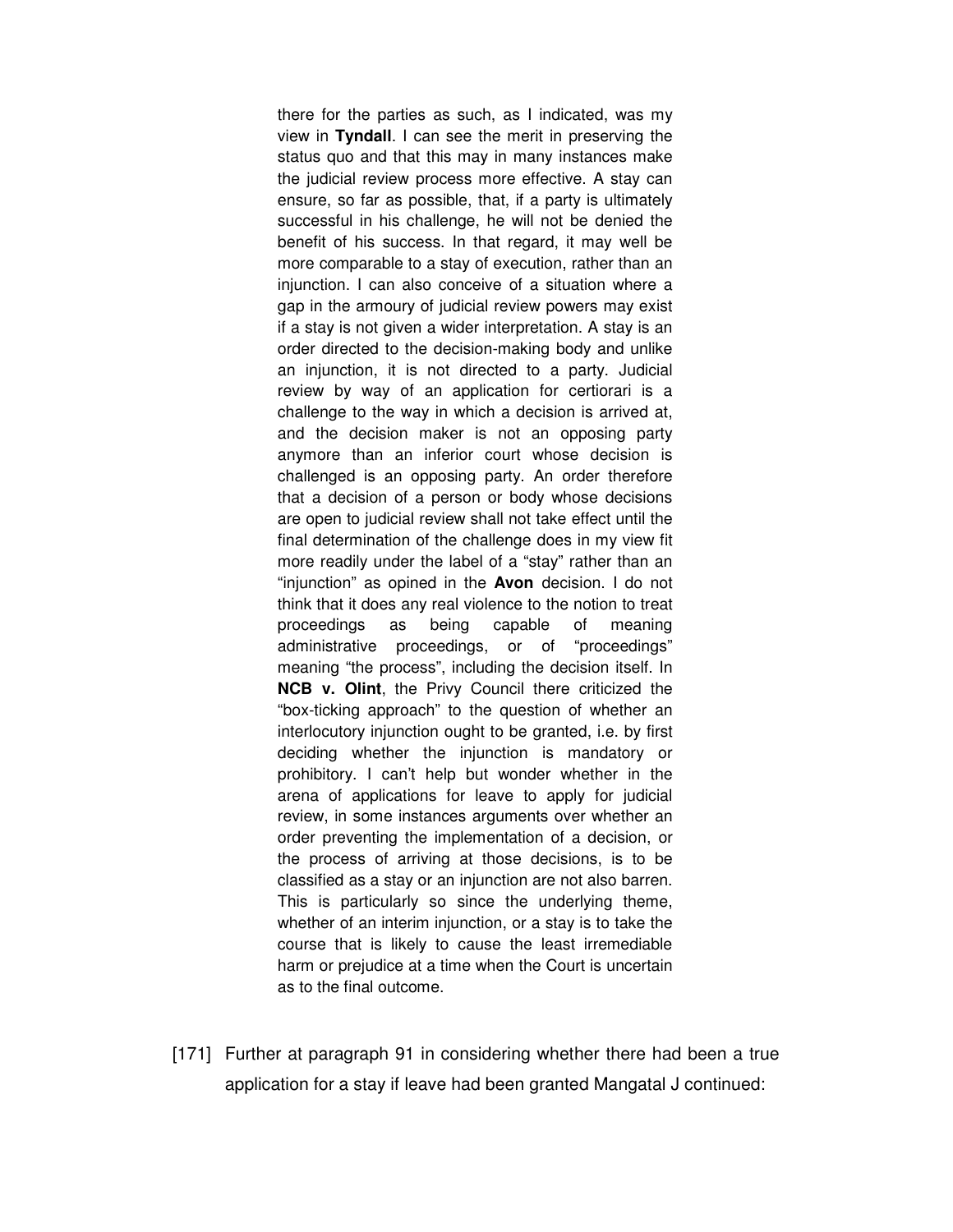[O]n the facts of this case it does not appear to me that it would be necessary for a Court to order a stay in order to effectively carry out the review process; there would be no need for a pause. The failure to grant a stay would not render the outcome of the review in favour of Digicel ultimately quashing the Determination nugatory. Nor would the implementation of the Determination affect the Court's ability to carry out its review process.

- [172] In submissions that have persuaded this court Mr. Braham QC contended that the situation that faces this court is distinguishable from those faced in **Vehicles & Supplies** and in **Digicel v OUR** in two key ways. **Firstly** in both of those cases the decisions had been taken and implemented and hence it could not be said in either that "proceedings" were in being. In the instant case however the special investigations are continuing. The ongoing nature of the investigations being carried on by the Contractor-General this court finds are "proceedings" which would enable the court to grant a stay bringing them to a halt, pending the determination of the judicial review.
- [173] I have come to this conclusion as despite the seemingly absolute statement by the Privy Council in **Vehicles & Supplies** that stays are only available to halt proceedings in inferior courts or tribunals, on the facts in that case, it appears the ultimate decision of the Privy Council was that a stay could have no possible application to "an executive decision which has already been made". Apart from the distinction which has already been highlighted that in the instant case investigations and hence I find "proceedings" are ongoing, the special nature of the Contractor-General also has to be considered. The Contractor-General is a Commission of Parliament (section 3 of the Act) and for the purposes of an investigation under the Act may request persons to furnish information or produce documents or things (section 18(1)), conduct judicial proceedings (section 18 (2)) and has the same powers as a Judge of the Supreme Court in respect of the attendance of witnesses and the production of documents (section 18 (3)). In some respects therefore investigations carried out by the Contractor-General are not just in the category of administrative decisions, but are clothed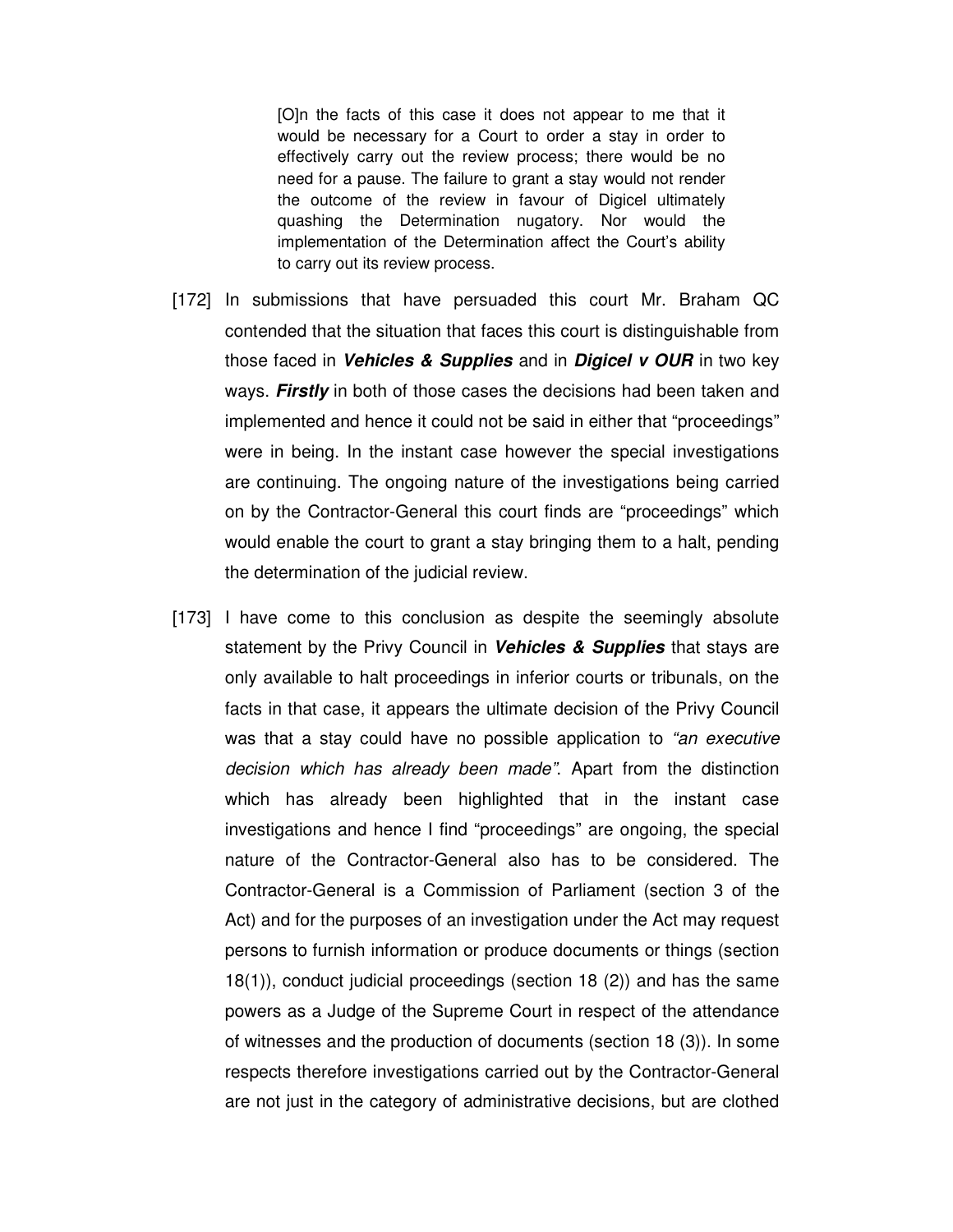with some of the aspects of at least a quasi-judicial process which would likely satisfy even a narrow interpretation of "proceedings" based on **Vehicles & Supplies.** Further this quasi-judicial investigative process if not complied with, may expose the defaulting party to criminal sanctions.

[174] That leads to the **second** of the two key points. While in the **Digicel v OUR** case Mangatal J concluded that had leave been granted, based on the nature of the case a stay would not be necessary because there was "no need for pause". I agree with Mr Braham QC that in the instant case the opposite is true. On September 21, 2012 the respondent wrote to the applicants insisting on compliance with the requisition by October 10, 2012 at 3:00 pm despite the application for leave, and with October 10 being the date that application was scheduled to (and did) commence. While it is true that within the period the application was part-heard and during the time the court's ruling on the application has been reserved the respondent has "stayed his hand", the respondent opposed the application for a stay and has not given any guarantee he would not seek to pursue the investigations if leave was granted. In those circumstances the applicants stated fear that unless there is some form of interim restraint in place pending the determination of judicial review proceedings, the respondent will take steps to compel compliance with the requisitions dated June 20, 2012 and pursue criminal proceedings in the event of default is neither unreasonable nor fanciful. A stay would therefore in the adapted terminology of Dyson LJ in the **Mental Health Review Tribunal** case ensure, so far as possible, that, if the applicants are ultimately successful in their challenge, they will not be denied the full benefit of their success.

#### **The Application for an Injunction in the Alternative**

[175] In the event I am wrong in my conclusion that I have the jurisdiction to grant a stay I will go on to consider whether, had I concluded I could not grant a stay, it would have been appropriate to grant an injunction to restrain the Contractor-General or others on his behalf from pursuing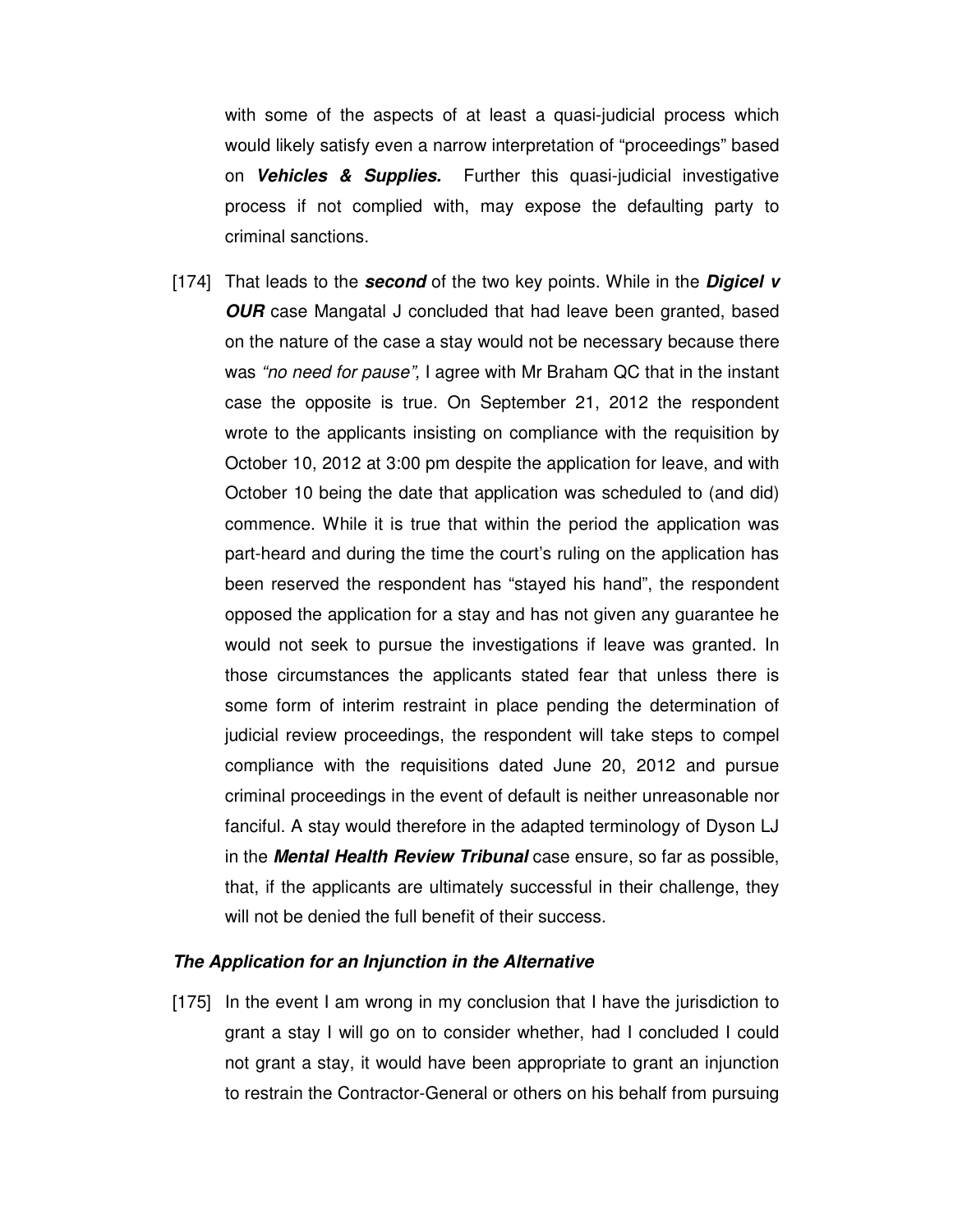the investigations both generally as well as specifically against them, pending the determination of the judicial review hearing.

- [176] Counsel for the applicants pointed to CPR 56.4 (10) which permits the judge at the leave stage to "grant such interim relief as appears just" and CPR 17.1(1) which states, "The court may grant interim remedies including  $-$  (a) an interim injunction; ..." as grounding the court's jurisdiction to grant an injunction.
- [177] Counsel for the respondent opposed the application and relied on the decision in **Vehicles and Supplies** at the Court of Appeal Stage for the proposition that an injunction being a prerogative remedy did not lie against the Crown as defined in the Crown Proceedings Act. Further counsel submitted that i) the remedies set out in CPR 56 sub-rule 4 are not available at the leave stage but may only be obtained after leave is granted and upon a full judicial review hearing ii) sub-rule (4), on a literal interpretation contains non-prerogative remedies available in addition to judicial review remedies, the caveat being they must arise where there is a cause of action and where the rule of law allows for them to be obtained.
- [178] Counsel for the applicant's Mr. Braham QC countered this submission with the argument that injunctive relief was indeed available against the respondent because authorities had well established that proceedings by way of judicial review were not civil proceedings within the contemplation of the Crown Proceedings Act. Accordingly injunctive relief could be obtained against an officer of the Crown in such proceedings. Further, counsel submitted that in any event the respondent was not an officer of the Crown.
- [179] Counsel pointed out that in **Vehicles and Supplies** at the Privy Council stage it was held that proceedings for certiorari and prohibition were not civil proceedings within the meaning of the Crown Proceedings Act and accordingly injunctive relief could have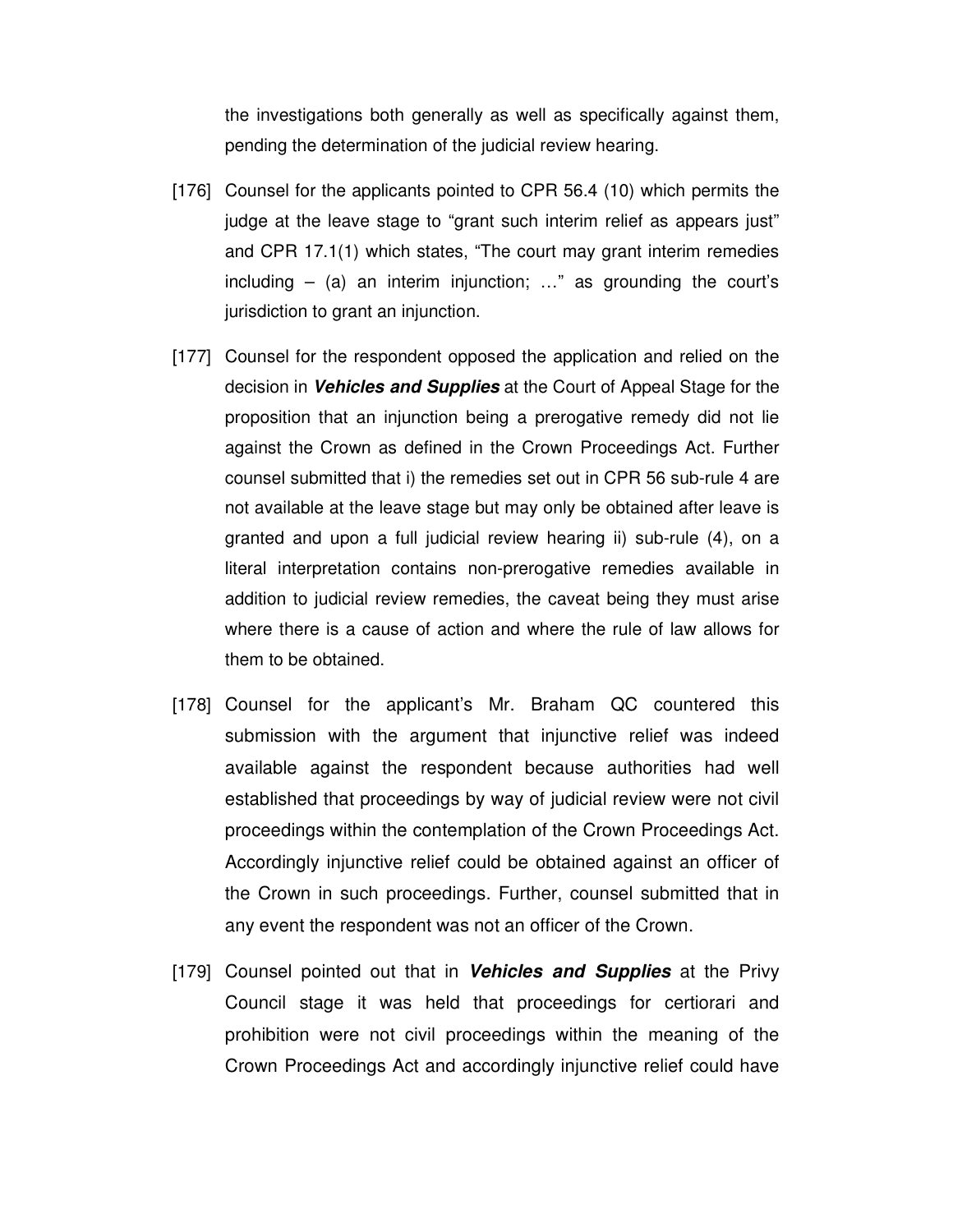been granted if an application had been made by Vehicles and Supplies Limited (See pages 555 C and 557A).

[180] Counsel also cited **Brady & Chen Limited v Devon House Development Company Limited, [2010] JMCA Civ 33 in which our** Court of Appeal was required to consider whether an injunction had been properly granted against the Devon House Development Company in proceedings otherwise than for judicial review. It was held that the injunction should not have been granted because injunctive relief could not be granted against the Crown or officer of the Crown in proceedings which were not for judicial review in view of the provision of section 16(2) of the CPA. Smith JA at paragraph 22 of the judgment said:

> I should mention here that section 16(2) does not prohibit the court from granting injunctive relief against an officer of the Crown in judicial review proceedings. This is so because by virtue of section 2 (2), the phrase "civil proceedings" does not include proceedings which in England would be taken on the Crown side of the Queen's Bench Division. And, of course, proceedings for the prerogative orders (which have been replaced by proceedings for judicial review), were brought on the Crown side.

- [181] On these authorities the court is satisfied that in judicial review proceedings the court can indeed grant injunctive relief against an officer of the crown. That issue however only arises if the Contractor-General is an officer of the crown.
- [182] Under the Crown Proceedings Act the Crown is defined in section 1 as, "Her Majesty in Right of Her Government in the Island". Mr. Braham QC submitted that this definition of Crown in the CPA is a reference to the exercise of executive powers by central government, ministries and government departments.
- [183] Counsel further submitted that the determination of whether a statutory body is a servant or agent of the Crown depends on the nature and degree of control exerted over it by the Crown; the greater the level of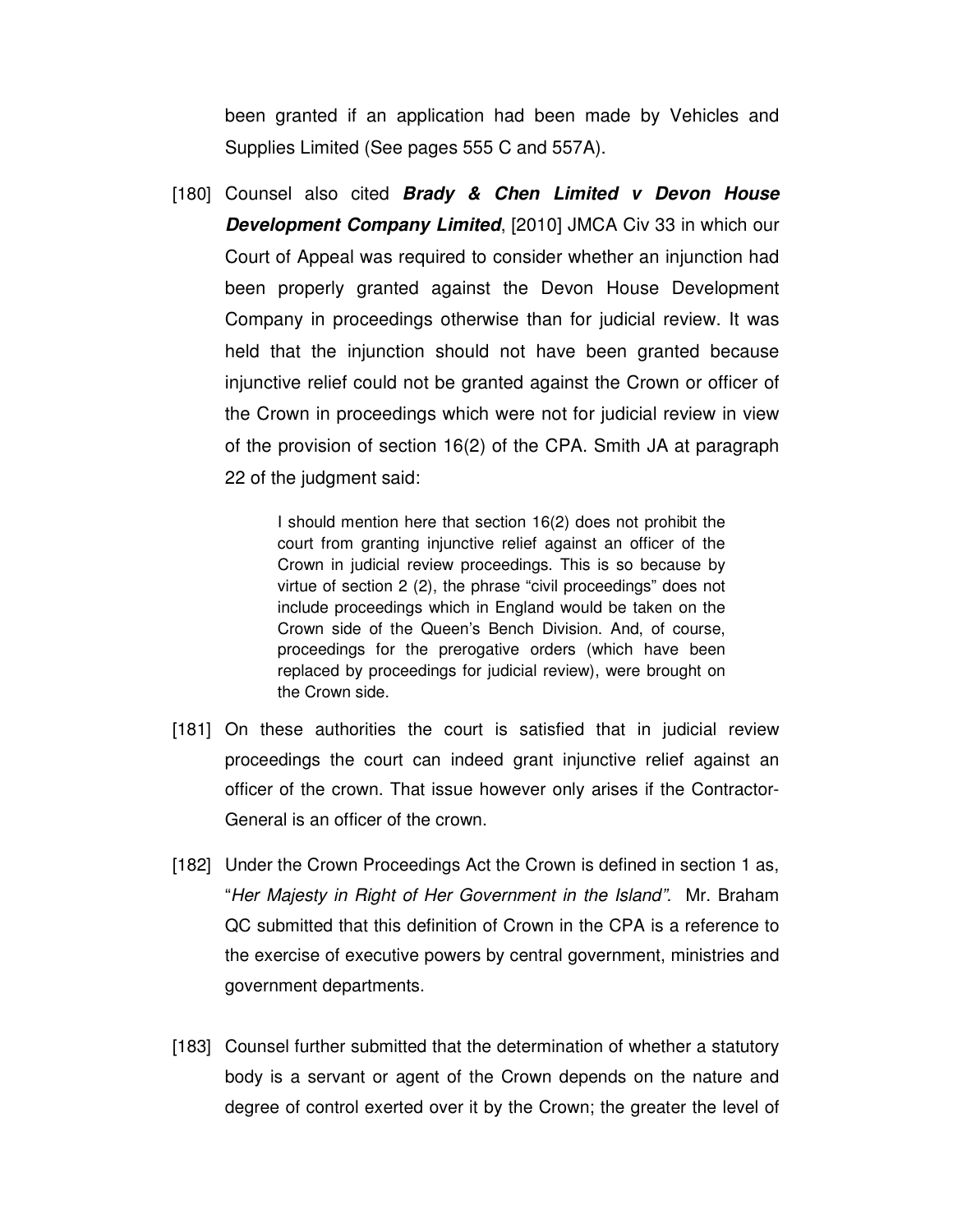independence conferred on the body is the less likely it will be found to be a servant or agent of the Crown.

[184] In **Metropolitan Meat Board v Sheedy** [1927] 1 AC 899, relied on by the applicants, the Privy Council held that a debt due to the Metropolitan Meat Board, a body constituted by statute, was not a debt owed to the Crown and therefore could not be claimed in priority to other unsecured debts. Viscount Haldane, who delivered the judgment said at page 905:

> Their Lordships agree with the view taken by the learned judge in the Court below that no more are the appellant Board constituted under the Act of 1915 servants of the Crown to such an extent as to bring them within the principle of the prerogative. They are a body with discretionary powers of their own. Even if a Minister of the Crown has power to interfere with them, there is nothing in the statute which makes the acts of administration his as distinguished from theirs. That they were incorporated does not matter. It is also true that the Governor appoints their members and can veto certain of their actions. But these provisions, even when taken together, do not outweigh the fact that the Act of 1915 confers on the appellant Board wide powers which are given to it to be exercised at its own discretion and without consulting the direct representatives of the Crown.

- [185] Accordingly, I agree with Mr. Braham QC, counsel for the applicants that the definition of the Crown under the Crown Proceedings Act is a reference to the exercise of executive powers by central government, ministries and government departments, categories to which the respondent does not belong. It should also be recalled as noted earlier in the judgment that the respondent is a Commission of Parliament. That fact also bolsters the conclusion arrived at, as the Act expressly states that "In the exercise of the powers conferred upon him by this Act, a Contractor-General shall not be subject to the direction or control of any person or authority" (see section 5(1)).
- [186] Therefore, in respect of the first challenge raised by counsel for the respondent there would therefore be no bar to the granting of an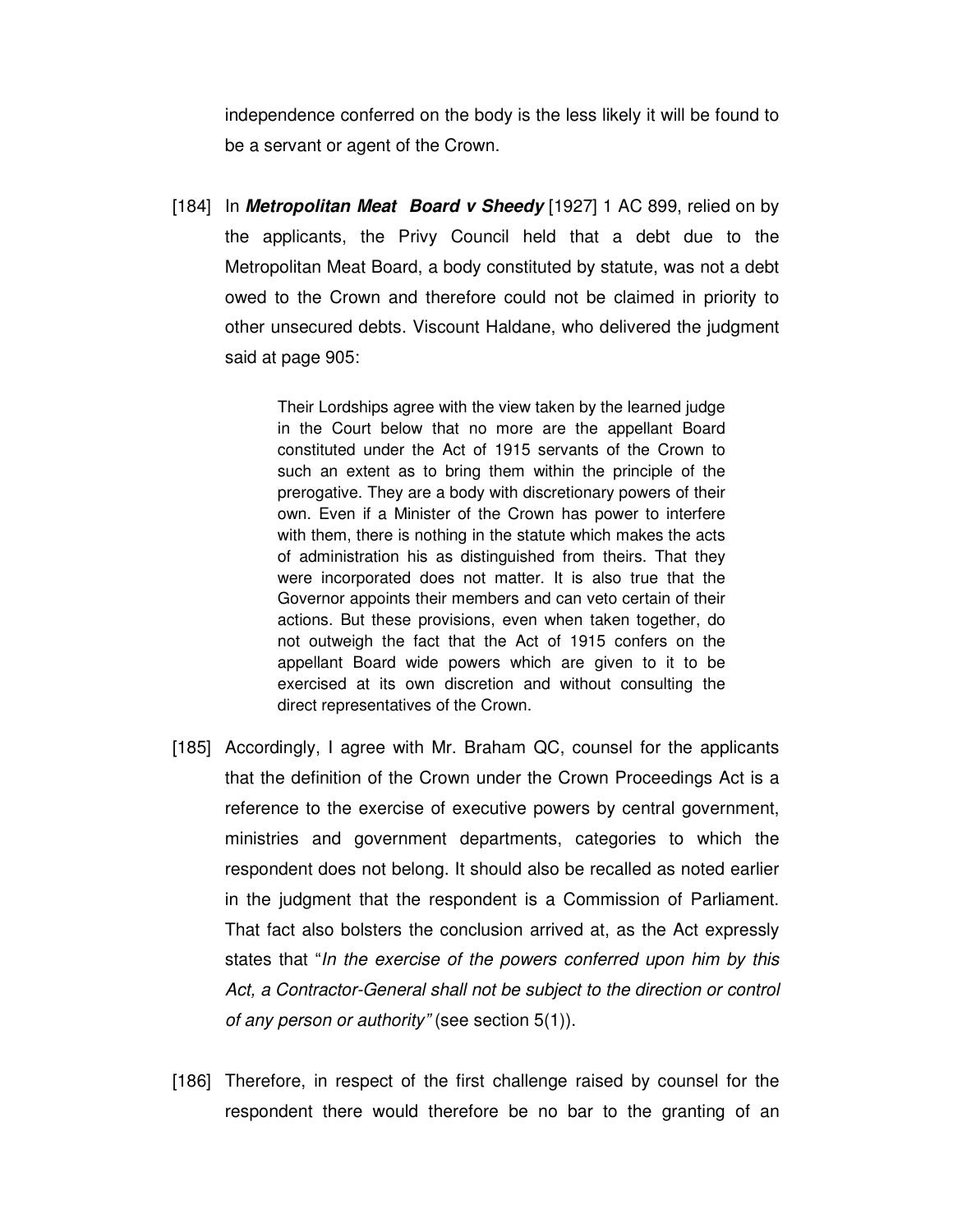injunction against the respondent in these proceedings in the appropriate circumstances.

- [187] The second challenge mounted by counsel for the respondent that CPR rule 56.4 contains non-prerogative remedies in addition to judicial review remedies which can only be obtained at the hearing and not the leave stage, can be shortly disposed of. While orders for the prerogative remedies of certiorari and prohibition may only be obtained at the hearing after leave is granted CPR rule 56.4 (10) speaks to the fact that the judge may at the leave stage grant such interim relief as appears just. Of necessity the relief must be interim as the result of the full hearing will determine whether that relief should be made permanent. By virtue of CPR rule 2.2 (2) "civil proceedings" are defined to "include Judicial Review and applications to the court under the Constitution under Part 56". Judicial review being civil proceedings empowers the court to look to Part 17 of the CPR which deals with Interim Remedies. The first remedy listed in CPR 17.1(1) (a) that the court may grant is an interim injunction, a prerogative remedy. I therefore find it is beyond doubt that the court is empowered in an application for leave to apply for judicial review to grant and injunction should the circumstances prove appropriate.
- [188] Are the circumstances in this case appropriate such that had the court not found it possible to grant a stay the court would have granted the injunction applied for in the alternative?
- [189] I accept as submitted by Mr. Braham, QC, counsel for the applicant that on an application for an interim injunction in public law proceedings, the approach set out in **American Cyanamid Co v Ethicon Ltd.** [1975] AC 396, and subsequently refined by the Judicial Committee of the Privy Council in **National Commercial Bank Jamaica Limited v Olint Corp. Limited**, [2009] 5 LRC 370 is applicable with the necessary modifications to reflect the public law nature of the proceedings (see **Belize Alliance of Conservation Non-**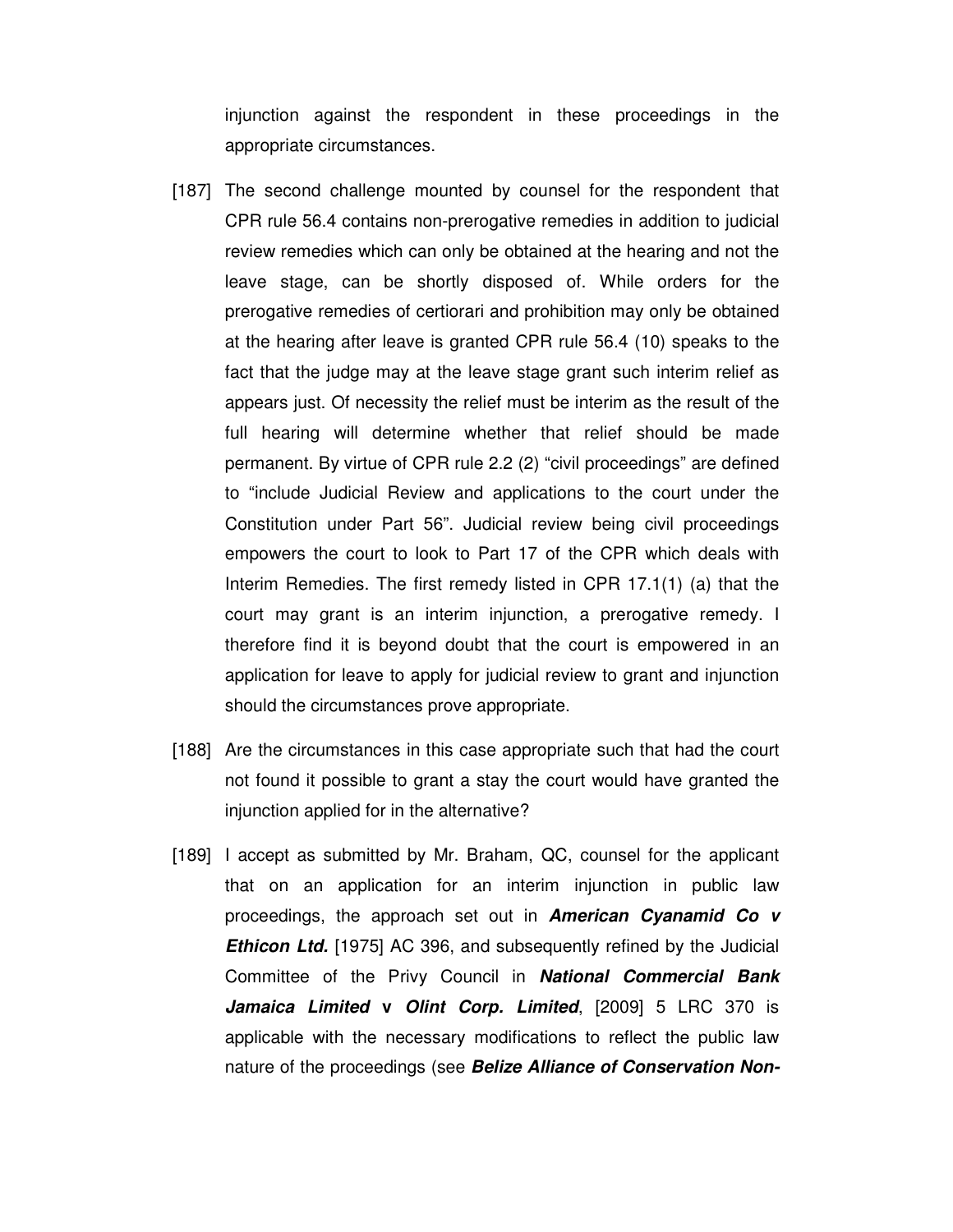## **Governmental Organisations** v. **Department of the Environment of Belize and another (Practice Note)** [2003] UKPC 63).

- [190] In the **Olint** case, the Judicial Committee of the Privy Council reiterated that the purpose of an interim injunction was to increase the chances of the trial court doing justice between the parties after a determination of the merits of the case at trial. The role of the court in considering whether or not to grant an interim injunction is therefore to assess whether a just result will be achieved by granting or refusing the injunction, with the crucial determination being which course (granting or refusing the injunction) is likely to cause the least irremediable prejudice (See Lord Hoffman writing for the Board at paragraphs 16- 18).
- [191] There are clearly serious issues to be tried regarding the power of the Contractor-General generally to conduct a special investigation into the purchase of the Hotel, as well as specifically his power to issue the Requisition dated June 20, 2012.
- [192] In considering the balance of convenience, the following factors would support the grant of the injunction sought:
	- a. The applicants may face criminal prosecution unless they answer the requisitions issued by the Contractor-General.
	- b. The applicants may sustain adverse public comments that could damage their reputations and business prospects in ways that cannot be easily quantified.
- [193] On the other hand, the Contractor-General would be unlikely to sustain any hardship or prejudice if the interim injunction sought was granted as there is no financial exposure at stake though there would be the inconvenience of the delay in the completion of the special investigations. However the fact of there being an issue concerning whether those investigations are permissible the Contractor-General and the nation will benefit from clarification of the interpretation of the Act. In the circumstances, the respondent being a party to this action,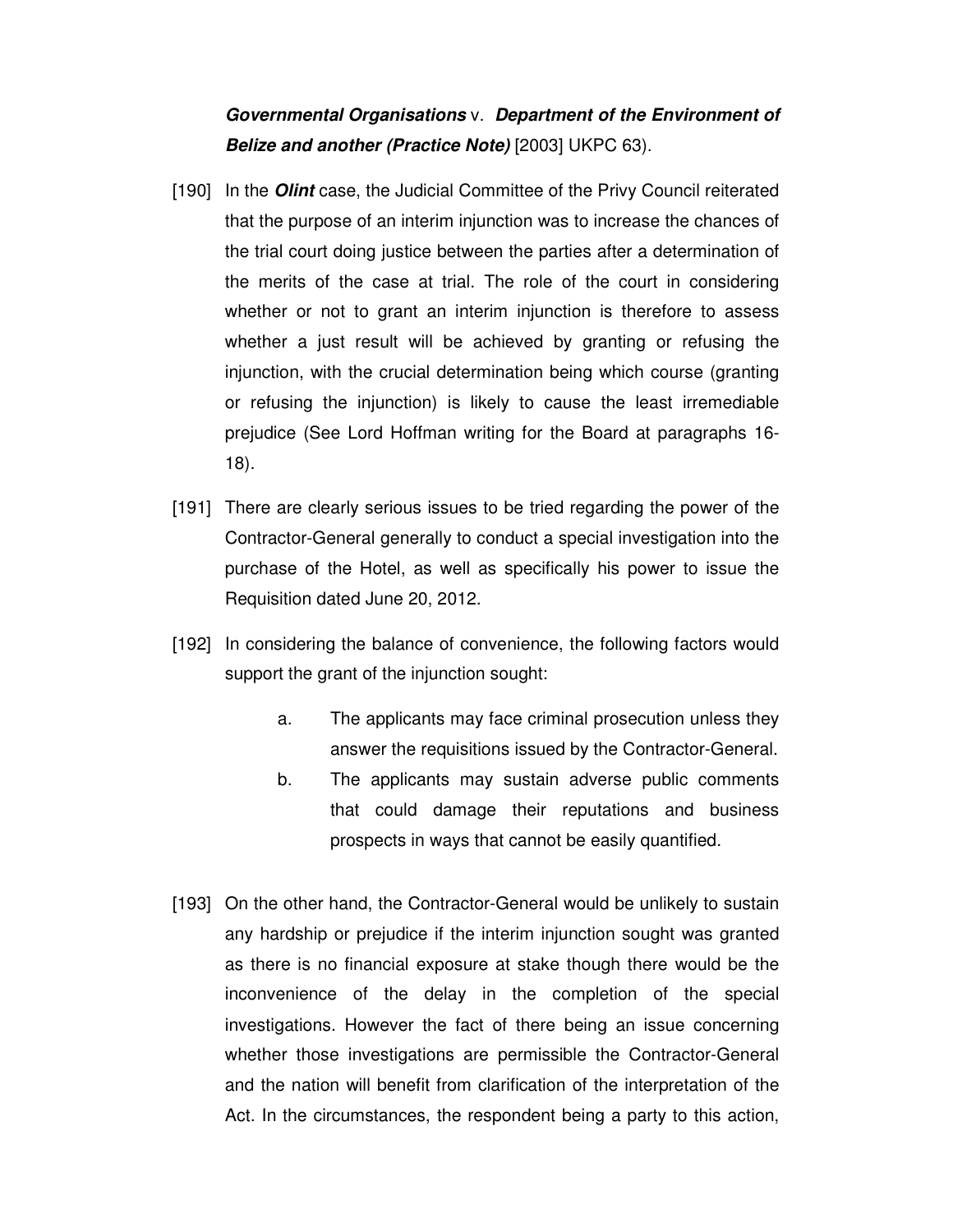this is an appropriate case where I would have granted an interim injunction on the terms sought by the applicants had I not earlier found that a stay was possible and appropriate.

- [194] Concerning the issue of an undertaking as to damages, had the court granted the injunction, CPR rule 17.4(2) gives the court a discretion whether or not to require such an undertaking. As submitted by counsel for the applicants, the principal consideration for the court is whether an undertaking as to damages would produce a just result (see paragraphs 37 – 39 of the judgment of Lord Hope of Gestingthorpe in **Belize Alliance of Conservation Non-Governmental Organisations v Department of the Environment of Belize and another**.)
- [195] As the present case concerns the interpretation of the Act in circumstances where neither the Contractor-General nor any third party would be likely sustain any financial prejudice or hardship if the interim injunction sought was granted this would have been an appropriate case for dispensing with the requirement of an undertaking as to damages.

## **DISPOSITION**

- [196] The applicants are granted leave to commence judicial review proceedings within fourteen (14) days of today January 30, 2013 to obtain the following relief:
	- (i) A declaration that the letter of June 20, 2012 from the Contractor-General to the Honourable Gordon Stewart, O.J., Chairman, Gorstew Limited is illegal, void and of no effect.
	- (ii) A declaration that the commencement of the special investigation into the alleged secret talks, discussions and or negotiations concerning the sale of the Sandals Whitehouse Hotel is illegal, void and of no effect.
	- (iii) A declaration that the extension of the special investigation into the alleged secret talks, discussions and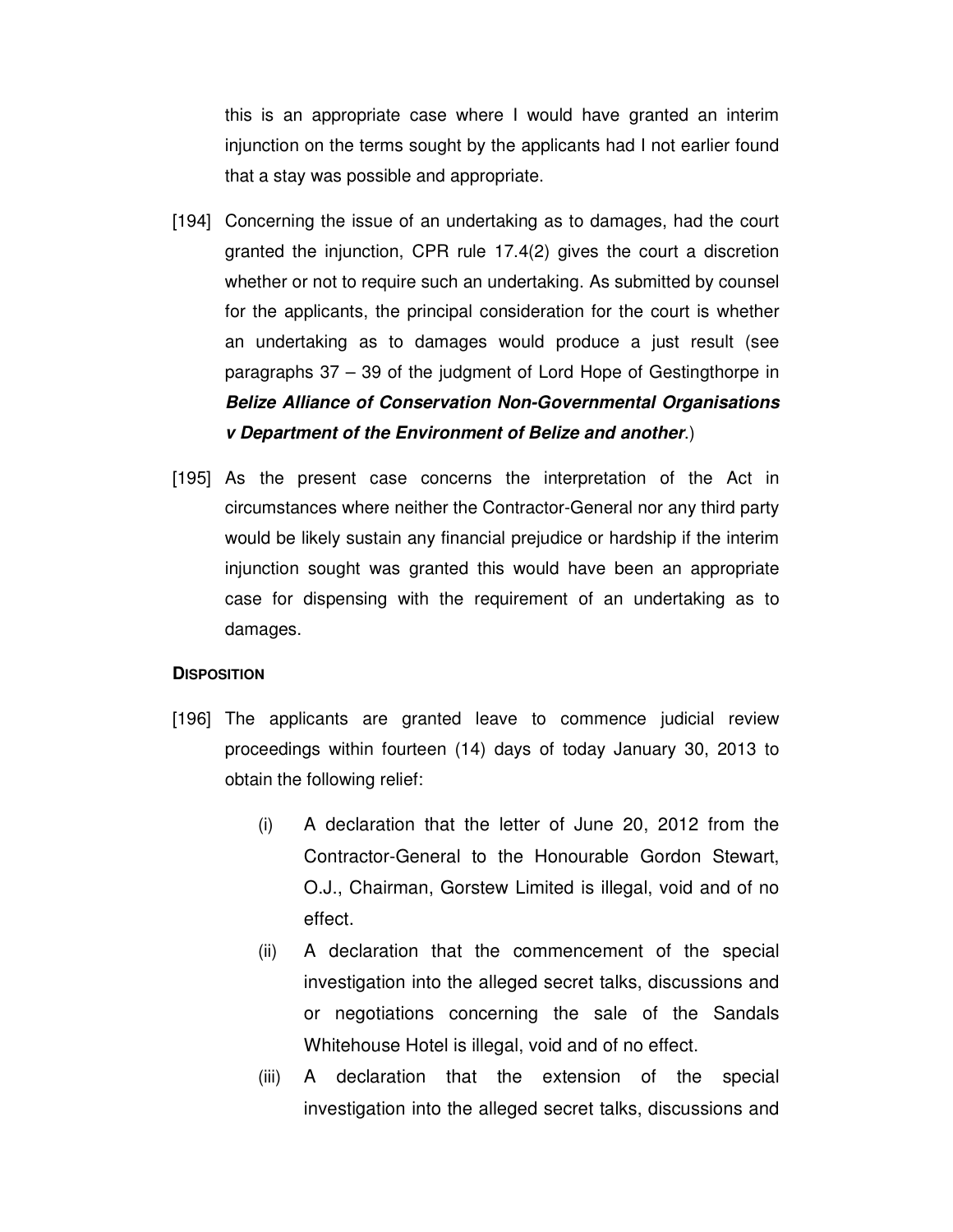or negotiations concerning the sale of the Sandals Whitehouse Hotel to include Gorstew Limited and/or the Honourable Gordon Stewart, O.J., is illegal, void and of no effect.

- (iv) An order of certiorari quashing the letter dated June 20, 2012 from the Contractor-General to Honourable Gordon Stewart, Chairman, Gorstew Limited.
- (v) An order of certiorari quashing the Contractor-General's decision to commence the special investigations into the alleged secret talks, discussions and or negotiations concerning the sale of the Sandals Whitehouse Hotel.
- (vi) An order of prohibition prohibiting the Contractor-General from taking any steps to compel or require the Applicants to comply with and or respond to the said letter or any question or direction contained therein.
- (vii) An order of prohibition prohibiting the Contractor-General from continuing the special investigations into the alleged secret talks, discussions and or negotiations concerning the sale of the Sandals Whitehouse Hotel.
- [197] The grant of leave shall operate as stay of:
	- a) the special investigations into allegations of secret talks, discussions and or negotiations which concerned the sale of the Sandals Whitehouse Hotel pending the determination of the application for judicial review or further order; and
	- b) the special investigations into allegations of secret talks, discussions and or negotiations which concerned the sale of the Sandals Whitehouse Hotel to include the Applicants pending the determination of the application for judicial review or further order.

[198] Costs of the application to be costs in the judicial review proceedings.